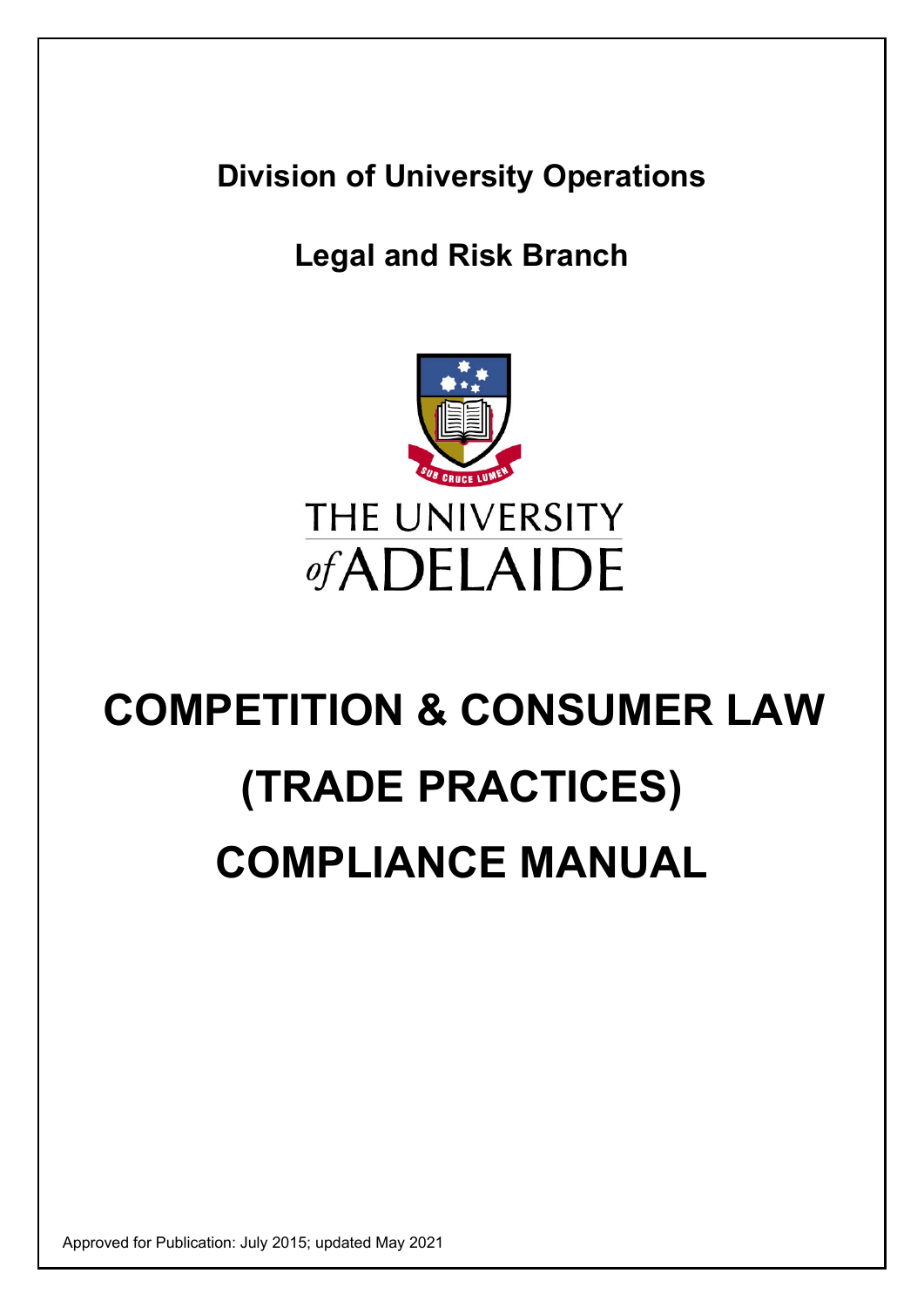## **CONTENTS**

| <b>MESSAGE FROM THE GENERAL COUNSEL</b>                                           | 3  |
|-----------------------------------------------------------------------------------|----|
| THE UNIVERSITY'S COMMITMENT TO COMPETITION AND CONSUMER LAW<br><b>COMPLIANCE</b>  | 4  |
| <b>CHAPTER 1 INTRODUCTION</b>                                                     | 5  |
| <b>CHAPTER 2 DEALING WITH YOUR COMPETITORS</b>                                    | 8  |
| <b>PRICE FIXING</b>                                                               | 9  |
| <b>RESTRICTING OUTPUT</b>                                                         | 11 |
| <b>MARKET SHARING</b>                                                             | 13 |
| <b>BID RIGGING</b>                                                                | 15 |
| <b>EXCEPTIONS TO CARTEL CONDUCT</b>                                               | 17 |
| <b>EXCLUSIONARY CONDUCT</b>                                                       | 19 |
| ANTI-COMPETITIVE ARRANGEMENTS                                                     | 20 |
| <b>CHAPTER 3 DEALING WITH SUPPLIERS, DISTRIBUTORS AND RETAILERS 22</b>            |    |
| MINIMUM RESALE PRICE MAINTENANCE                                                  | 23 |
| <b>THIRD LINE FORCING</b>                                                         | 25 |
| <b>EXCLUSIVITY ARRANGEMENTS</b>                                                   | 28 |
| MISUSE OF MARKET POWER                                                            | 30 |
| PREDATORY PRICING                                                                 | 32 |
| <b>CHAPTER 4 CONSUMER PROTECTION LAWS</b>                                         | 34 |
| MISLEADING OR DECEPTIVE CONDUCT and FALSE OR MISLEADING<br><b>REPRESENTATIONS</b> | 36 |
| <b>CONSUMER GUARANTEES</b>                                                        | 39 |
| UNCONSCIONABLE CONDUCT                                                            | 41 |
| UNFAIR CONTRACT TERMS                                                             | 43 |
| <b>LEGAL AND RISK DIRECTORY</b>                                                   | 45 |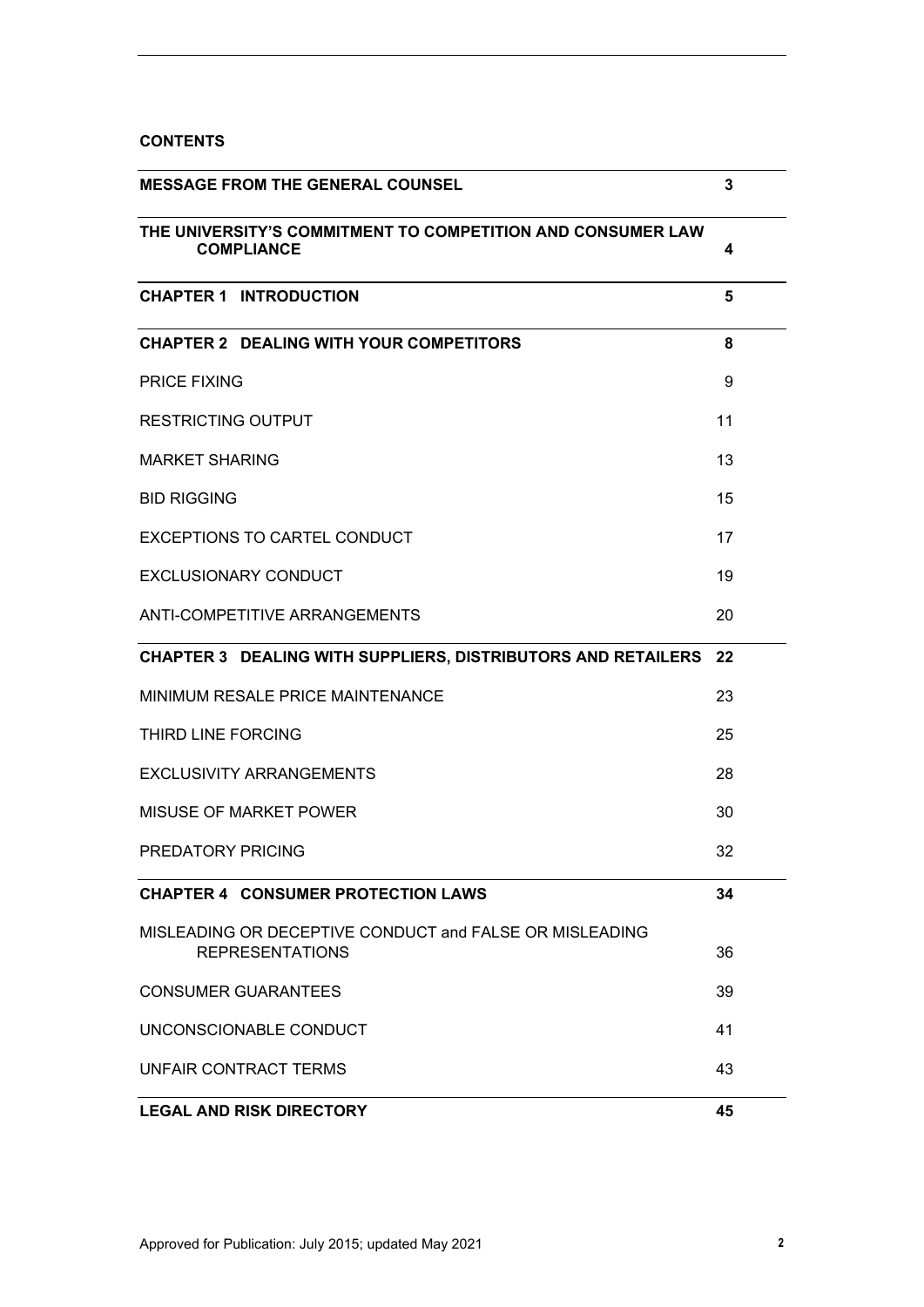## <span id="page-2-0"></span>**MESSAGE FROM THE GENERAL COUNSEL**

This Compliance Manual is designed to assist you in understanding your responsibilities and the University of Adelaide's obligations under the *Competition and Consumer Act 2010* (**CCA**).



The Manual is an important part of the University of Adelaide's competition and consumer law compliance program which also includes regular seminars and other materials.

Every employee and officer of the University of Adelaide is expected to be familiar with the provisions of the CCA, including the Australian Consumer Law (**ACL**) contained in Schedule 2 of the CCA.

A proper understanding of the CCA will assist you and the University of Adelaide in confidently pursuing positive and pro-competitive collaborations with a range of institutions, suppliers, retailers and other businesses while minimising the risk of CCA contraventions. Ignorance or good intentions are no defence to a contravention.

There can be very serious consequences for individuals and for the University of Adelaide if the CCA is breached. For example, if you knowingly engage in cartel conduct and are found guilty, you will have committed a crime that is punishable by a maximum sentence of up to ten years in gaol. Both you and the University of Adelaide may also face significant monetary penalties if you contravene a provision of the CCA.

Given the seriousness of these consequences, all employees and officers must carefully review and understand the contents of this Manual at the commencement of employment with the University of Adelaide and refer to it as necessary during the course of your employment, including in the context of regular seminars and when the Manual is updated. A thorough understanding of your responsibilities under the law will assist in ensuring that you and the University of Adelaide always act in a lawful, efficient and competitive manner.

The University of Adelaide is among Australia's leading universities with world class staff and innovative, high quality offerings to students and the community. A commitment to competition and consumer law compliance will ensure that we continue to achieve our goals in the increasingly competitive markets in which we operate.

Chris Mchang

**Céline McInerney General Counsel** 

**July 2015**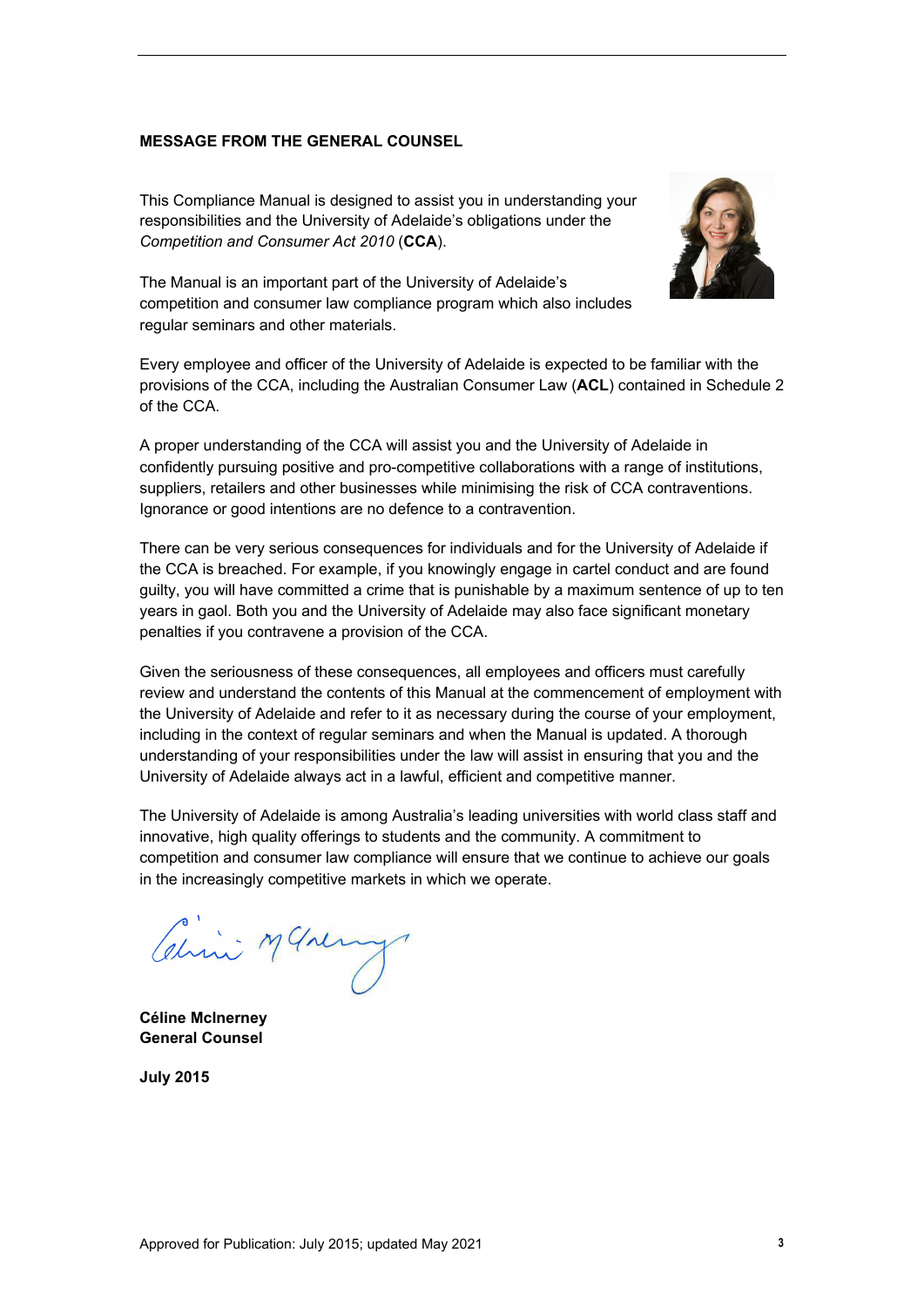## <span id="page-3-0"></span>**THE UNIVERSITY'S COMMITMENT TO COMPETITION AND CONSUMER LAW COMPLIANCE**

The University of Adelaide is committed to observing all laws, regulations, codes and standards that apply.

In particular, the University of Adelaide is committed to complying with the provisions of the CCA including the ACL and implementing a compliance program that accords with Australian expectations. The compliance program includes this Manual, regular communications and other education and awareness training materials.

The University of Adelaide's objective is to minimise the risk of contraventions of the legislation. This will reduce the risk of the University of Adelaide or its employees and officers facing penalties, fines, injunctions, orders for damages, personal liability, imprisonment, loss of reputation in the market place and other avoidable consequences and costs.

The University of Adelaide requires all of its employees and officers to be familiar with the provisions of the CCA from the commencement of employment and on a continuing basis through the course of employment. This can be achieved by carefully reviewing this Manual regularly and participating in seminars.

A contravention of the CCA will be considered to be a breach of your terms of employment and may result in disciplinary action including dismissal.

If you believe that your conduct or the conduct of the University of Adelaide may contravene the CCA, you must contact Legal and Risk Branch in the Division of University Operations. Kim Evans, Senior Legal Counsel will assist you. Contact details are provided below.

#### **Ms Kim Evans, Senior Legal Counsel**

Direct: +61 8 8313 6103 Email: kim.evans@adelaide.edu.au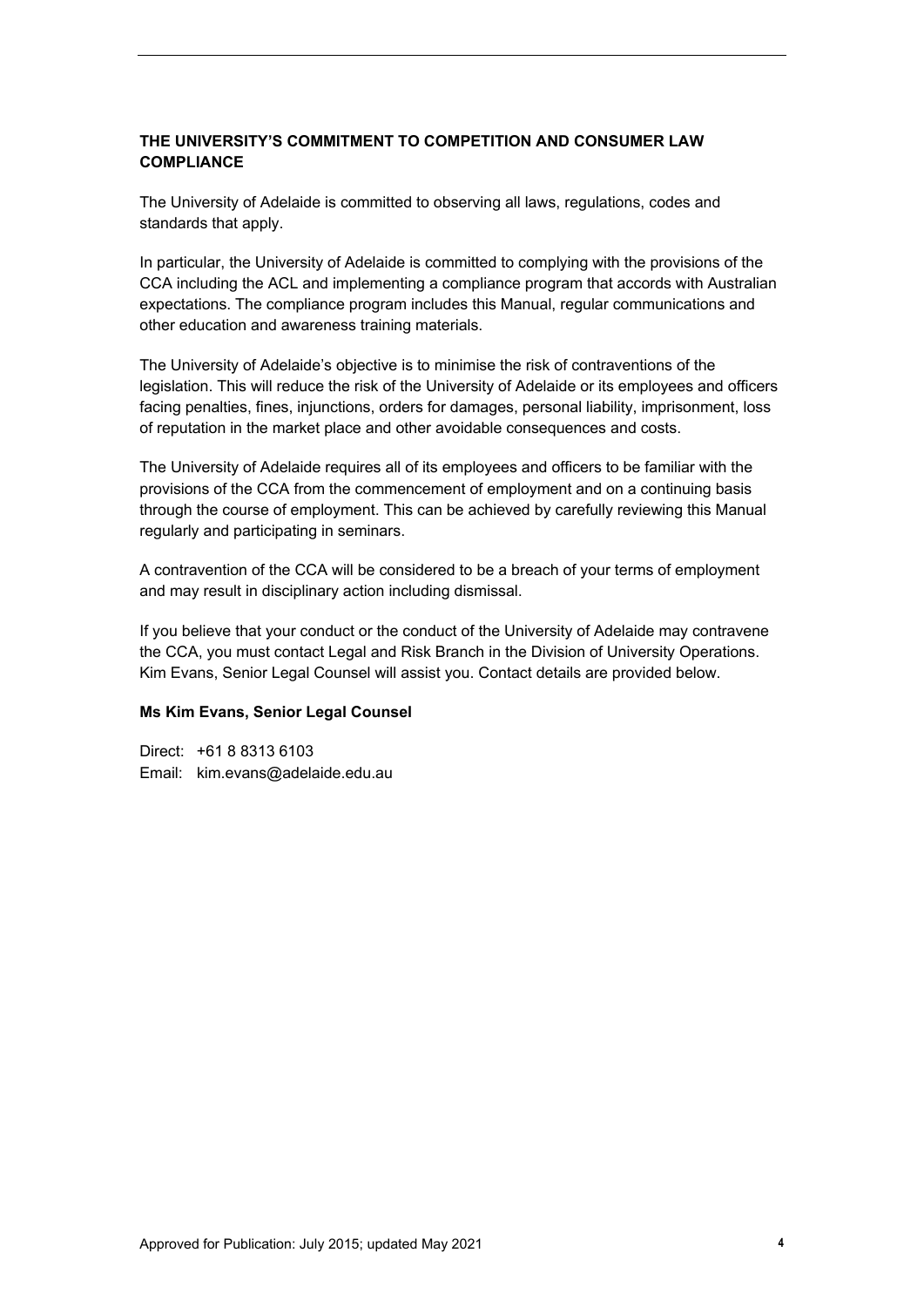## <span id="page-4-0"></span>**CHAPTER 1 INTRODUCTION**

#### **The Rules of Doing Business**

The CCA sets out the rules for doing business. These rules determine what you can and cannot do in dealing with competitors, suppliers, distributors, wholesalers, retailers and students. A view has been taken by the Australian Competition and Consumer Commission (**ACCC**) that the services provided and activities undertaken by universities are commercial in nature. This means that universities, along with all other businesses, are subject to the CCA.<sup>1</sup>

The purpose of the CCA is to ensure that businesses, including universities, act in a fair and competitive manner. By understanding the provisions contained in the CCA you will know what competitive strategies are legal for you to use to ensure that the University of Adelaide continues to compete vigorously and lawfully.

This Manual explains how the CCA can apply to your business dealings with other universities and with suppliers, distributors, wholesalers, retailers and students.

#### **How the CCA applies to the University of Adelaide**

The CCA governs almost every aspect of the University of Adelaide's business. It applies to our actions, behaviour, publications, conversations and communications. Some areas carry a higher degree of risk than others including:

fee structures;

1

- marketing materials;
- claims made by staff to existing or potential students;
- claims made by staff when negotiating contracts;
- exclusive agreements and transactions with other businesses and universities; and
- any discussion or agreement with another university relating to the price of any goods or services.

#### **Who may be affected by the CCA?**

The CCA will apply to the conduct of employees and officers of the University of Adelaide in a variety of circumstances, including:

- any staff member who is entering into a contract OR interacting with or between competitors, suppliers or wholesalers;
- staff and students who provide information (formally or informally) about, among other things, courses on offer, conditions of entry, costs of courses or the existence of scholarships;
- the University of Adelaide as the supplier or vendor of goods or services including education, research, commercial and other services;

<sup>&</sup>lt;sup>1</sup> While the CCA is drafted to apply to "corporations", state equivalent Fair Trading legislation and the adoption of the National Competition Policy (i.e. the *Competition Policy Reform (SA) Act 1996,* incorporating the Competition Code) has expanded its scope to encompass a broad range of entities, including individuals and universities.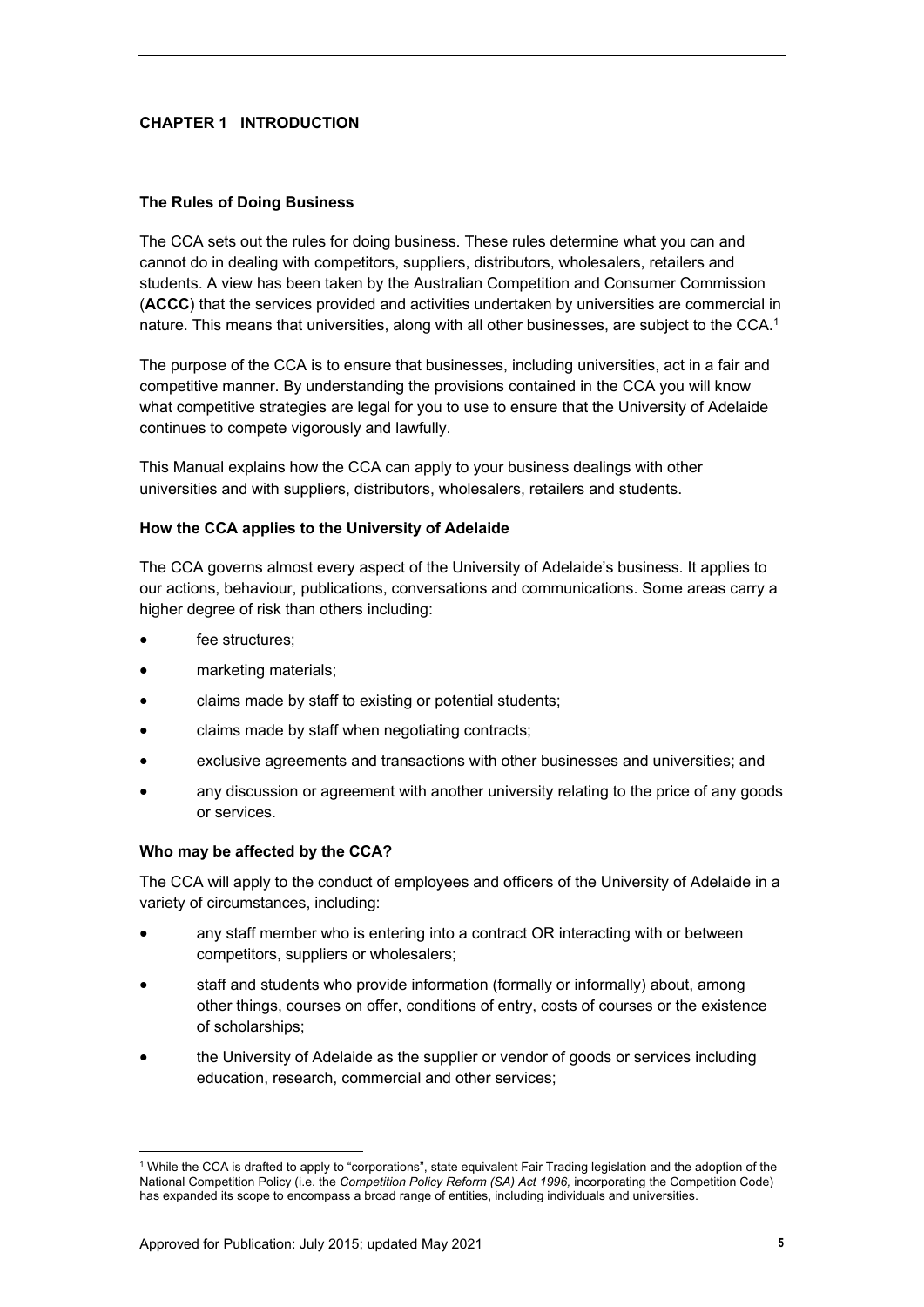- faculties and schools making representations and claims about their facilities and teaching staff, courses and subjects, cultural identity, past and future success and affiliates; and
- marketing and strategic communications promoting the University of Adelaide in all forms of media and communications – in print and digital media, including social media, television, radio and print media, on posters, banners and letterheads, and locally, nationally and internationally.

As a general rule, you should assume that the CCA will apply unless you are advised otherwise by the University's lawyers.

## **The Consequences of Breaching the Rules**

A contravention of the CCA may have very serious consequences for you as an individual and for the University of Adelaide as an institution.

## *You could go to gaol*

If you knowingly engage in cartel conduct, it will be a criminal offence. You may face a maximum penalty of 10 years in gaol and/or a maximum civil penalty of \$500,000. The University of Adelaide may face significant monetary penalties of up to the greater of \$10 million, three times the illegal benefit derived from the contravening conduct or 10% of its turnover.

## *Heavy fines*

For other types of contraventions, you may face a maximum penalty of up to \$500,000.

## *Other consequences*

In addition to these penalties, the consequences of a contravention of the CCA may include:

- an order preventing you from being involved in the management of any company or other relevant institution for a period of time;
- a damages payout to persons who have suffered loss as a result of your contravening conduct; and/or
- an order restraining you and the University of Adelaide from acting in certain ways.

A contravention of the CCA may also result in lengthy and expensive court processes, disruption to the University of Adelaide, loss of reputation and standing in the market, significant personal stress and, in extreme cases, loss of employment.

## *Seriousness of contraventions*

The Courts regard contraventions of the CCA very seriously and have imposed very large penalties on both organisations and individuals.

The Commonwealth Government also recognises that contraventions are serious by virtue of its decision that certain conduct will constitute a crime that could result in your imprisonment. In other countries such as the United States, executives have been gaoled for contravening laws similar to the CCA.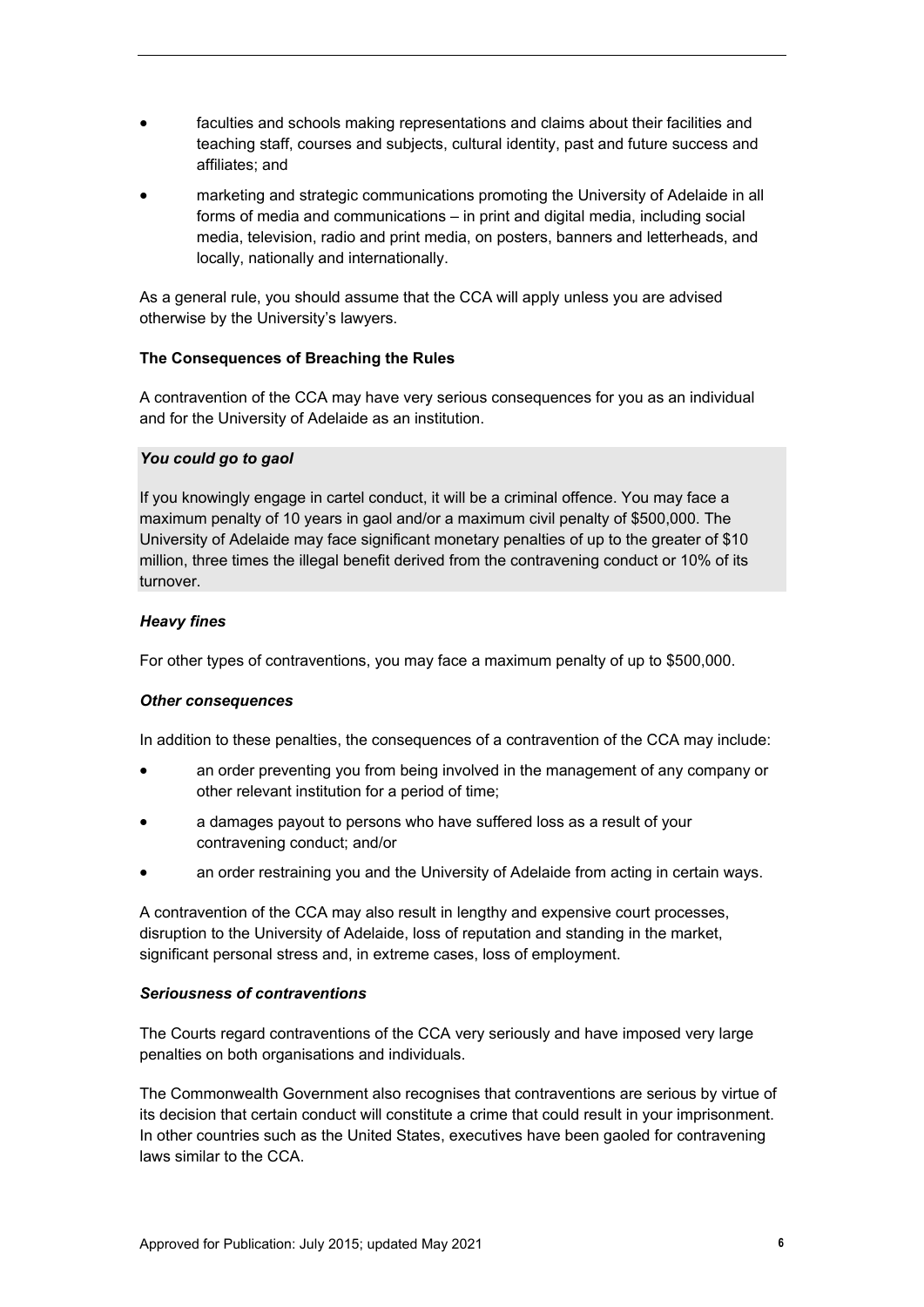The ACCC has very wide investigative powers and can compel an organisation and its employees and officers to provide information and documents to it. Any contact from the ACCC should be reported to Legal and Risk Branch immediately. You are not permitted to respond to any query or request from, or contact with, the ACCC.

Any contact or request from the ACCC or any other law enforcement agency or officer must be redirected to the Office of General Counsel, Legal and Risk Branch.

Contact details:

#### **Ms Céline McInerney, General Counsel**

Direct: +61 8 8313 6080 Email: celine.mcinerney@adelaide.edu.au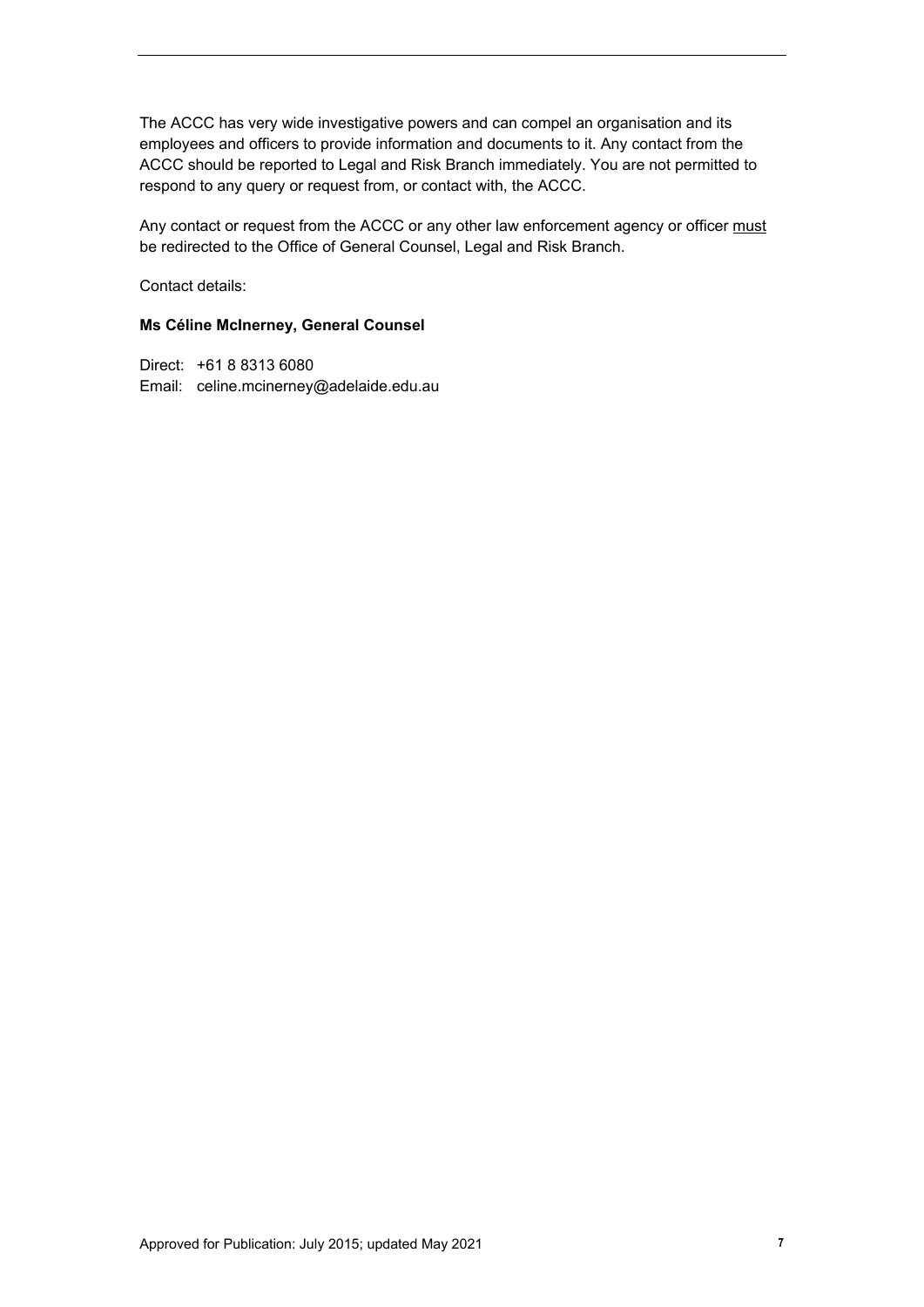## <span id="page-7-0"></span>**CHAPTER 2 DEALING WITH YOUR COMPETITORS**

## **Introduction**

You must be very careful when dealing with the University's competitors.

Anti-competitive agreements or arrangements with competitors are the most serious of all contraventions and may constitute a crime that results in large fines and individuals being imprisoned.

As a result, you must take care when attending higher education sector events, academic or professional forums, conferences, social functions and other gatherings to ensure that your communications and conversations are appropriate and lawful.

There are two different types of laws under the CCA relevant to your dealings with competitors:

- laws which say conduct is outright unlawful; and
- laws which say conduct is only unlawful if there is an anti-competitive purpose or effect.

#### **Conduct that is outright unlawful**

There are several types of conduct that are outright unlawful when dealing with your competitors:

- Price fixing;
- Market sharing;
- Restricting output;
- Bid rigging; and
- Exclusionary conduct.

With the exception of exclusionary conduct, the other forms of conduct are usually referred to as "cartel conduct". Knowingly engaging in cartel conduct constitutes a criminal offence for which you might be imprisoned. It is important to note that under the CCA, you can also be penalised if you:

- attempt to engage in cartel conduct;
- aid, abet, counsel or procure others into engaging in cartel conduct;
- induce (or attempt to induce) others into engaging in cartel conduct, whether by threats, promises or otherwise; or
- conspire with others to engage in cartel conduct.

#### **Conduct that is unlawful only if it is anti-competitive**

Other agreements or arrangements with competitors will be unlawful if they have the purpose, effect or likely effect of substantially lessening competition in a market ("the effects test").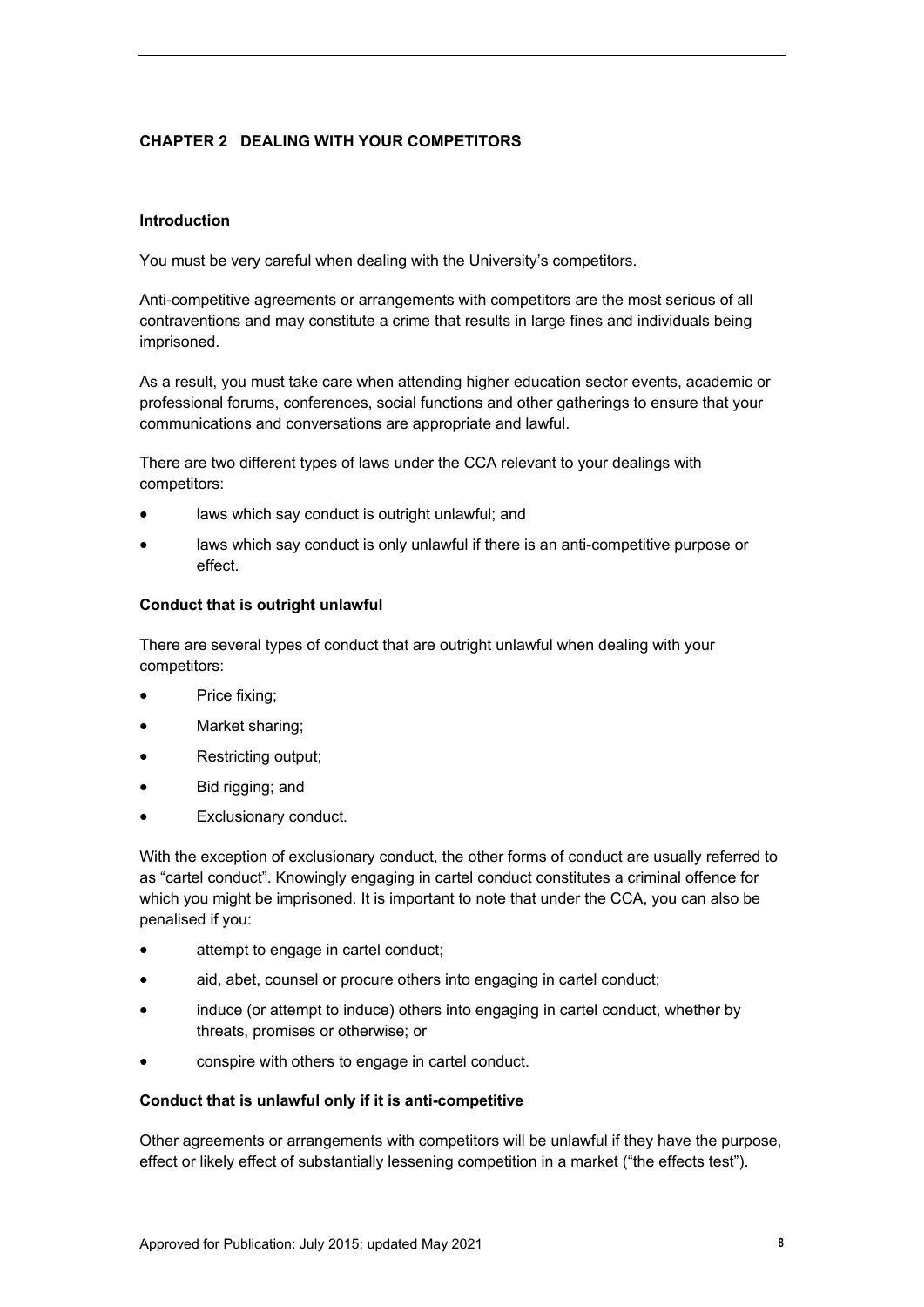## <span id="page-8-0"></span>**PRICE FIXING**

#### **What is prohibited?**

You must not make or give effect to an agreement, arrangement, understanding, or concerted practice with your competitor on the price, discount or rebate at which you buy or sell competing products or services, which will generally be university courses.

An agreement on a specified price, fee, discount or rebate is not required to engage in price fixing. Price fixing will include suggesting that you and your competitor set prices or fees at 75% of your other competitor's prices or by following a formula that results in the price or fee being fixed, controlled or maintained.

## **You can go to gaol . . .**

You may commit a criminal offence and be imprisoned for price fixing. You and the University of Adelaide may also face substantial monetary penalties.

#### **Do**

- Set competitive prices for products/courses and determine those prices independently.
- Beat your competitors on price, service and quality.
- Terminate any discussion on price started by one of your competitors and report it to Legal and Risk immediately, or as soon as practicable.

## **Do Not**

- Discuss prices, discounts or rebates with a competitor at any time including at higher education sector meetings, conferences or social functions.
- Provide or exchange price lists or price information with a competitor.
- Create an expectation in your competitor's mind that you will match prices and not compete with it in the market.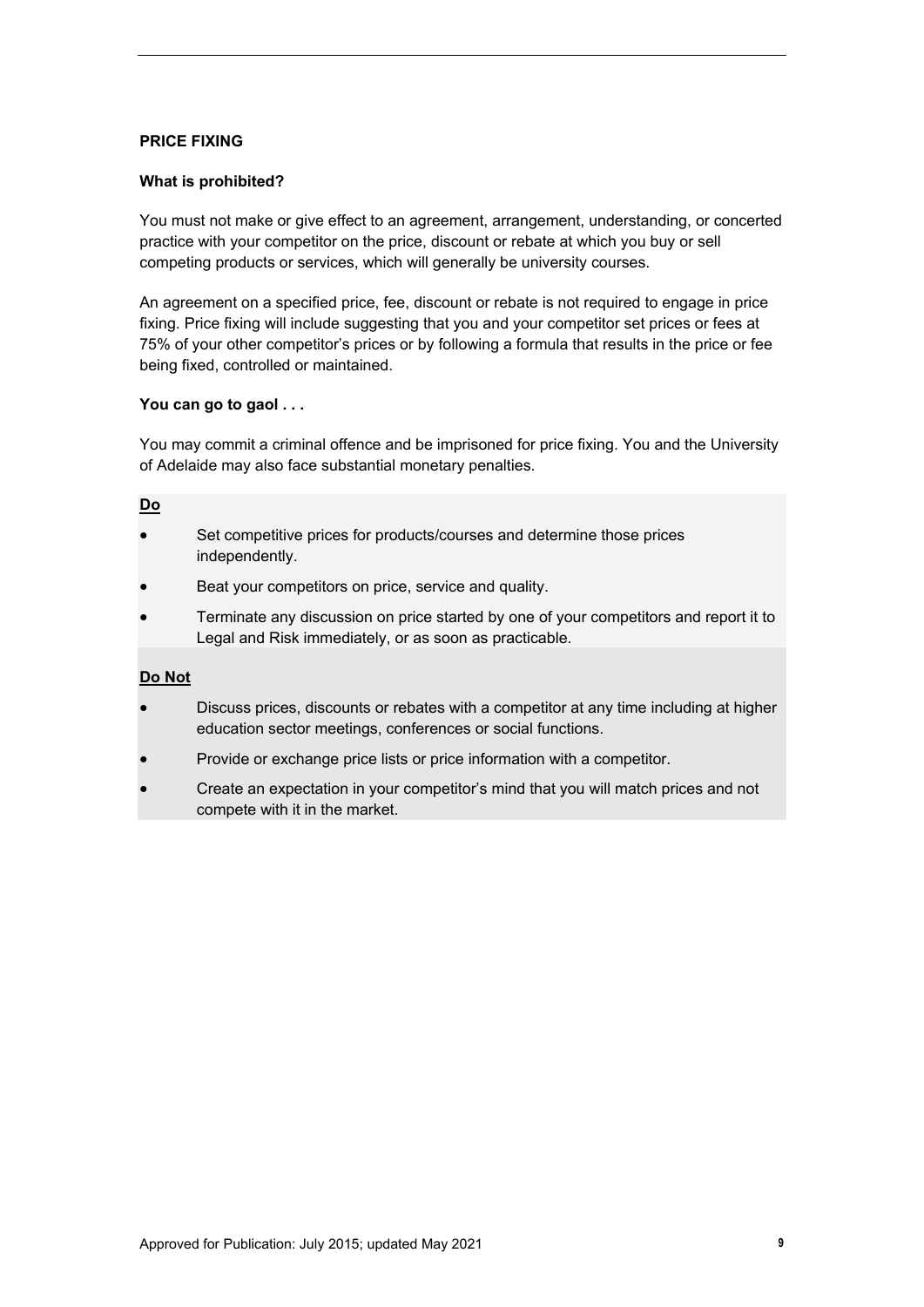## **Examples**

## *Visy & Amcor Packaging Cartel (2007)*

Visy and Amcor held 90% of the corrugated fibreboard packaging market in Australia. Between January 2000 and October 2004, Visy and some of its officers engaged in price fixing and market sharing with Amcor. Visy and Amcor would each permit the other to maintain its market share and would not seek to enter into contracts with the other's principal customers. Visy and Amcor also collaborated to increase their prices. Although Visy had a trade practices compliance manual and program, the Court imposed penalties of \$36m on Visy, \$1.5m on the CEO and \$500,000 on the General Manager.

Following on from the decision, Visy and Amcor faced a class action brought by manufacturers, retailers and transporters who used Visy and Amcor products during the time the cartel existed. The class action was settled in 2011 for \$95m plus costs.

## *Fine Paper Cartel (2010 – 11)*

Between 2000 and 2004 several international companies that competed to supply paper products formed the "AAA club". The club held secret meetings in various south-east Asian countries where they reached agreements regarding the price at which they would supply folio and cut-size paper into various markets including Australia. The Court imposed penalties that totaled more than \$8m on several of the companies.

## *Global Air Freight Cartel (2008 – 2012)*

From 2000 to 2006, a number of airlines colluded on the setting of freight fuel surcharges on certain routes. Interestingly, much of the conduct which constituted a breach of the TPA (now the CCA) occurred in public. Many of these airlines were prosecuted by the ACCC and by overseas regulators.

Most of the airlines admitted to arriving at and giving effect to understandings regarding freight fuel surcharges. The penalties imposed in Australia by the Court ranged from \$3m to \$20m. A number of executives have also been sentenced to gaol in the US and globally over \$1 billion in fines have been imposed on a number of airlines**.**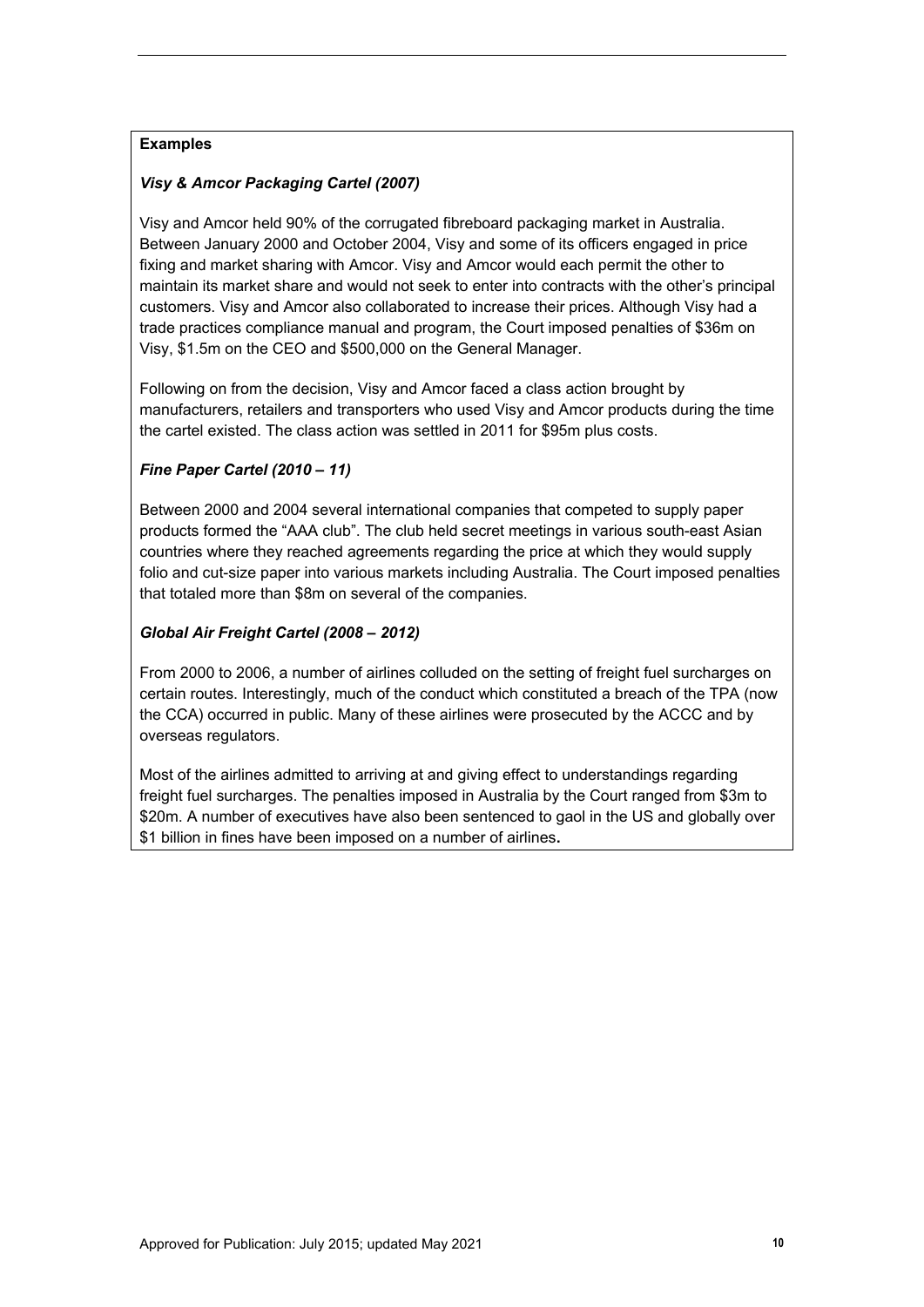## <span id="page-10-0"></span>**RESTRICTING OUTPUT**

#### **What is prohibited?**

You must not make or give effect to an agreement, arrangement, understanding, or concerted practice with your competitor to restrict or limit:

- your production output, that is, the number of courses you offer or places offered in each course;
- your capacity to produce goods or deliver courses; or
- your supply of product/courses to certain persons.

## **You can go to gaol . . .**

You may commit a criminal offence and be imprisoned for restricting output. You and the University of Adelaide may also face substantial monetary penalties.

#### **Do**

- Limit your output to save costs in times of low demand if the decision is made independently.
- Increase offerings of courses and spaces available to win customers/students from competitors.
- Terminate any discussion on course output or capacity started by one of your competitors and report it to Legal and Risk immediately, or as soon as practicable.

## **Do Not**

- Discuss course output, capacity or proposed plans with a competitor.
- Agree with competitors to reduce supply to the market in order to inflate price, even if margins are small.
- Discuss student lists or targeting of students, such as international students, with competitors.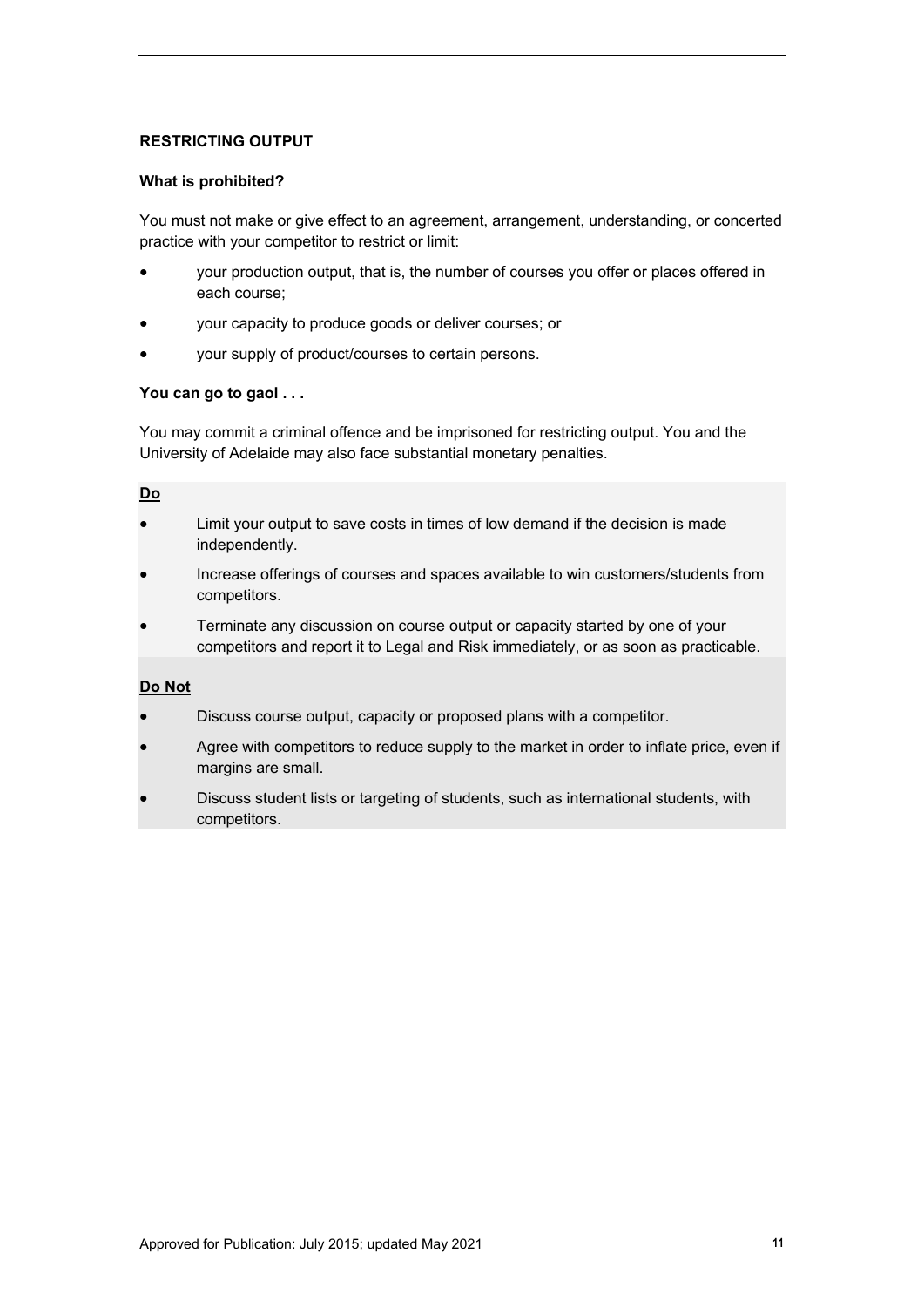## **Example**

## *ACCC v Tasmanian Salmonid Growers Association Ltd (2003)*

The Tasmanian Salmon Growers Association consented to a finding that in order to reduce fish numbers to ensure the financial viability of the salmon farming industry in Tasmania, they agreed that the five major growers should grade out 20% of salmon from the 2001 year class and that they would later consider a grading out of a further 5%. The agreement was found to be in contravention of the TPA (now the CCA).

## *Hypothetical*

The University of Greatness and The Exceptional Learning University are the two biggest universities in Australia. Both universities see their profits and enrolments getting smaller due to reduced demand from international students as a result of the hangover effects of the global financial crisis. The Vice-Chancellors of each university meet and agree that, in order to maintain current margins and stop losing money, each university will offer fewer courses and fewer places in courses over the coming year.

This conduct would constitute restricting output in contravention of the CCA and may be a criminal offence.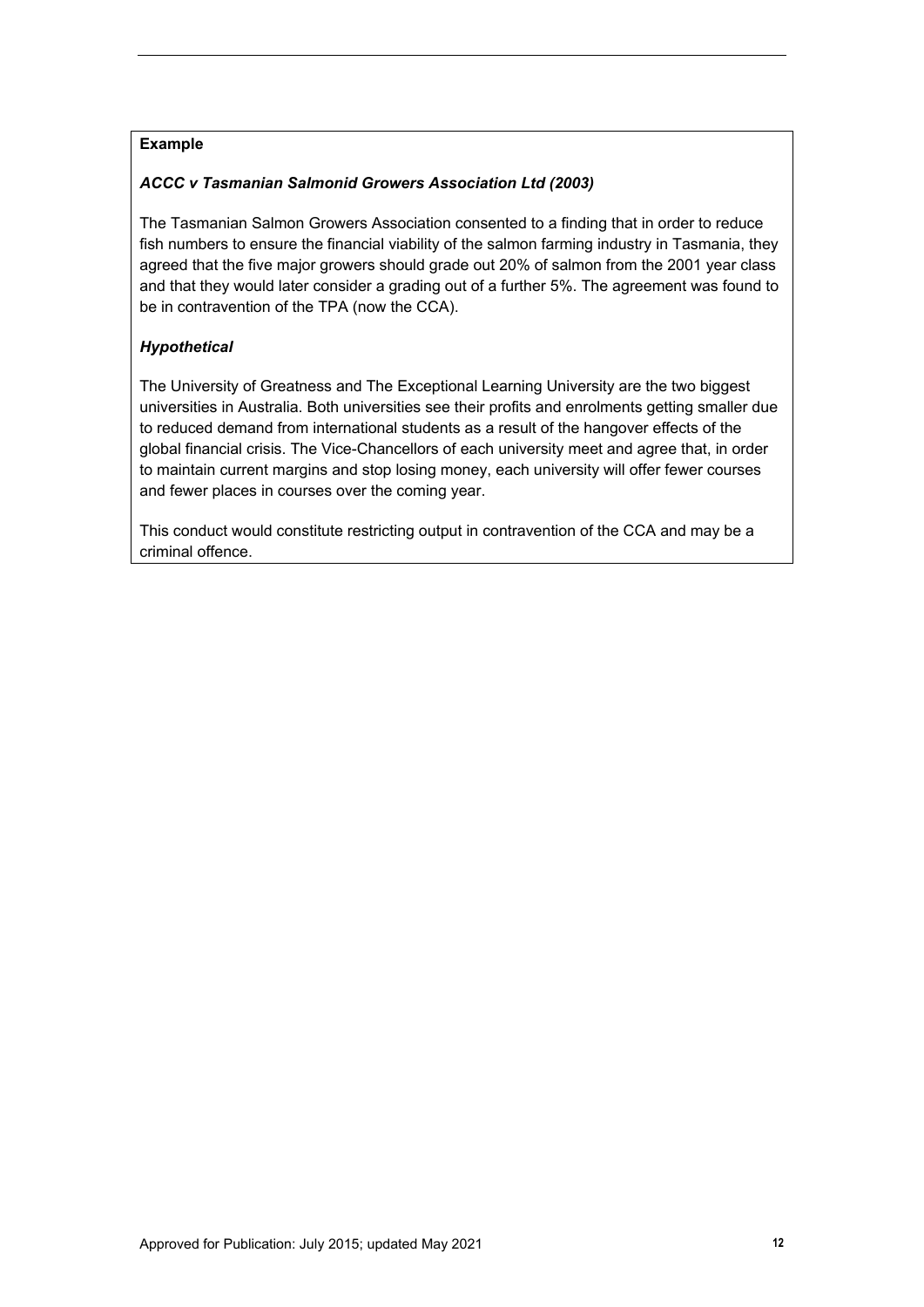## <span id="page-12-0"></span>**MARKET SHARING**

#### **What is prohibited?**

You must not make or give effect to an agreement, arrangement, understanding, or concerted practice with your competitor to allocate customers/students, suppliers or territories. This can include 'wink and nod' understandings.

Universities may face some difficulties in relation to market sharing when it comes to forming alliances with other universities or providers to rationalise the range of courses taught. Market sharing situations may also arise in relation to deals with suppliers. In both situations, you should contact Legal and Risk Branch immediately or as soon as practicable.

## **You can go to gaol . . .**

You may commit a criminal offence and be imprisoned for market sharing. You and the University of Adelaide may also face substantial monetary penalties.

#### **Do**

- Get the best deal from your suppliers or distributors.
- Attract students by competitive pricing of University of Adelaide courses and services.
- Terminate any discussion on students or course sharing started by one of your competitors and report it to Legal and Risk immediately, or as soon as practicable.

## **Do Not**

- Agree with competitors which students your institutions will supply services/courses to.
- Discuss with competitors the allocation of distributors, suppliers or territories.
- Create an expectation in your competitor's mind that you will not compete for its students or in its chosen areas if it does the same for you or in your chosen areas.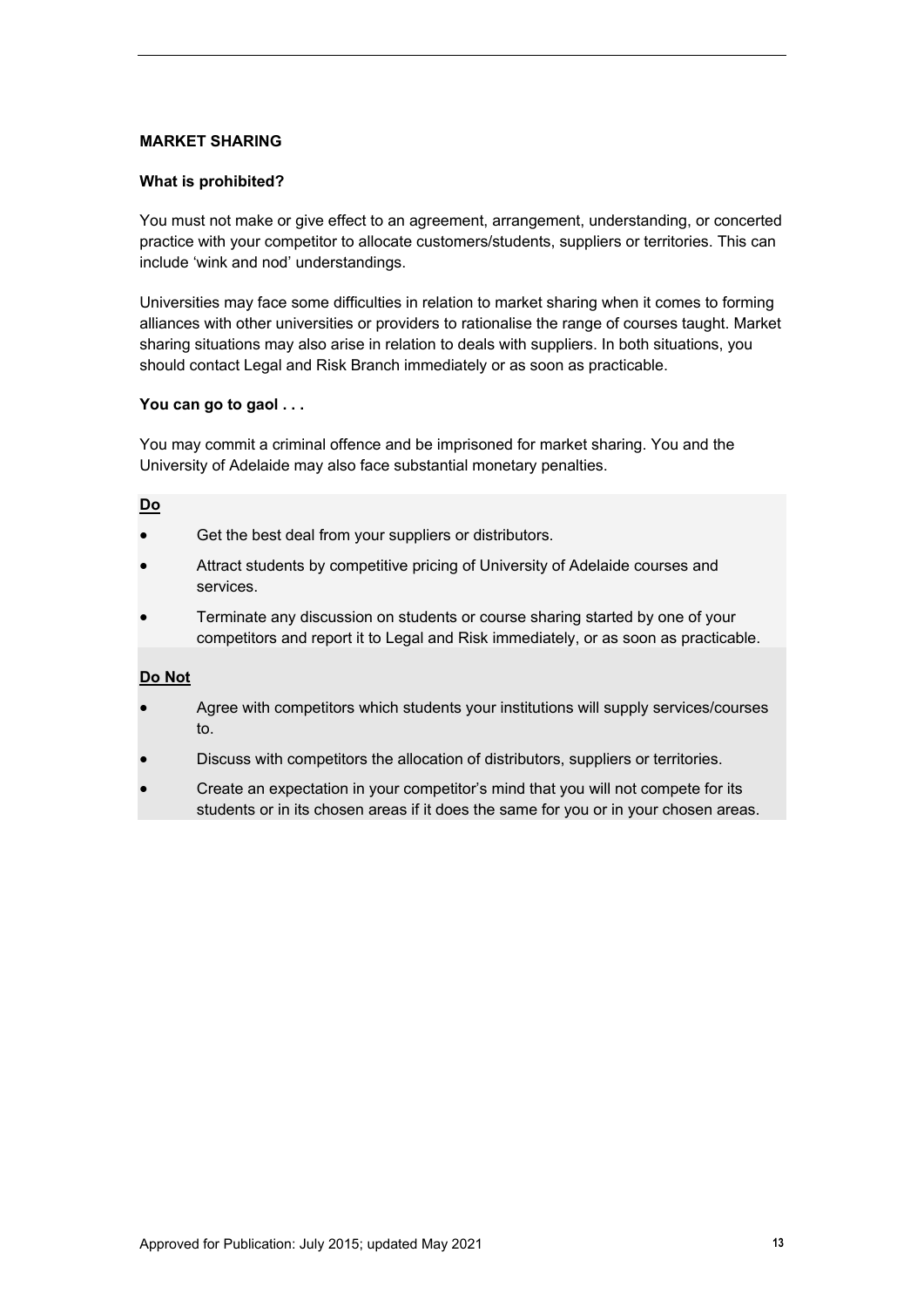## **Examples**

## *ACCC v Renegade Gas Pty Ltd (2014)*

Renegade Gas, Speed-E-Gas and three of their managers admitted to a secret understanding over a long period of time that they would not compete in the supply of certain industrial gases. Penalties totalling \$7.9m were imposed on the companies and \$400,000 on the three managers.

## *ACCC v Vanderfield Pty Ltd (2009)*

Two truck driving companies admitted that their respective employees had entered into an arrangement not to compete for sales to customers in each other's primary areas. Penalties totalling \$1.09 million were imposed by consent.

## *ACCC v FFE Building Services Ltd (2003*)

Four suppliers of fire alarm equipment and a number of their respective executives admitted to market sharing when they made arrangements about who would tender the best price for a number of major building tenders. Penalties totalling \$3.5 million were imposed.

## *ACCC v ABB Transmission (2001)*

Several suppliers of power transformers entered into a market sharing arrangement to maintain their respective market shares. Some of the senior executives were found to have met before or after industry meetings to rig the outcomes of tenders for major contracts. The Court imposed penalties totalling \$25.5m on the companies and \$625,000 on the managing directors of the companies.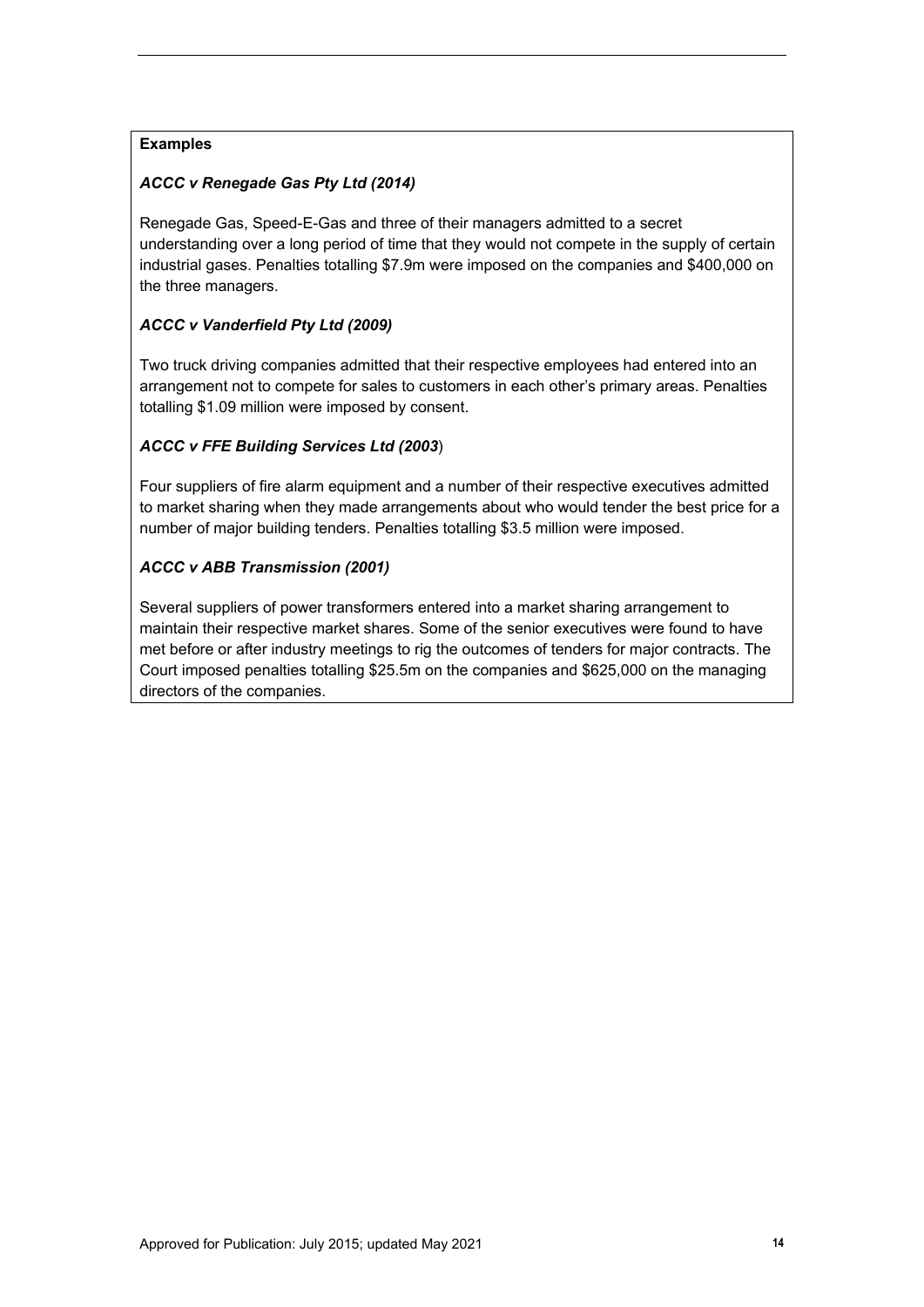## <span id="page-14-0"></span>**BID RIGGING**

#### **What is prohibited?**

You must not make or give effect to an agreement, arrangement, understanding, or concerted practice with a competitor or competitors in order to ensure that bids for a tender are submitted (or withheld) in a manner agreed by you and the competitor(s). Bid rigging is also referred to as collusive tendering. This situation is probably quite rare in the case of universities, but is not improbable. For example, an independent learning centre may seek tenders from universities for certain course materials or various universities may be submitting bids in a competitive grants process. If you agree with a competitor not to bid, this may constitute bid rigging.

You must not agree with your competitor on the price at which you bid or which party should win the bid.

When bidding for a retail contract or tender, you should never talk to your competitors about their bids or know the terms or conditions of their bid. This may result in bid rigging.

While joint bidding may be possible in certain circumstances, if joint bidding situations arise you should contact Legal and Risk Branch before engaging in any discussions or arrangements with any person or organisation.

#### **You can go to gaol . . .**

You may commit a criminal offence and be imprisoned for bid rigging. You and the University of Adelaide may also face substantial monetary penalties.

#### **Do**

- Submit competitive bids to win tenders against other bidders.
- Ensure that prices, terms and conditions of bids are set independently.
- Talk to Legal and Risk if you want to submit a joint bid with a competitor.
- Terminate any discussion on bids started by one of your competitors and report it to Legal and Risk immediately, or as soon as practicable.

#### **Do Not**

- Discuss whether you will bid or not with a competitor.
- Discuss the contents of any bid with a competitor.
- Decide with a competitor who should win a bid.
- Make a bid on the basis that you will be unsuccessful against a competitor.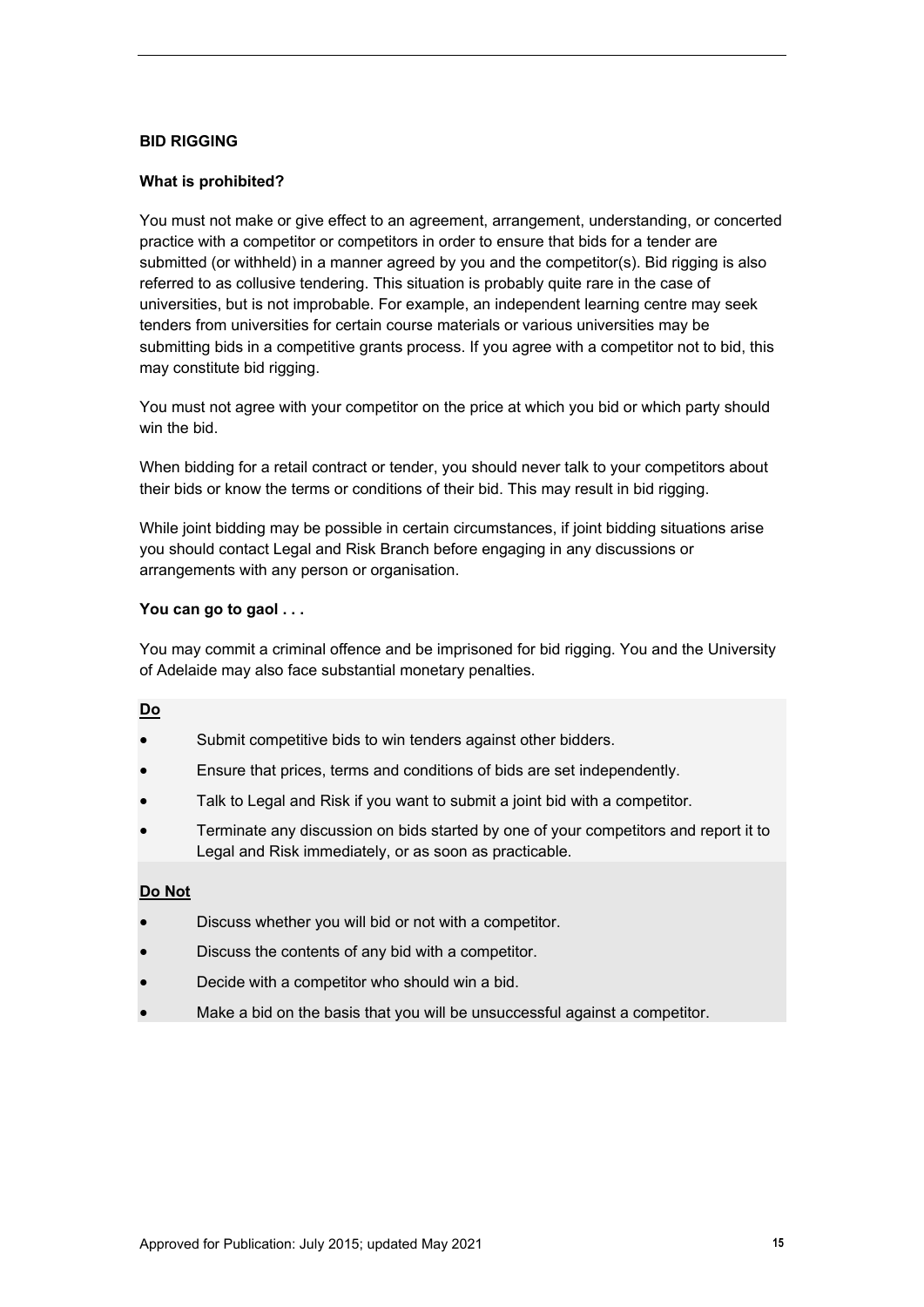## **Examples**

## *Norcast SarL v Bradken Ltd (No 2) (2013)*

Bradken and Castle Harlan (a private equity firm) were found to have entered a bid rigging arrangement by which Castle Harlan agreed to bid for a Norcast company that was being sold and Bradken did not bid. This conclusion was reached despite there being ambiguity over whether Bradken would have been permitted to bid. Castle Harlan was the successful buyer and it then subsequently on-sold the company to Bradken.

## *ACCC v TF Woollam & Son Pty Ltd (2011)*

TF Woollam & Son Pty Ltd and various other construction companies engaged in the practice of "cover pricing" in tenders for construction contracts. Cover pricing occurs when competitors choose a "winner" in advance and everyone but the winner deliberately bids above an agreed amount to suggest that the winner's quote is competitive. The Court imposed penalties totalling of \$1.38m on the companies and \$800,000 on two company officers.

## *ACCC v Admiral Mechanical Services (2007)*

Several air conditioning companies agreed which company would submit the lowest tender price for projects for which they were tendering. The Court imposed penalties totalling approximately \$8.7m on eleven companies and \$433,000 on seventeen directors, managers and other employees.

## *ACCC v DM Faulkner; ACCC v Ferndale Recyclers (2004)*

Several scrap metal merchants agreed who would bid at auctions for scrap metal and the others agreed not to bid against the nominated bidder. After the auction, the merchants would divide up the metal purchased by the nominated bidder between them. The Court imposed penalties totalling \$282,500 on five companies and \$202,500 on nine employees (including a penalty of \$100,000 on one employee).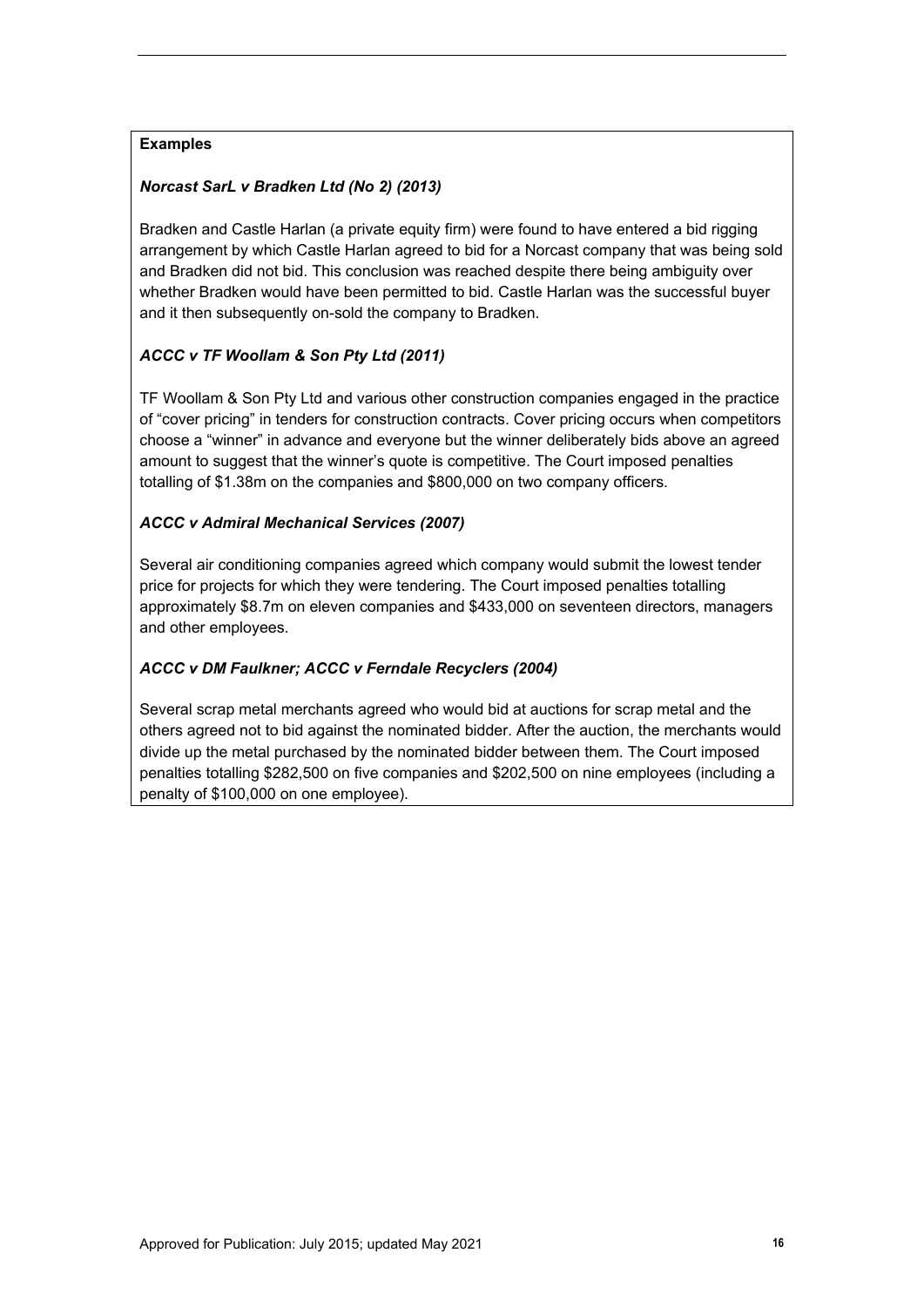## <span id="page-16-0"></span>**EXCEPTIONS TO CARTEL CONDUCT**

#### **What are the exceptions?**

So far, we have looked at what behaviour constitutes cartel conduct and what the potential serious consequences are for you and the University of Adelaide. There are however two narrow exceptions to 'cartel conduct':

- a joint venture exception; and
- a related bodies corporate exception.

You may also seek "authorisation" from the ACCC to engage in cartel conduct in limited circumstances. This is discussed below.

#### **Joint venture exception**

Conduct will not be regarded as 'cartel conduct' if all of the following are satisfied:

- the cartel provision is contained in a written contract, or in an arrangement or understanding
- the cartel provision is for the purposes of, and reasonably necessary for, undertaking a joint venture; and
- the joint venture is for the production and/or supply, or acquisition, of goods or services.

If a competitor suggests entering a joint venture or you are otherwise involved in a joint venture with a competitor of the University of Adelaide, you should seek approval from the Legal and Risk Branch immediately, or as soon as practicable.

#### **Related bodies corporate exception**

Contracts, arrangements, understandings, or concerted practices between related bodies corporate that contain a cartel provision will not constitute 'cartel conduct'. A company is "related" to another if it is a parent, subsidiary or has the same parent as the other company.

Please contact Legal and Risk Branch for further information about the University's related bodies.

## **Authorisation**

In limited circumstances, you can apply for an authorisation from the ACCC to engage in cartel conduct if the public benefits of the conduct outweigh the public detriments. For example, if the cartel conduct involves market sharing but results in lower prices for consumers, the public benefit is likely to outweigh the public detriment.

Before reaching a decision about whether to grant an authorisation, the ACCC engages in a public consultation process. It also issues a draft decision and considers any responses from interested parties before reaching a final decision. If you think authorisation is an option, you should talk to Legal and Risk Branch immediately, or as soon as practicable.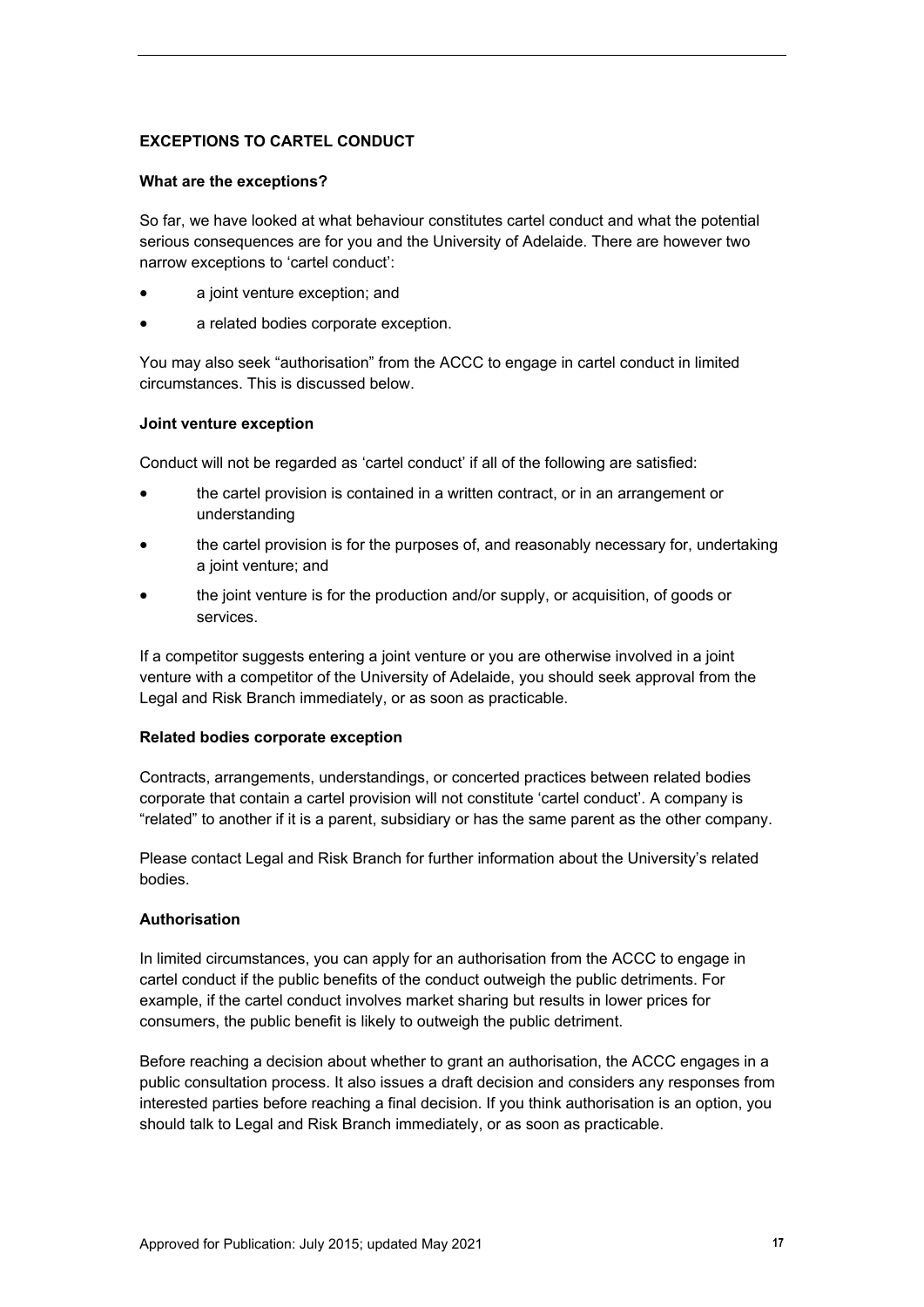## **Examples**

## *The Reserve Bank Health Society Ltd (2011)*

The Reserve Bank Health Society (**RBHS**) entered a Management Services Contract under which a competitor, Lysaght Peoplecare Limited, would provide it with a wide range of administrative, operational and management services (the **Contract**). Under the Contract, information would be exchanged between the parties and Peoplecare would advise the RBHS Board on matters including setting premiums and benefits. These aspects could potentially be cartel provisions under the CCA and the RBHS applied for authorisation in April 2011.

In August 2011, the ACCC granted authorisation to the Contract for 10 years on the basis that it was likely to result in public benefits. In particular, the ACCC considered that the Contract was likely to generate cost efficiencies for RBHS by streamlining its operations and that economies of scale and transaction cost savings would arise and be passed on to consumers. The ACCC noted that the Contract might also promote competition in the provision of private health insurance to the general public by increasing RBHS and Peoplecare's ability to become more efficient competitors.

## *The GAMSAT Consortium (2009 & 2014)*

On 19 June 2009, Melbourne University on behalf of the Graduate Australian Medical School Admission Test Consortium (**GAMSAT Consortium**) applied for authorisation for an agreement to abide by two policies that govern the selection of applicants for graduate entry medical schools in Australia:

- the "Preference Policy" whereby applicants submit a single application listing in order of preference the medical schools to which they wish to apply; and
- the "One Interview Policy" whereby applicants will receive only one offer for an interview. The interview is conducted by the medical school for which the applicant has given the highest preference. An applicant whose ranking is not high enough to be offered an interview at the first preference medical school, or, applicants interviewed but not selected, are passed onto the applicant's next preferred medical school. The interviews are awarded based upon a selection process used by each school.

On 29 October 2009, the ACCC issued a draft determination that proposed to grant authorisation on the basis that, in all the circumstances, the conduct was likely to result in a public benefit that would outweigh the detriment to the public constituted by any lessening of competition arising from the conduct. In particular, the ACCC considered that the two policies would generate efficiencies, resulting from the streamlining of the application and interview processes, as well as cost savings for universities. The ACCC also considered the benefits for applicants in respect of reduced costs of lodging multiple applications and reduced travel and accommodation costs from attending fewer interviews.

On 26 November 2009 the ACCC granted authorisation for five years for the two policies. It subsequently re-authorised the two policies for a further 10 years on 19 November 2014.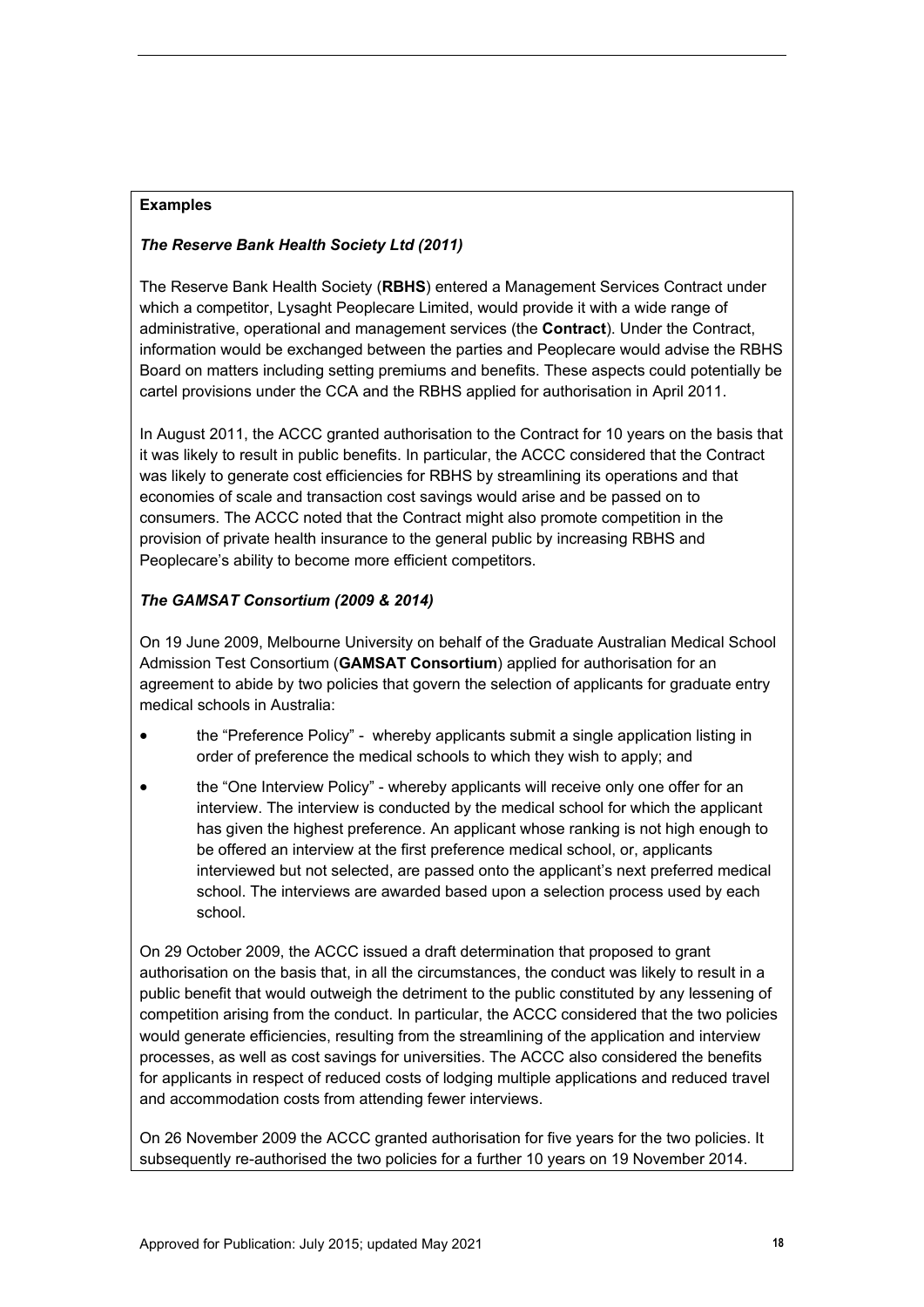## <span id="page-18-0"></span>**EXCLUSIONARY CONDUCT**

#### **What is prohibited?**

You must not make or give effect to an agreement, arrangement, understanding, or concerted practice with a competitor that has the purpose of preventing, limiting or restricting:

- the supply of goods or services to particular persons; or
- the acquisition of goods or services from particular persons.

This type of conduct is also known as a "collective boycott".

## **You can go to gaol . . .**

Although conduct that constitutes exclusionary conduct is not a crime, the same conduct may constitute cartel conduct for which you can be imprisoned. You and the University of Adelaide may also face substantial monetary penalties for engaging in exclusionary conduct.

## **Joint Venture Exception**

If the exclusionary conduct is engaged in for the purposes of a joint venture and does not substantially lessen competition in a market, it will not constitute exclusionary conduct.

Whether exclusionary conduct substantially lessens competition in a market will depend on a number of factors relating to whether a company or university/educational institution has, as a result of the conduct, more freedom to raise its prices in the market. As this analysis can be complex, such conduct requires review by Legal and Risk Branch and you should contact the Legal and Risk Branch as soon as practicable.

#### **Do**

- Get the best deal from your suppliers and distributors.
- Attract students by competitive pricing of fees and service.

## **Do Not**

- Agree with competitors which students, courses or areas to supply.
- Have discussions with competitors about allocating students, courses or territories.
- Create an expectation in a competitor's mind that you will not compete for its students/clients or in its chosen areas if it does the same for you or in your chosen areas.

#### **Example**

## *ACCC v Liquorland and Woolworths (2006)*

Woolworths and Liquorland engaged in exclusionary conduct by agreeing to withdraw their opposition to liquor licence applications made by smaller competitors on the condition that the competitors agreed to restrictions on the sale of alcohol imposed by Woolworths and Liquorland. The Court imposed penalties of \$4.75m on Liquorland and \$7m on Woolworths.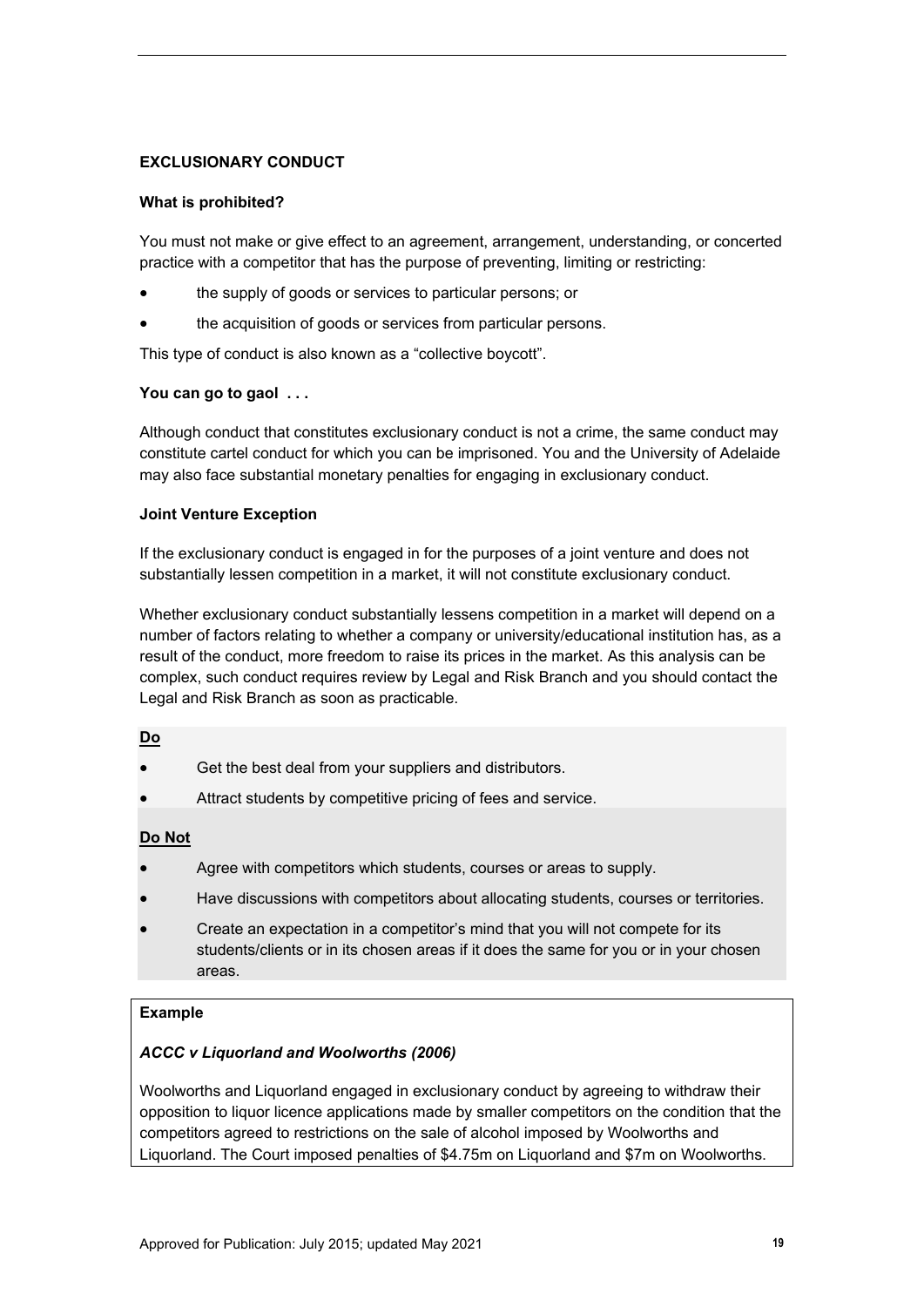## <span id="page-19-0"></span>**ANTI-COMPETITIVE ARRANGEMENTS**

#### **What is prohibited?**

You must not make or give effect to an agreement, arrangement, understanding, or concerted practice with a competitor that has the purpose, effect, or likely effect of substantially lessening competition in a market.

#### **What is a "market"?**

A "market" is the geographic area in which buyers and sellers of competing products operate. A market is defined by product (i.e. courses offered, professional services, campus services), geography (i.e. regional area, state-wide, national), functional market level (i.e. wholesale, retail) and time (i.e. short term, long term).

Given the diverse activities in which the University of Adelaide is involved, it may operate in many different markets. For example, if it entered into an agreement or arrangement with a number of other universities in different states for the provision of a certain course, it may be that the relevant market would be a national market or potentially even a broader transnational market (e.g. in the context of postgraduate online courses or Massive Open Online Courses (MOOCs)). Entering into agreements for campus services however, such as food outlets, may only take place in a regional or local market.

#### **What is a "substantial lessening of competition"?**

Whether an agreement, arrangement, understanding, or concerted practice substantially lessens competition in a market will depend on a number of factors relating to whether an organisation has, as a result of the arrangement, more freedom to raise its prices in the market. As this analysis can be complex, such arrangements require review by the Legal and Risk Branch. You should contact the Legal and Risk Branch as soon as practicable.

## **Concerted practices**

The concept 'concerted practice" was included in the rules in 2017. It means any form of cooperation between two or more persons, or conduct that would be likely to establish such cooperation, where that cooperation prevents, restricts or distorts competition. It involves cooperative behaviour or communications that are less than an agreement, arrangement or undertaking.

A one-way communication with a competitor may be a concerted practice.

A business risks engaging in a concerted practice that has the purpose, effect or likely effect of substantially lessening competition if it replaces/reduces independent decision-making by cooperating with competitors around:

- how the business determines the price of its products
- where it sells its products
- to whom it sell its products
- whether the business bids for a tender
- quantity of the product the business offers or produces

A business can formally apply to the ACCC to authorise a concerted practice where it considers there is a risk the intended activity breaches the rules. A business must apply *before* the activity is undertaken.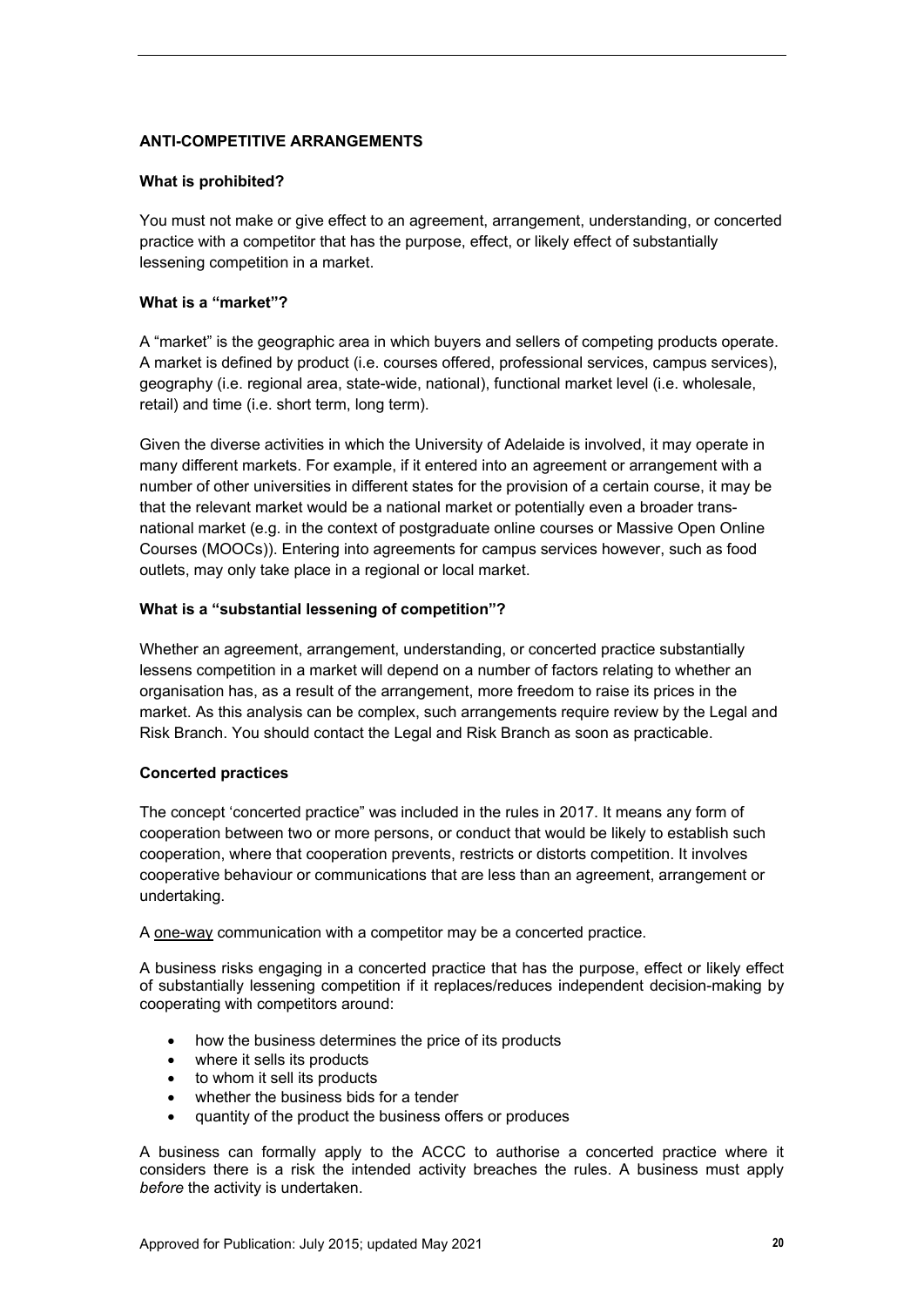## **You can go to gaol . . .**

Although entering and giving effect to anti-competitive arrangements is not a crime, in some cases, the same conduct may constitute cartel conduct for which you can be imprisoned. You and the University of Adelaide may also face substantial monetary penalties for making or giving effect to anti-competitive arrangements.

## **Do**

- Get the best deal from your suppliers.
- Attract students by competitive pricing and service.

## **Do Not**

- Agree with competitors which students or areas to supply.
- Discuss with competitors about allocating distributors, suppliers or territories.
- Create an expectation in your competitor's mind that you will not compete for its students/clients or in its chosen areas if it does the same for you or in your chosen areas.

## **Examples**

## *ACCC v Cement Australia Pty Ltd (2013)*

The Court found that Cement Australia entered into contracts to exclusively acquire flyash (a fine powder used as a partial substitute for cement when making concrete) from four power stations in South East Queensland in order to prevent a rival from:

- gaining access to unprocessed flyash; and
- **•** entering the South East Queensland concrete grade flyash market.

These contracts had the effect or likely effect of "substantially lessening competition".

## *ACCC v PRK Corp Pty Ltd & Ors (2009)*

The two providers of automotive terminal services at the ports of Brisbane, Sydney and Melbourne (Patrick and P&O) provided each other with access to their services and formed a joint venture for the shared conduct of those facilities. The companies admitted this conduct had the likely effect of "substantially lessening competition" in automotive terminal services markets in Brisbane, Sydney and Melbourne. The Court imposed penalties of \$1.9m each on Patrick and P&O respectively.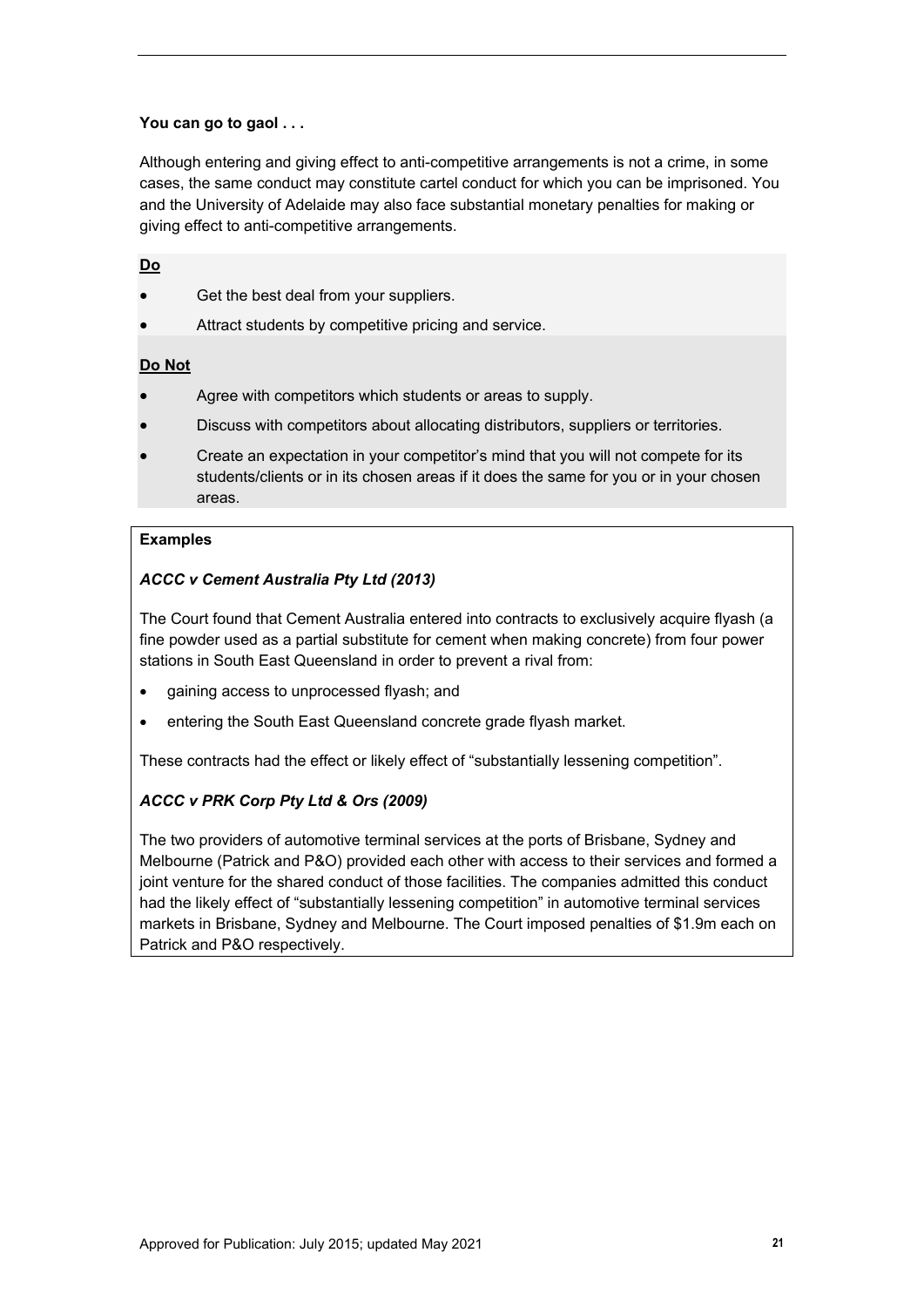## <span id="page-21-0"></span>**CHAPTER 3 DEALING WITH SUPPLIERS, DISTRIBUTORS AND RETAILERS**

#### **Introduction**

There are some important rules to remember when dealing with suppliers, distributors and retailers.

There are three different types of laws under the CCA relevant to your dealings with suppliers, distributors and retailers:

- laws which say conduct is outright unlawful:
- laws which say conduct is unlawful if it substantially lessens competition; and
- laws which say conduct is unlawful if it has an anti-competitive purpose.

#### **Conduct that is outright unlawful**

Minimum resale price maintenance is outright unlawful when dealing with suppliers, distributors and retailers.

#### **Conduct that is unlawful if it substantially lessens competition**

Exclusivity arrangements and third line forcing will be unlawful if they have the purpose or effect of substantially lessening competition in a market.

#### **Conduct that is unlawful if it has an anti-competitive purpose**

For organisations with substantial market power, there are two types of conduct that are unlawful if they have an anti-competitive purpose:

- Misuse of market power; and
- Predatory pricing.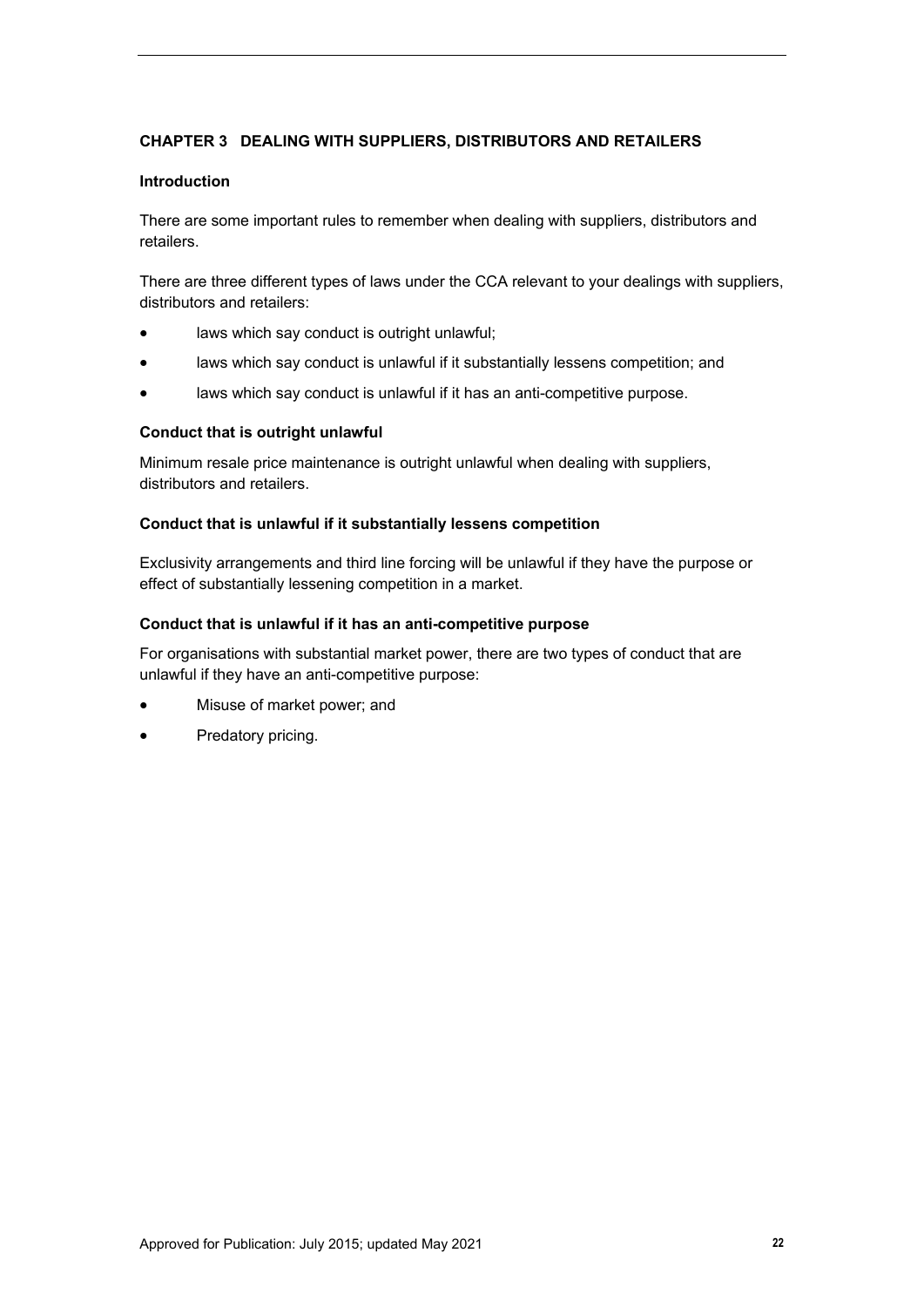#### <span id="page-22-0"></span>**MINIMUM RESALE PRICE MAINTENANCE**

#### **What is prohibited?**

You must not prevent distributors or retailers from reselling the University of Adelaide's products or services below a specified price.

It is not necessary for the "specified price" to be a particular figure. It can be a range of prices, an approximate price or it can be calculated by reference to a formula. For example, you must not tell distributors or retailers to have a resale price that is "not less than what is charged by others". You should also be aware of distributors or suppliers attempting to do the same to you.

University of Adelaide staff should keep this provision in mind when entering into arrangements where the University of Adelaide is selling or licensing goods, services or curricula to others, and those goods, services or curricula may be on-sold to third parties.

#### **Recommended retail prices**

Stating a recommended retail price to a distributor or retailer is not prohibited. But you should make sure that if you are providing "RRPs", any price is only "recommended". If you are uncertain about recommending prices, you should check with Legal and Risk Branch.

#### **Notification process**

Minimum resale price maintenance can be notified to the ACCC to get automatic "immunity" for the conduct after a 60 day period.

#### **Do**

- Remember that distributors and retailers can discount your products as they see fit.
- Talk to distributors and retailers about the maximum price at which they can resell products.
- Ensure that distributors and retailers understand the margins they can make on reselling your products depending on price and volume.
- Discuss with Legal and Risk Branch if you want to recommend retail prices to a retailer.

## **Do Not**

- Withhold supply of a product until a retailer agrees not to discount the product or other products.
- Supply products on condition that the retailer must not discount.
- Withhold discounts, rebates or other benefits until a retailer agrees not to discount products.
- Seek to enforce recommended retail prices.
- Discuss the retail price at which products should be advertised.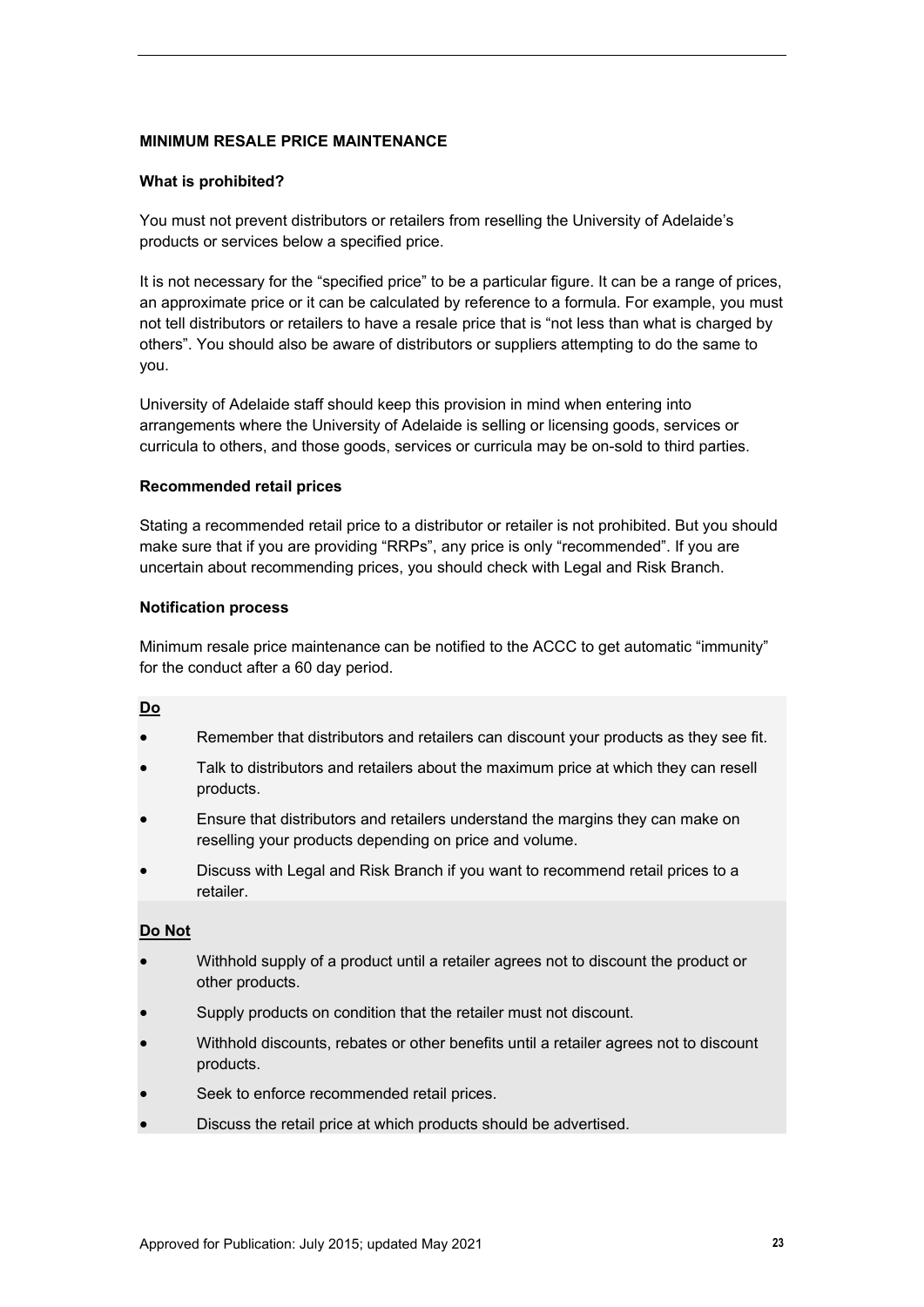## **Examples**

## *ACCC v Mitsubishi Electric Australia Pty Ltd (2013)*

Mitsubishi admitted that it attempted to induce a retailer not to sell Mitsubishi air conditioners at below the recommended retail price. This attempt was made through a number of discussions with the retailer and Mitsubishi taking steps to change its terms of supply. The Court imposed a total of \$2.3m in penalties.

## *ACCC v Navman Australia (2007)*

Navman, a supplier of navigational products, discouraged its dealers from discounting their prices below those specified in their price lists. The Court imposed penalties of \$1.25m on Navman and \$110,000 on a former director and the former Australasian sales manager.

## *ACCC v Netti Atom Pty Ltd (2007)*

Netti Atom, a bicycle wholesaler, received complaints from a number of dealers that one particular dealer was selling a popular brand of bicycle, supplied by Netti Atom, over the internet for delivery in an unassembled state at prices below the RRP. Netti Atom sent a letter to each dealer stating that it disapproved of bicycles being sold over the internet and that the relevant bikes be sold 'at no less than the RRP as set out on our dealer price list' or the dealer risked being excluded for the following season. Penalties of \$121,250 were imposed.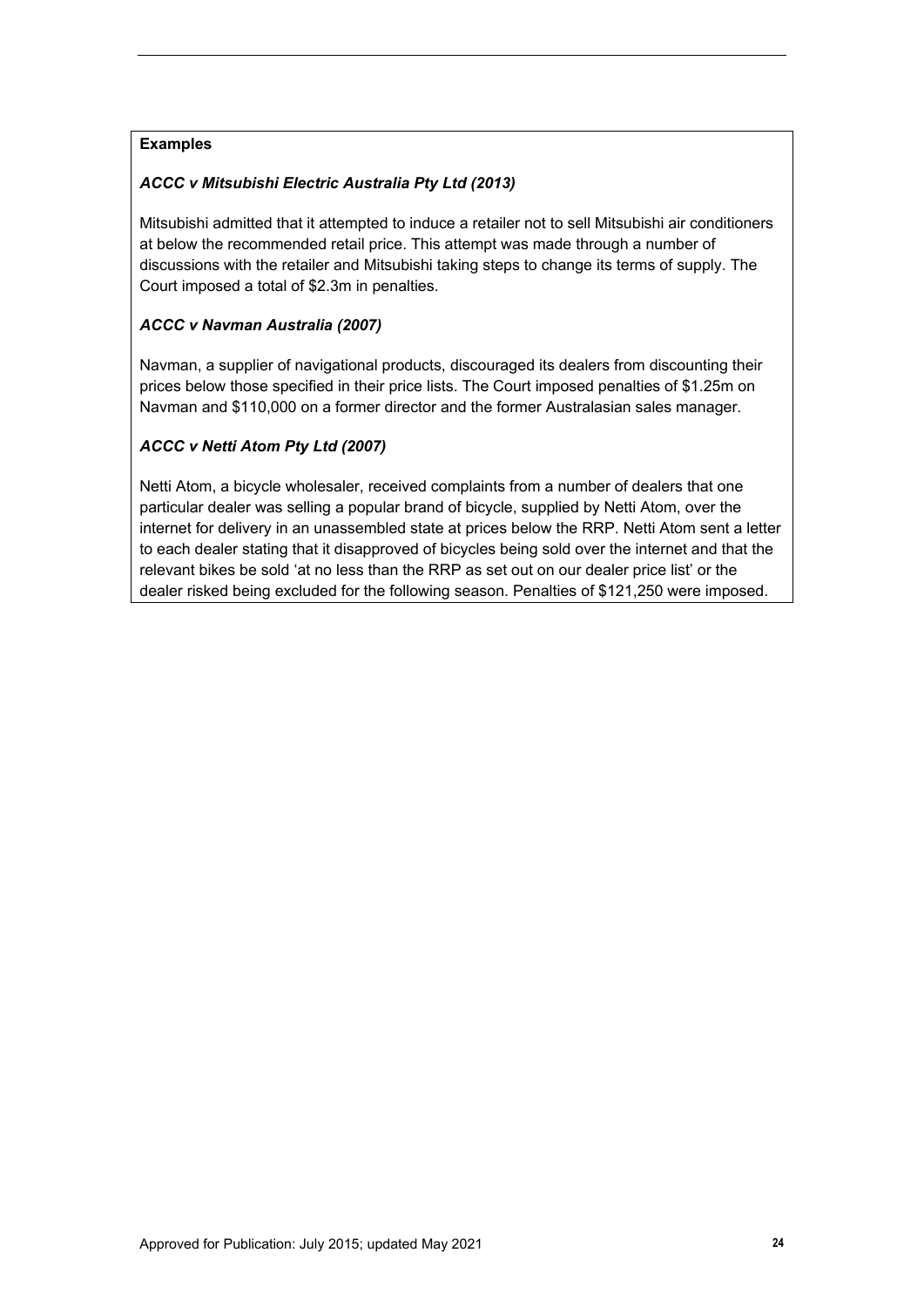## <span id="page-24-0"></span>**THIRD LINE FORCING**

## **What is third line forcing?**

Third line forcing is the supply (or supply with discount, allowance, rebate or credit) of goods or services to a customer on condition that the customer will purchase other goods or services from a third party. It is also refusing to supply (or supply with discount, allowance, rebate or credit) for the reason that the buyer will not purchase goods or services from another party. Third line forcing does not necessarily involve the imposition of any condition. It involves supply (or refusal to supply) upon condition.

## **When can you engage in third line forcing?**

Consideration will need to be given to how the conduct impacts competition. The law recognises that in some situations third line forcing is pro-competitive. These situations are discussed below.

## **Exceptions**

You can engage in third line forcing if the two organisations offering separate products are "related". In these circumstances, the conduct will only be unlawful if it substantially lessens competition.

An organisation is "related" to another if it:

- is the parent company of the other organisation;
- is a subsidiary company of the other organisation; or
- shares a parent company with the other organisation.

Whether third line forcing substantially lessens competition in a market will depend on a number of factors relating to whether an organisation has, as a result of the conduct, more freedom to raise its prices in the market. As this analysis can be complex, such conduct requires review by the University's lawyers. You should contact Legal and Risk Branch as soon as practicable if you think you or the University of Adelaide may be engaging in this conduct.

## **Notification**

If you have an innovative idea to compete vigorously by engaging in third line forcing, you can get "immunity" for the conduct by lodging a notification with the ACCC. You should talk to Legal and Risk Branch if you think notification is an option.

## **Bundled services**

Conduct does not qualify as third line forcing unless "another person" from whom goods or services are to be acquired is involved. When services are bundled, with one supplier taking responsibility for the whole bundle, no third line forcing will occur. The analysis of whether package arrangements do or do not amount to third line forcing can be complex. Contact Legal and Risk Branch if you have any concerns about whether package arrangements being supplied by the University of Adelaide may constitute third line forcing.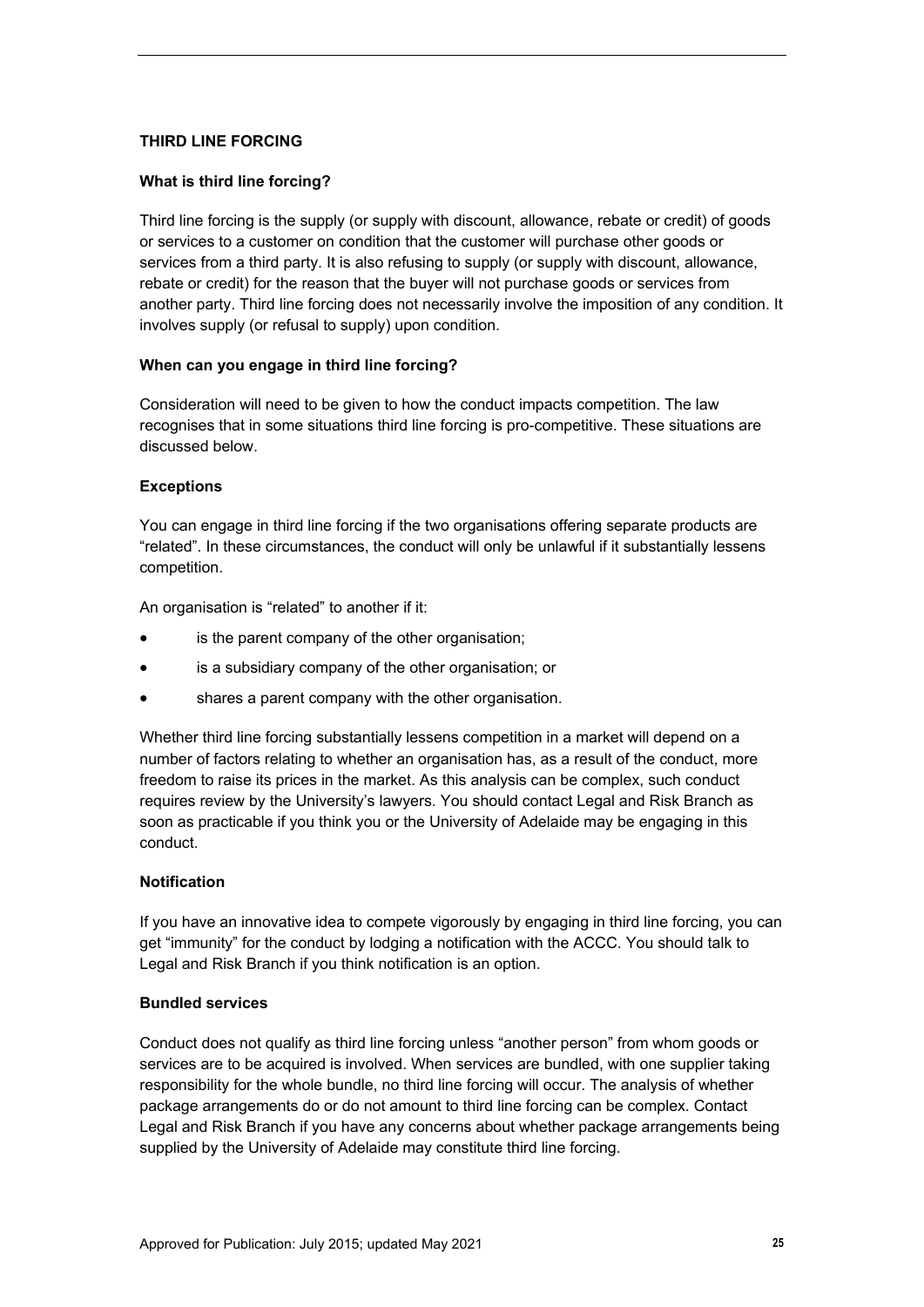## **Do**

- Remember that students, distributors and retailers are free to purchase from whomever they choose (subject to any exclusivity arrangements).
- Restructure arrangements to avoid third line forcing by buying the other products from the third party and selling all products to retailers as a package.

## **Do Not**

- Supply products on condition that the customer or student also purchases other products from another party.
- Refuse to supply products because a customer or student will not also purchase other products from another party.

## **Examples**

## *Griffith University (2011)*

Griffith University lodged a notification, which the ACCC accepted, regarding its requirement that aviation students in the Bachelor of Aviation Pilot Stream and Graduate Diploma of Flight Management acquire additional flying lessons (if needed) from the Airline Academy of Australia, rather than use another flying school.

## *Australian National University (2010)*

The Australian National University lodged a notification, which the ACCC accepted, regarding a proposal to offer accommodation scholarships, bursaries or grants to students to partially fund the cost of student accommodation, where the offer would be conditional on the students acquiring student accommodation services from BRU Project Pty Ltd (owner of Davey Lodge) or SA2 Project Pty Ltd (owner of Kinloch Lodge).

## *James Cook University (2002 and 2003)*

The ACCC initially opposed a notification lodged by James Cook University which required as a condition of enrolment for students to gain and maintain membership of the James Cook University Student Association. Following a public consultation process the ACCC allowed the notification to stand.

## **Hypotheticals**

## *Compliant sports clothing*

The Sports Association makes a deal with sports store BEFIT that the store will supply all University sports team clothes at a discount price to students. The Sports Association then makes it a condition of membership that students must purchase their sports clothes from BEFIT. This conduct would constitute third line forcing.

However, if the Sports Association makes it a condition of membership that students must wear sports clothes in the University colours (even if the only sports store that currently supplies such clothing is BEFIT) this would not constitute TLF. Other suppliers of sports clothes would be free to enter/expand and supply sports clothes in the University colours.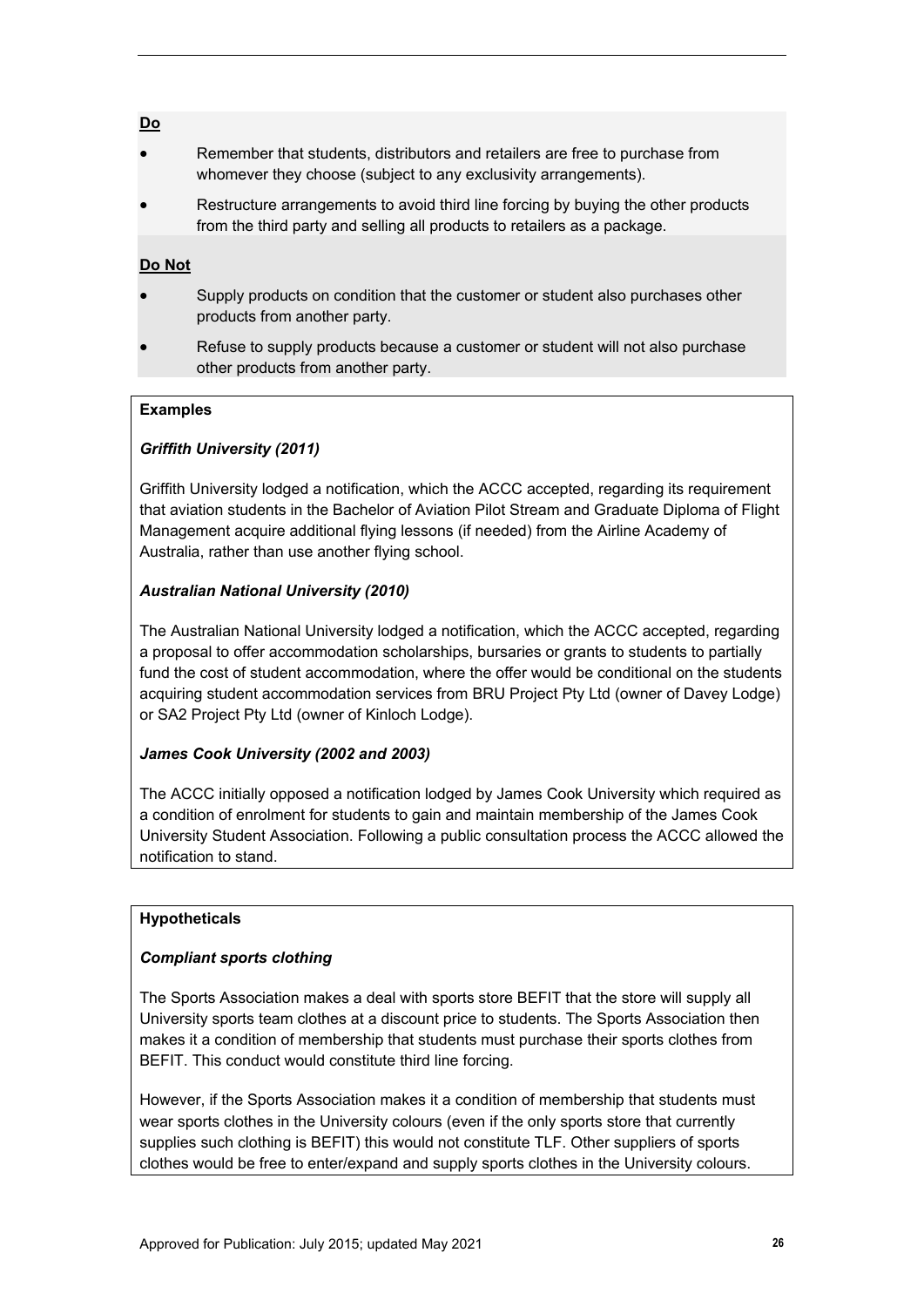## *Text books*

The University offers places to students on condition that they purchase all their text books from a particular bookshop that is not associated with the University. This conduct would constitute third line forcing.

#### *Overseas student healthcare insurance*

The University makes a deal with insurance company ENSURE to supply international students with health insurance at a discounted price. The University then requires all international students to purchase health insurance from ENSURE. This conduct would constitute third line forcing.

## *Online payment services*

The University enters into an arrangement with a third party provider of online payment services – PAYME Inc – to facilitate online payments for tuition fees, etc. The University requires all foreign students to use the PAYME Inc payment portal to pay University invoices. This conduct would not constitute third line forcing because the Uni is supplying a combined single integrated (bundled) service of education services with payment arrangements and there is no requirement for students to acquire separate services from PAYME Inc.

## *Articulation agreements*

The University enters into an articulation arrangement with an overseas college and includes a clause that students of the college must lodge their applications for articulation through the college. This conduct would not constitute third line forcing as the supply of education services to the student by the University is not conditional on the student acquiring separate goods or services from a third party. The student could apply to the University through other means.

## *Tuition discounts*

The University enters into an arrangement with a pathway program provider – READY 4 SCHOOL – to provide a fee discount to students who enter the University via a pathway program run by READY 4 SCHOOL. This conduct would generally constitute third line forcing where supply of the fee discount is conditional on the student acquiring the READY 4 SCHOOL services.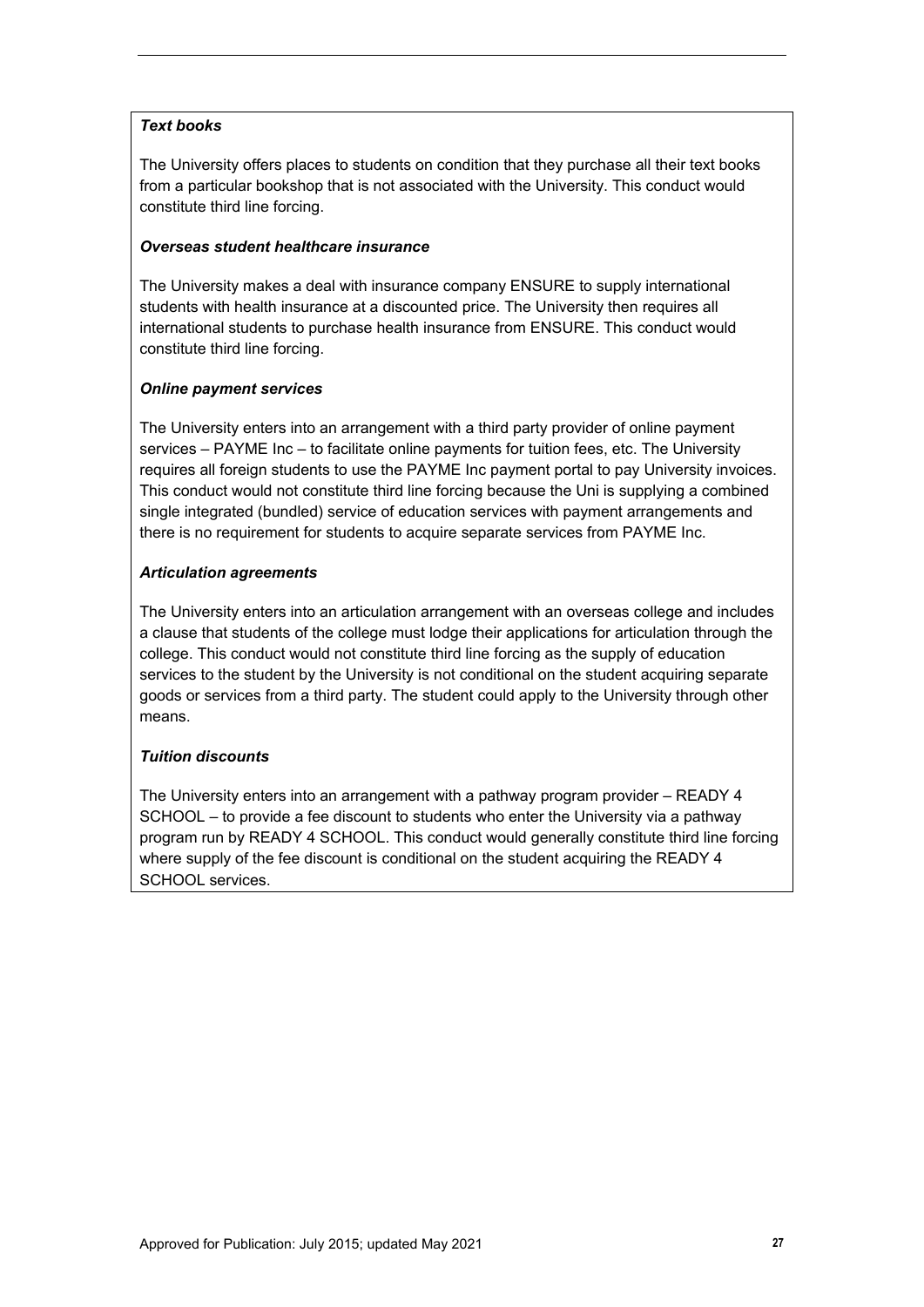## <span id="page-27-0"></span>**EXCLUSIVITY ARRANGEMENTS**

## **What is prohibited?**

Exclusivity arrangements require one party to the arrangement to abide by certain conditions imposed by the other. They are only prohibited if they have the purpose, effect or likely effect of substantially lessening competition in a market.

## **Types of exclusivity arrangements**

The University of Adelaide may, from time to time, enter into exclusive arrangements with retailers or distributors where, for example, we may provide a discount to a retailer on the condition that the retailer does not buy or re-sell competing products. Such an arrangement however, will be unlawful if it has the purpose, effect or likely effect of substantially lessening competition in a market. You must seek advice from Legal and Risk Branch **before** agreeing to any exclusive arrangement.

The following types of exclusive arrangements between the University of Adelaide and **distributors or retailers** are prohibited if they substantially lessen competition in a market:

- Supplying products or services on condition that the distributor or retailer will not (or will not except to a limited extent) buy or re-supply competing products or services.
- Refusing to supply products or services for the reason that the distributor or retailer will (or will to a limited extent) buy or re-supply competing products or services.
- Supplying products or services on condition that the distributor or retailer will not (or will not except to a limited extent) re-supply the product or service to certain persons or in certain areas.
- Refusing to supply products or services for the reason that the distributor or retailer will (or will to a limited extent) re-supply the product or service to certain persons or in certain areas.

The following types of exclusive arrangements between the University of Adelaide and **suppliers** are prohibited if they substantially lessen competition in a market:

- Buying products/services on condition that the supplier will not (or will not except to a limited extent) supply similar products/services to certain persons or in certain areas. For example, entering into an agreement with a consultancy firm that it will not supply its services or products to any other universities.
- Refusing to buy products/services for the reason that the supplier will (or will to a limited extent) supply similar products/services to certain persons or in certain areas. For example, not using the products or services of a consultancy firm because it is also servicing other universities.

## **Substantially lessening competition in a market**

Whether an exclusivity arrangement substantially lessens competition in a market will depend on a number of factors relating to whether an organisation has, as a result of the arrangement, more freedom to raise its prices in the market. As this analysis is complex and may involve the impact of a number of arrangements taken together, such arrangements must be reviewed by Legal and Risk Branch.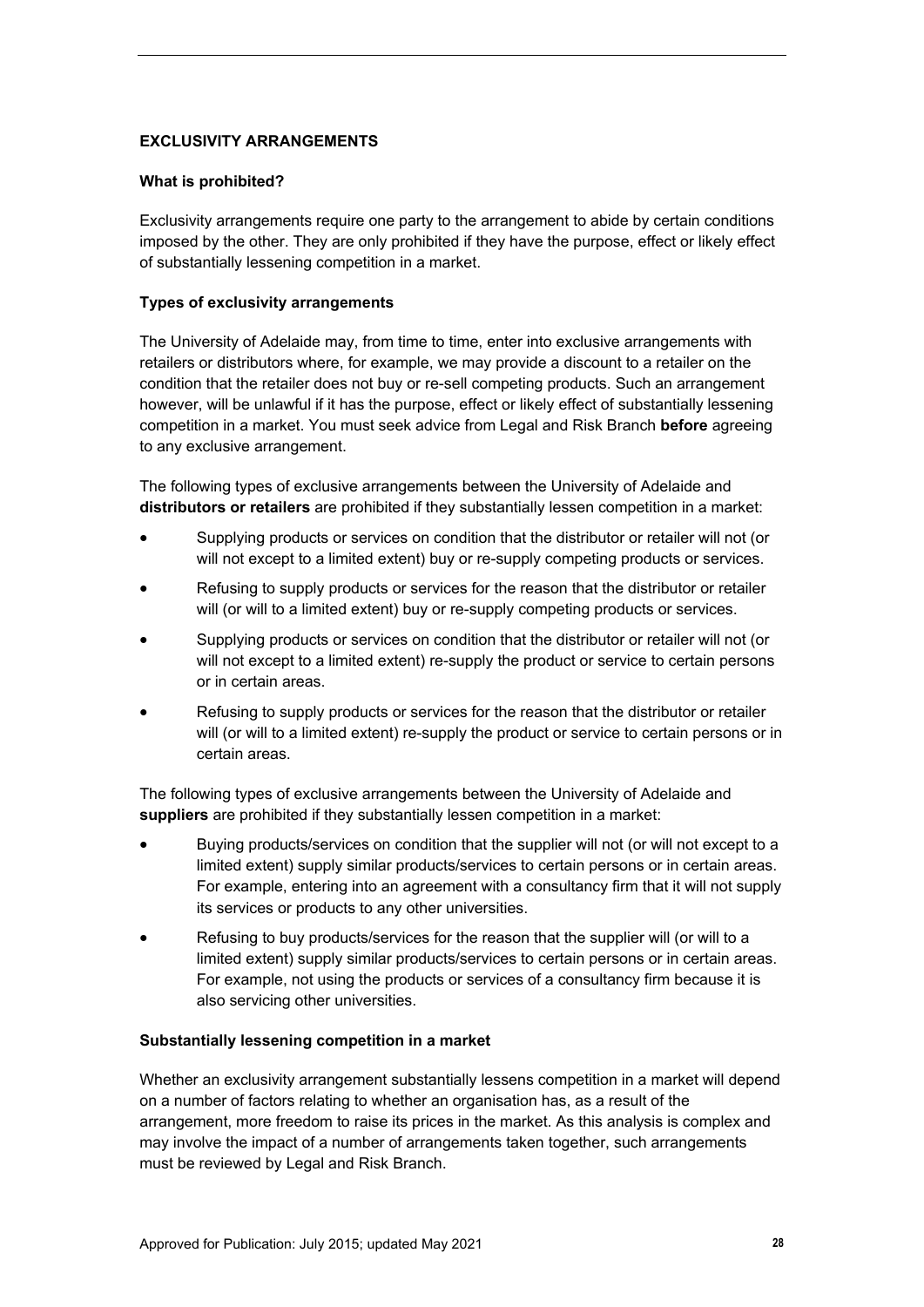## **Do**

- Offer exclusivity for a discount where it is approved by Legal and Risk Branch.
- Bid on tenders on an exclusive basis where exclusive supply is a component of the tender.
- Offer competitive prices to students, distributors and retailers.
- Provide distributors and retailers with volume discounts as long as the discounts do not drive competing products out of the market.
- Talk to Legal and Risk Branch as soon as practicable if you become aware that competitors are complaining about any of the University of Adelaide's exclusive arrangements.

## **Do Not**

- Enter exclusive arrangements to try to drive competitors out of the market.
- Enter exclusive arrangements unless you have prior approval from Legal and Risk Branch.

## **Examples**

## *Parmalat Australia Pty Ltd v VIP Plastic Packaging Pty Ltd (2013)*

Parmalat succeeded in establishing that there was a prima facie case that VIP Plastic had refused to supply plastic products to Parmalat (who required it for its milk business), because Parmalat had acquired other plastic products from a third party.

## *ACCC v Fila Sport Oceania (2004)*

Fila engaged in exclusive dealing by adopting a policy of not supplying Australian Rules apparel to retailers who stocked rival products. The Court imposed penalties of \$3m on Fila.

## *Universal Music Australia v ACCC (2003)*

Universal Music engaged in exclusive dealing when it threatened to stop supplying its retailers with popular CDs because the retailers were stocking cheap imported CDs. The Court imposed a penalty of \$1m as well as a total of \$180,000 on four senior executives.

## *Melway Publishing v Robert Hicks (2001)*

Melway held about 80 to 90 per cent of the retail market for Melbourne street directories. Melway appointed an exclusive wholesale distributor for each market segment. For the petrol station segment, Melway terminated one exclusive distributor in preference for another and refused to supply the former. The Court held that this conduct was legitimate because the exclusive distributorship agreements with each segment promoted competition between street directory brands even though it restricted competition between Melways' directories.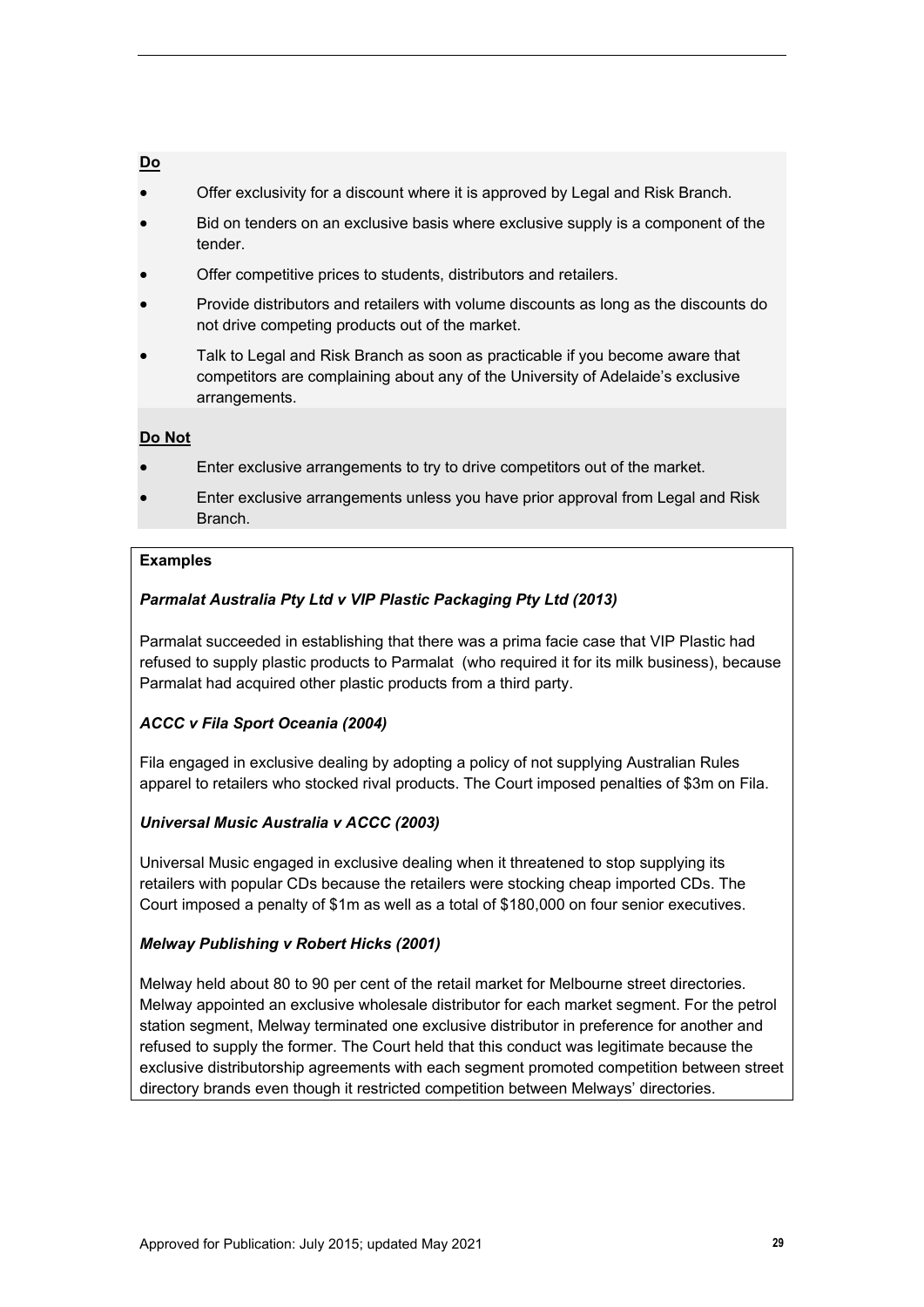## <span id="page-29-0"></span>**MISUSE OF MARKET POWER**

#### **What is prohibited?**

An organisation with a substantial degree of power in a market must not engage in conduct that has the purpose, or has or is likely to have the effect of substantially lessening competition in that market or in any other market in which the organisation or a related organisation supplies, acquires or is likely to supply or acquire goods or services directly or indirectly.

The rules are such that it is not necessary to demonstrate the organisation has taken advantage of its market power for a prohibited purpose.

## **Substantial market power**

Given the diverse activities in which the University of Adelaide is involved it may operate in many different markets, including trans-national, national, state-based and regional or local markets. For example, if the market for higher education services is considered to be national, it is unlikely that any university would be seen to have substantial market power. However, where a university supplied products or services in markets that were state or regional, there may well be cases where that university could come to possess substantial market power.

In these circumstances, whether the University of Adelaide has substantial market power in a particular case is an issue that must be referred to the Legal and Risk Branch.

#### **Purpose**

If you have a proposed strategy, you should check that the language you use to describe the strategy is not negative or anti-competitive.

You should ensure that your language accurately reflects the strategy. If you can describe your strategy by using words like "increasing the University of Adelaide's competitiveness", "increasing efficiency" and "ensuring growth", the strategy is *likely* to be lawful.

## **Do**

- Get approval from the Legal and Risk Branch to enter exclusive or tying arrangements.
- Attract business from your competitors on price, service and quality.
- Remember that distributors and retailers are free to purchase from and supply to whomever they choose (subject to any exclusivity arrangements).

## **Do Not**

- Supply goods/services at prices aimed at driving the University of Adelaide's competitors out of the market.
- Implement a strategy if it is negative and anti-competitive. Seek advice from the Legal and Risk Branch.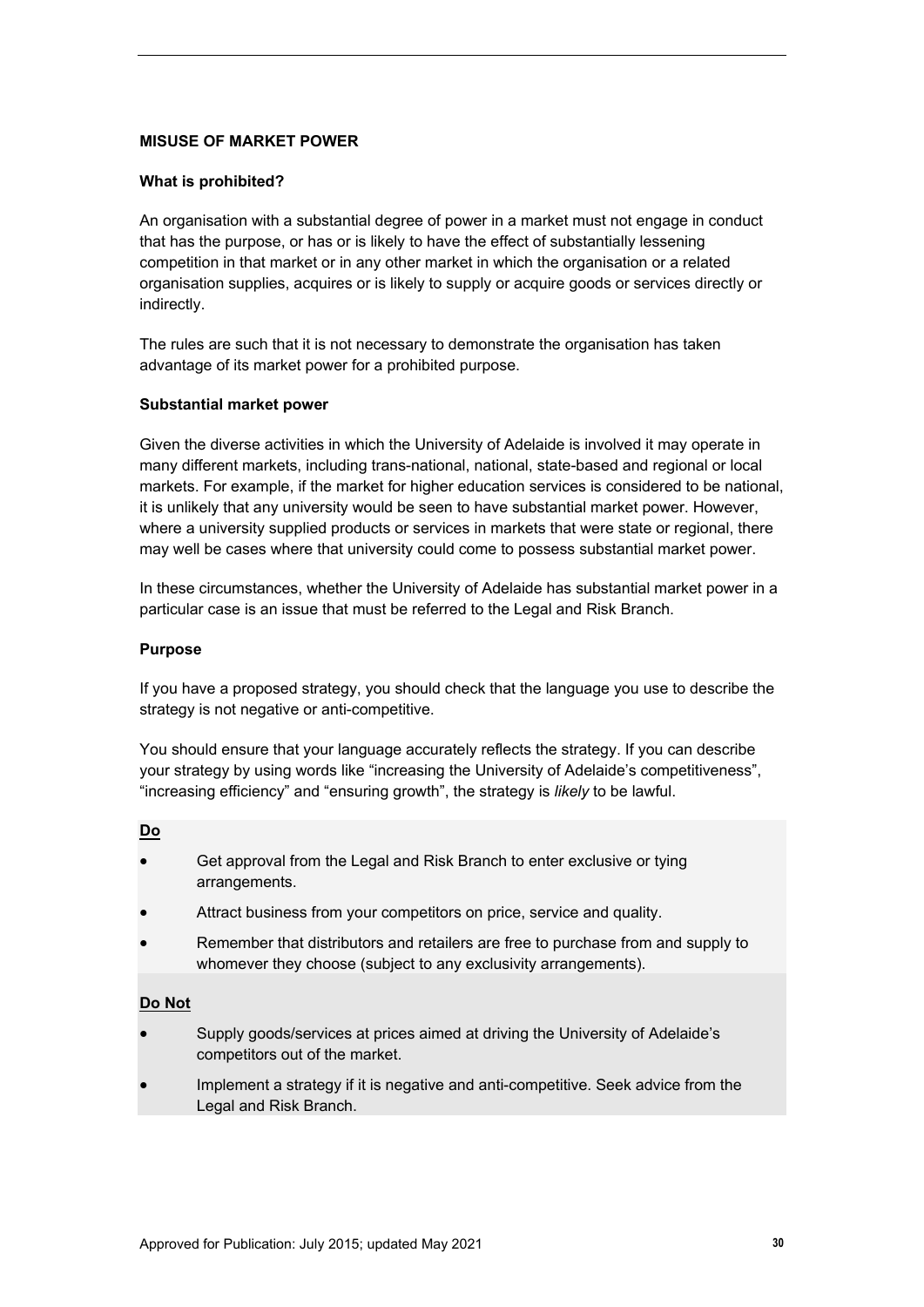## **Examples**

## *ACCC v Ticketek Pty Ltd (2011)*

Ticketek refused to distribute tickets for Lastix, whose business involved selling discount tickets, where the Lastix price was lower than the Ticketek price for the event being promoted. Ticketek admitted that, in so doing, it took advantage of its substantial degree of market power in relation to live entertainment events for the substantial purpose of deterring or preventing competition from a competing ticketing supplier. The Court imposed penalties totalling of \$2.5m.

## *ACCC v Baxter Healthcare Pty Ltd (2008)*

Baxter was the only Australian manufacturer of sterile fluids – an essential hospital product – and the dominant supplier of those fluids. Baxter was found to have misused its market power when it tendered to State and Territory health departments for the supply of sterile fluids and other fluids at very high prices on an item-by-item basis, while also providing a bundled offer at a significantly lower price. The 'bundled' price was only available on condition Baxter was the sole supplier of both sterile and other fluids. The anti-competitive purpose of this strategy was to make competing bids for the other fluids unacceptable, due to the high cost alternative of Baxter's item-by-item offer.

## *NT Power Generation Pty Ltd v Power & Water Authority (2004)*

The High Court found that the refusal by a Northern Territory electricity authority to give access to its infrastructure, required by the applicant in order to supply electricity, constituted a taking advantage of a substantial degree of market power.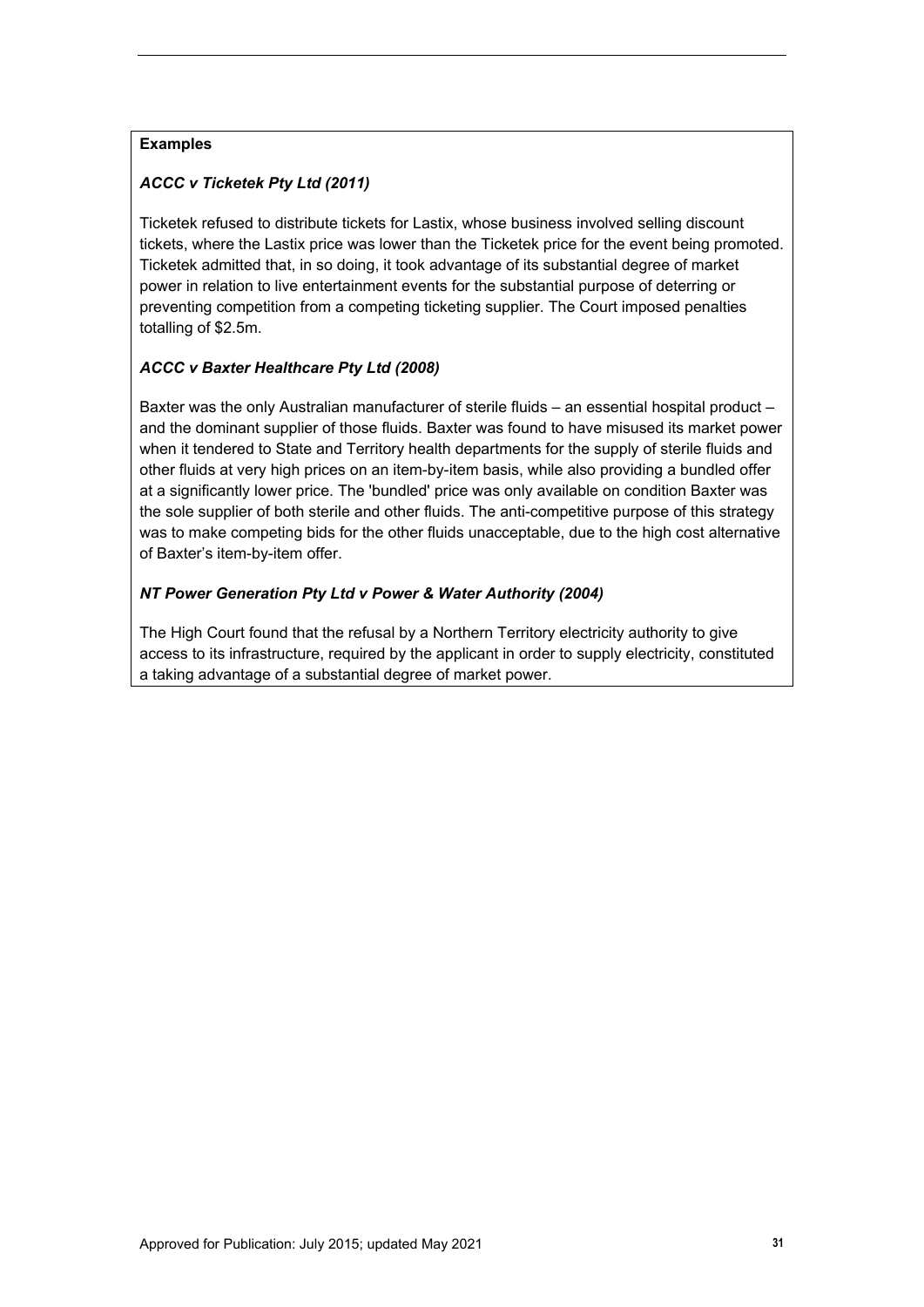## <span id="page-31-0"></span>**PREDATORY PRICING**

#### **What is prohibited?**

Generally, you must not supply any product for a sustained period of time at a price that is less than the cost of supplying the product for any one of the following purposes:

- eliminating or substantially damaging a competitor;
- preventing a person entering into a market; or
- deterring or preventing a person from competing in a market.

There are currently two separate prohibitions against predatory pricing in the CCA. Predatory pricing is prohibited in markets where the University of Adelaide has:

- (a) a substantial share of a market; or
- (b) a substantial degree of power in a market. This provision is contained in the general prohibition of misuse of market power outlined in the above section.

## **Substantial share of a market**

While it may be unlikely that the University of Adelaide has a substantial share in any of the markets in which we operate, the University of Adelaide must be careful if it engages in any conduct that could be characterised as predatory pricing. The test is whether the conduct has the purpose, effect or likely effect of substantially lessening competition in a market. Such issues should be referred to the Legal and Risk Branch as soon as practicable.

## **Sustained period**

There is no guidance on what is a "sustained period" of time. It may be construed to mean anything from a few days to a few weeks to a few months.

## **Do**

 Set competitive prices for the University of Adelaide's offerings to attract students from your competitors.

## **Do Not**

- Offer products for "free" for a sustained period of time to drive competitors or their products out of the market.
- Supply products at a price that is below cost for sustained periods of time in order to eliminate your competitors.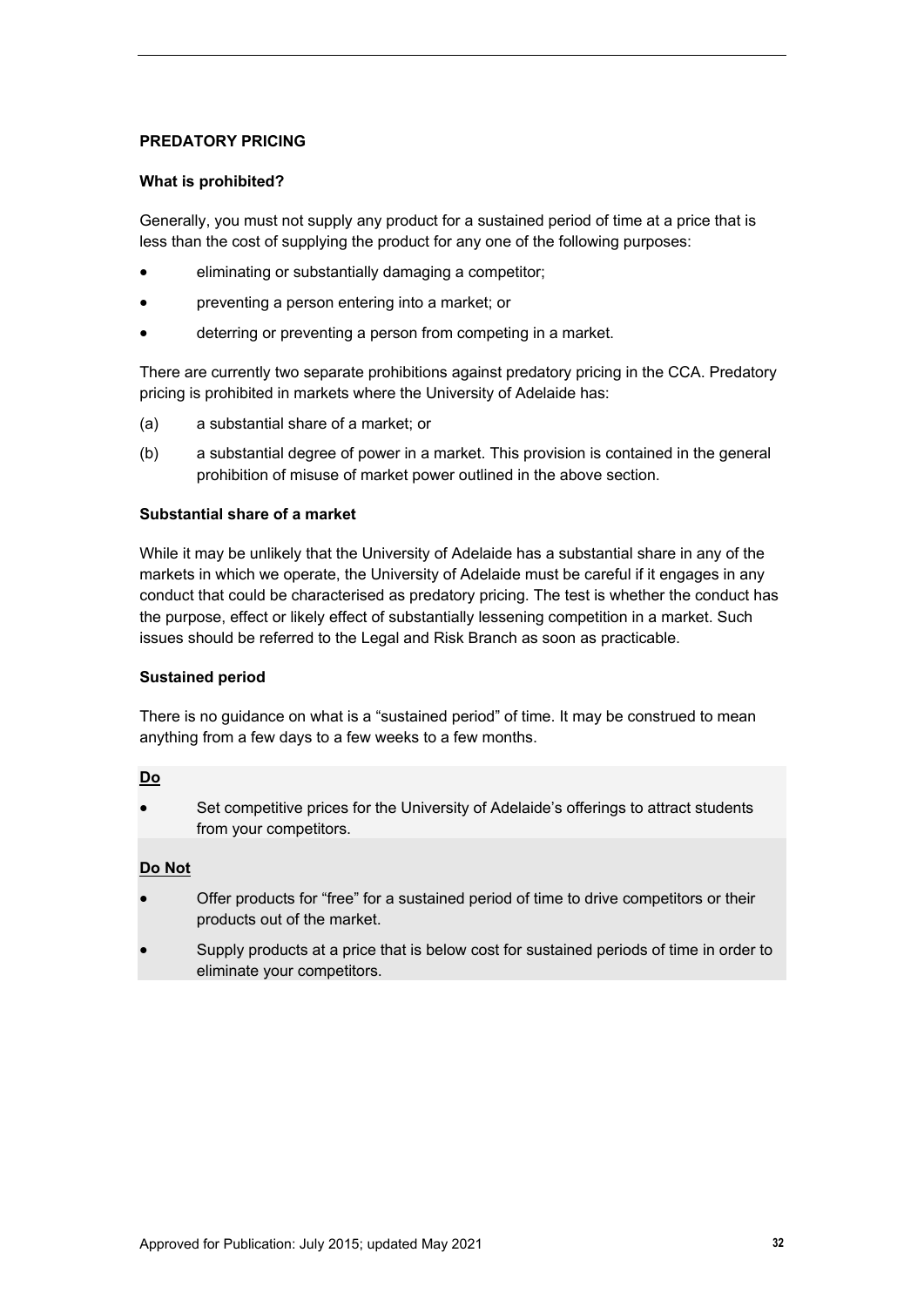## **Examples**

## *ACCC v Cabcharge Australia (2010)*

Cabcharge Australia was held to have engaged in predatory pricing when it supplied taxi metre units at substantially below Cabcharge's direct cost of acquisition and supplied schedule updates for taxi fare rate changes free of charge. A penalty of \$3 million was imposed for this predatory pricing conduct (other penalties were also imposed for other breaches of the CCA)

## *ACCC v Eurong Beach Resort (2005)*

Eurong Beach Resort misused its market power in the ferry market by dropping its prices to levels below operating costs in order to drive out a competitor. The Court imposed a penalty of \$700,000 on Eurong Beach Resort and \$200,000 on the company's controller and another employee.

## *Hypothetical*

As part of a promotion to outdo its competitors, the University of Greatness decides to give students free tuition for one semester if the students agree to enrol with the University of Greatness for their entire degree. The promotion works and is profitable but the University of Greatness may be engaging in predatory pricing in contravention of the CCA.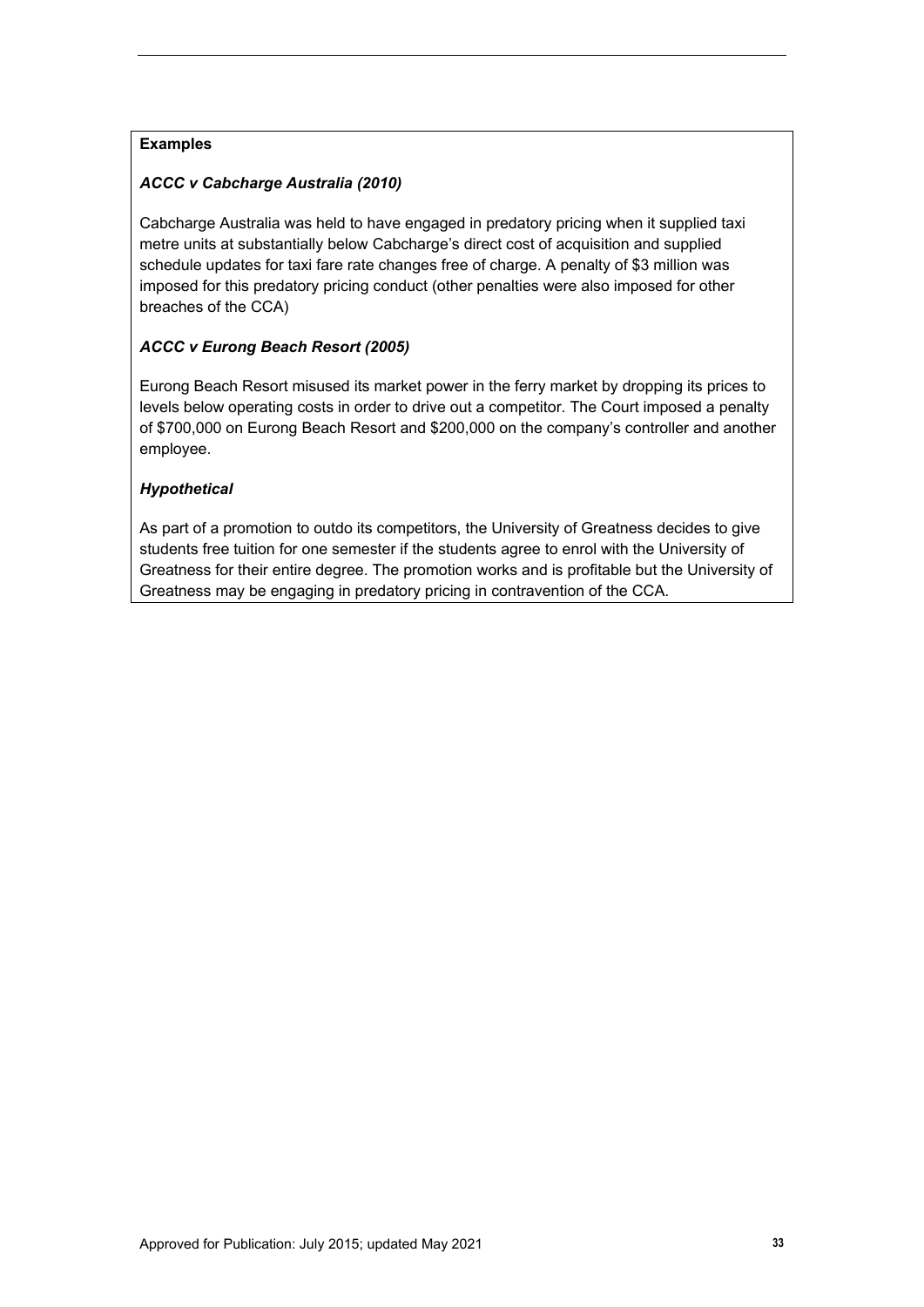## <span id="page-33-0"></span>**CHAPTER 4 CONSUMER PROTECTION LAWS**

#### **Introduction**

Since January 2011, a single national consumer law, known as the Australian Consumer Law (**ACL**) has been in operation under the CCA for all of Australia. The ACL replaced the different Commonwealth, State and Territory consumer laws and schemes that previously applied to the conduct of businesses, organisations and universities. However, the fundamental principles of the consumer laws have not changed.

The ACL contains a number of rules that require organisations to deal fairly when doing business. The rules apply to everything you do with others including conversations, emails, negotiations, advertising and responding to or issuing tenders. They also apply to all of the products and services the University of Adelaide offers, sells or promotes.

#### **Misleading or deceptive conduct**

There are a number of laws that require you to tell the truth, make sure any representation you make is accurate and disclose the total price of any product.

Conduct by the University of Adelaide in trade or commerce which is misleading or deceptive, or is likely to mislead or deceive is prohibited under the ACL. Misleading or deceptive conduct in connection with the recruitment of and provision of courses to, overseas students is also specifically prohibited by the *Education Services for Overseas Students Act 2000* (Cth), potentially risking the University of Adelaide's licence to teach international students.

#### **False or misleading representations**

False or misleading representations made by The University of Adelaide when offering, supplying or promoting goods or services are also prohibited and may be an offence.

#### **Consumer guarantees**

The ACL provides a set of consumer guarantees that apply to the supply of consumer goods or services. A range of remedies for breaches of these guarantees are also set out. Generally, the remedies for minor failures include refunds, repairs and replacements while damages are also available against suppliers and manufacturers for major failures.

## **Unconscionable conduct**

The ACL prohibits organisations including universities acting in a clearly unfair manner against other parties when doing business. This conduct is called "unconscionable conduct" and usually occurs when one party takes unfair advantage of its significant negotiating power against another party.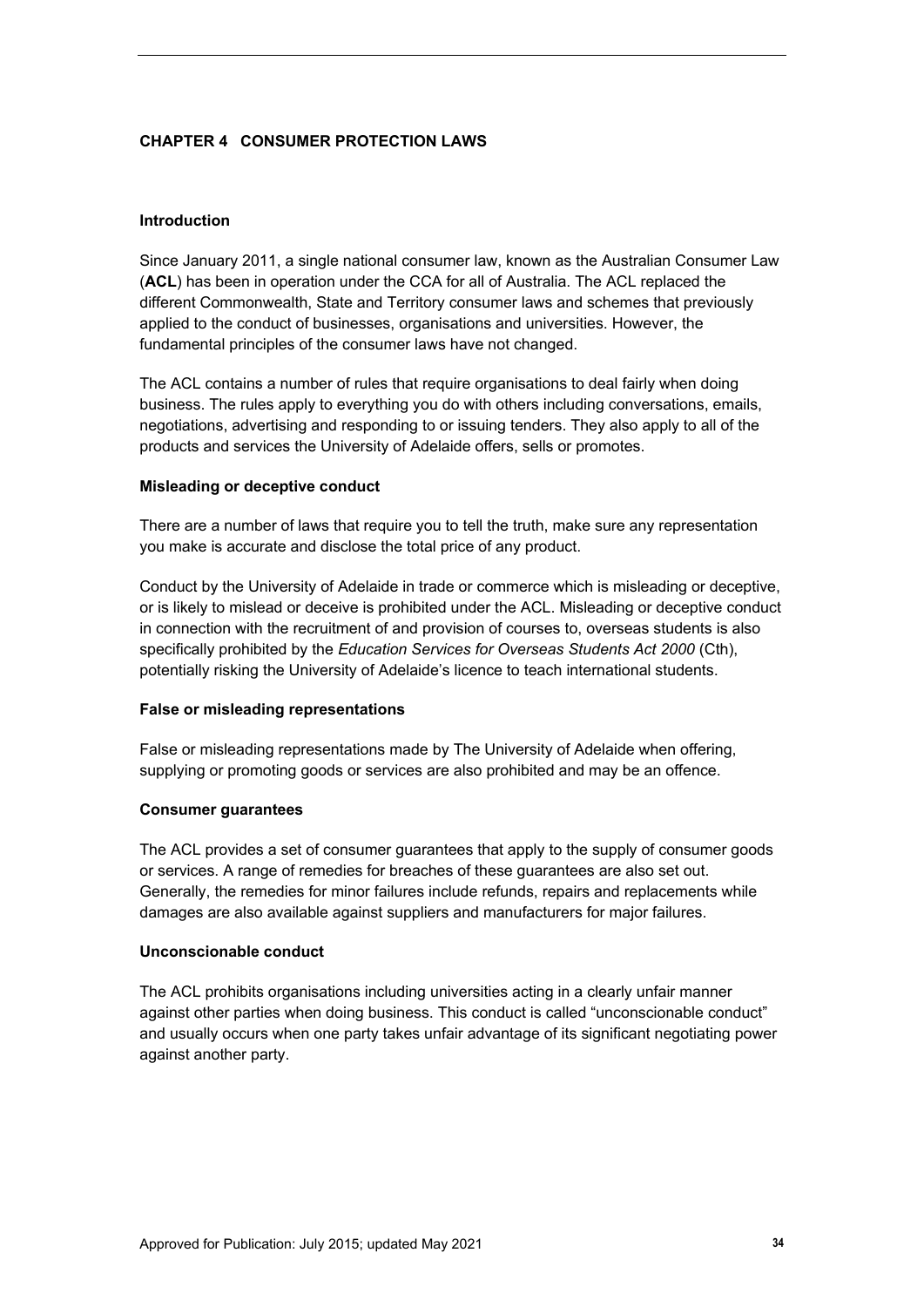## **Unfair contract terms**

The ACL prevents organisations, including universities, from using standard form contracts to burden consumers with unfair terms that are 'tucked away in the fine print'.<sup>2</sup> A term in a consumer contract will be void if it causes a significant imbalance in the parties' rights and obligations and is not reasonably necessary to protect the legitimate interests of the party relying on it. A standard form contract is typically one that is not negotiated and is provided on a 'take it or leave it' basis.

## **What are the consequences?**

There may be a number of significant consequences for you and the University of Adelaide if you engage in conduct that contravenes the provisions of the ACL. These include:

- monetary penalties up to a maximum of \$500,000 for you as an individual and \$10 million for the University of Adelaide for certain contraventions;
- damages payouts to parties who have suffered loss or damage as a result of the contravening conduct even where those parties do not commence legal proceedings themselves;
- injunctions or court-enforceable undertakings restraining you or the University of Adelaide from engaging in certain conduct;
- an order that you are disqualified for a period of time from managing any company;
- a court declaration that you and/or the University of Adelaide have contravened the ACL;
- a variety of other consequences including variations to contracts, refunds of money or return of property; and
- a variety of other court orders including community service orders, corrective advertising orders and adverse publicity orders.

The ACCC also has the power to:

- issue substantiation notices, a preliminary investigative tool that requires organisations to verify or substantiate claims or representations it has made by providing the ACCC with supporting documents or information. If an organisation fails to comply, it can be fined.
- issue infringement notices, which (like "car parking tickets") are fines for minor breaches of certain provisions of the ACL. Payment of an infringement notice is not an admission of liability but prevents the ACCC from taking action in the courts. The fines payable under infringement notices are substantially less than the fines the ACCC may seek in a court action if the infringement notice is not paid.
- issue a public warning notice, which allows the ACCC to inform the public about persons engaged in business practices that are suspected breaches of the ACL. This 'name and shame' provision puts the reputation of businesses on the line.

Contraventions of the ACL can also result in lengthy and expensive court processes, disruption to the University of Adelaide, loss of reputation and standing in the market, significant personal stress and, in serious cases, loss of employment.

<sup>1</sup> 2 Media Release by Dr Craig Emerson, 17 March 2010.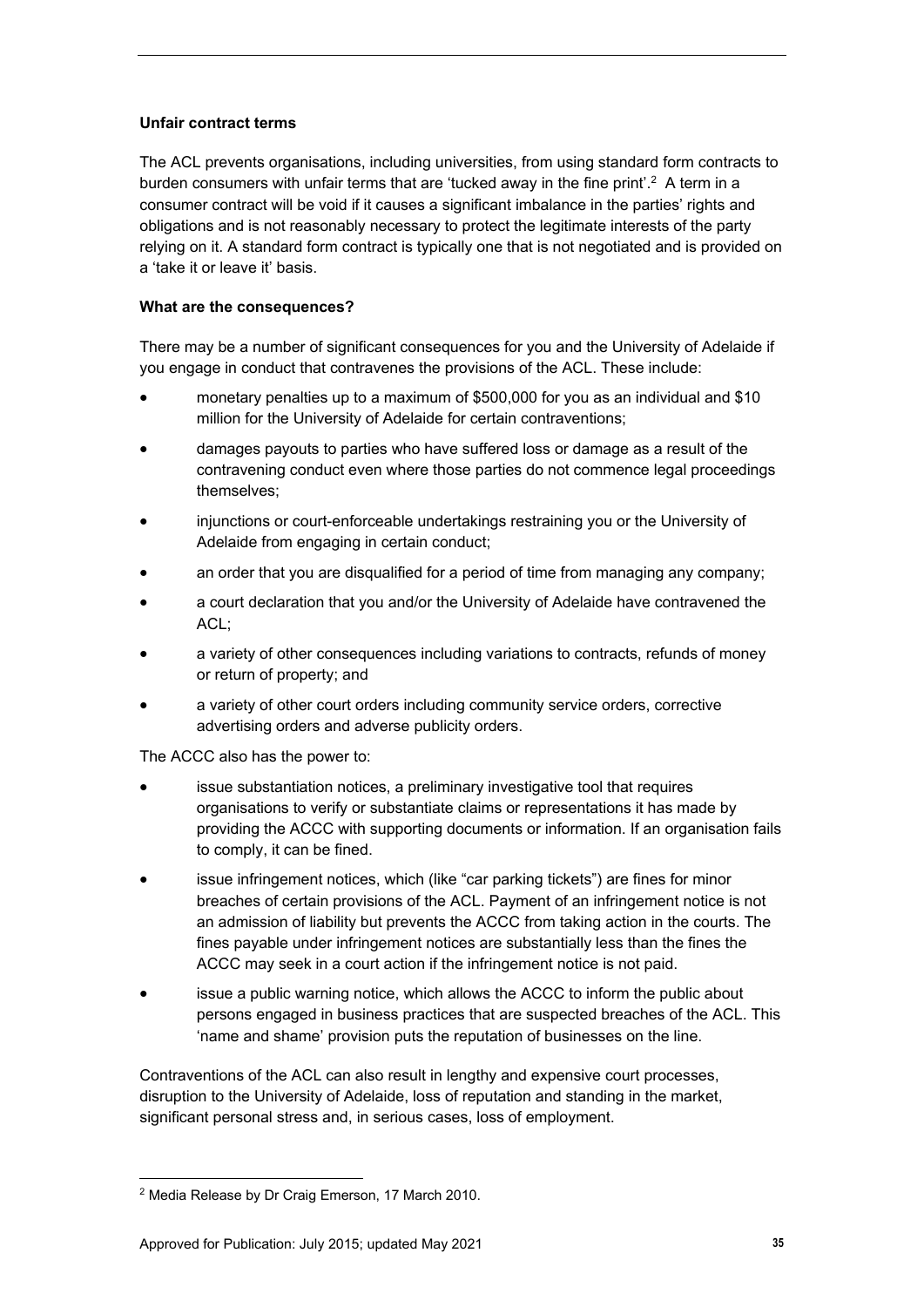## <span id="page-35-0"></span>**MISLEADING OR DECEPTIVE CONDUCT and FALSE OR MISLEADING REPRESENTATIONS**

#### **What is prohibited?**

You must not engage in conduct that is misleading or deceptive or that is likely to mislead or deceive. Conduct is misleading or deceptive if it induces an error or is capable of inducing an error. A wide range of surrounding facts and circumstances are taken into account in assessing whether conduct is misleading or deceptive.

You must also not make false representations about certain characteristics of goods or services including the price, standard, cost, composition or quality of products/courses offered by the University of Adelaide.

If you are advertising or supplying a course or other University of Adelaide offering, you must provide a total single figure price of the product - inclusive of GST where it applies - and all other charges that can be calculated. The single price figure must be at least as prominent as the display of part prices.

You must take care to be truthful and accurate at all times.

Misleading or deceptive conduct does not give rise to a criminal offence but the same conduct may also constitute a false representation which can be a criminal offence. If you or the University of Adelaide engage in misleading or deceptive conduct you may be subject to:

- undertakings, injunctions, compensatory orders, damages, redress orders for nonparties, non-punitive orders and other orders that a court may make;
- ACCC substantiation notices and public warning notices; or
- corrective advertising notices.

These consequences can also apply to false or misleading representations.

If you make false or misleading representations in contravention of the ACL, you may commit a criminal offence. You may also face fines up to \$500,000 and the University of Adelaide may face fines up to \$10 million.

#### **Some guidelines**

The following guidelines are important to remember:

- even if you did not intend to say or write something misleading, you can still contravene the ACL. Innocent mistakes, exaggerations or typographical errors or misprints may all be misleading or deceptive;
- disclaimers and exception clauses may not overcome misleading impressions created;
- silence can, in certain circumstances, constitute misleading conduct;
- statements of opinion may constitute misleading or deceptive conduct; and
- oral statements or representations as well as written documents can be misleading or deceptive, as can impressions given by previous conduct or a pattern of behaviour.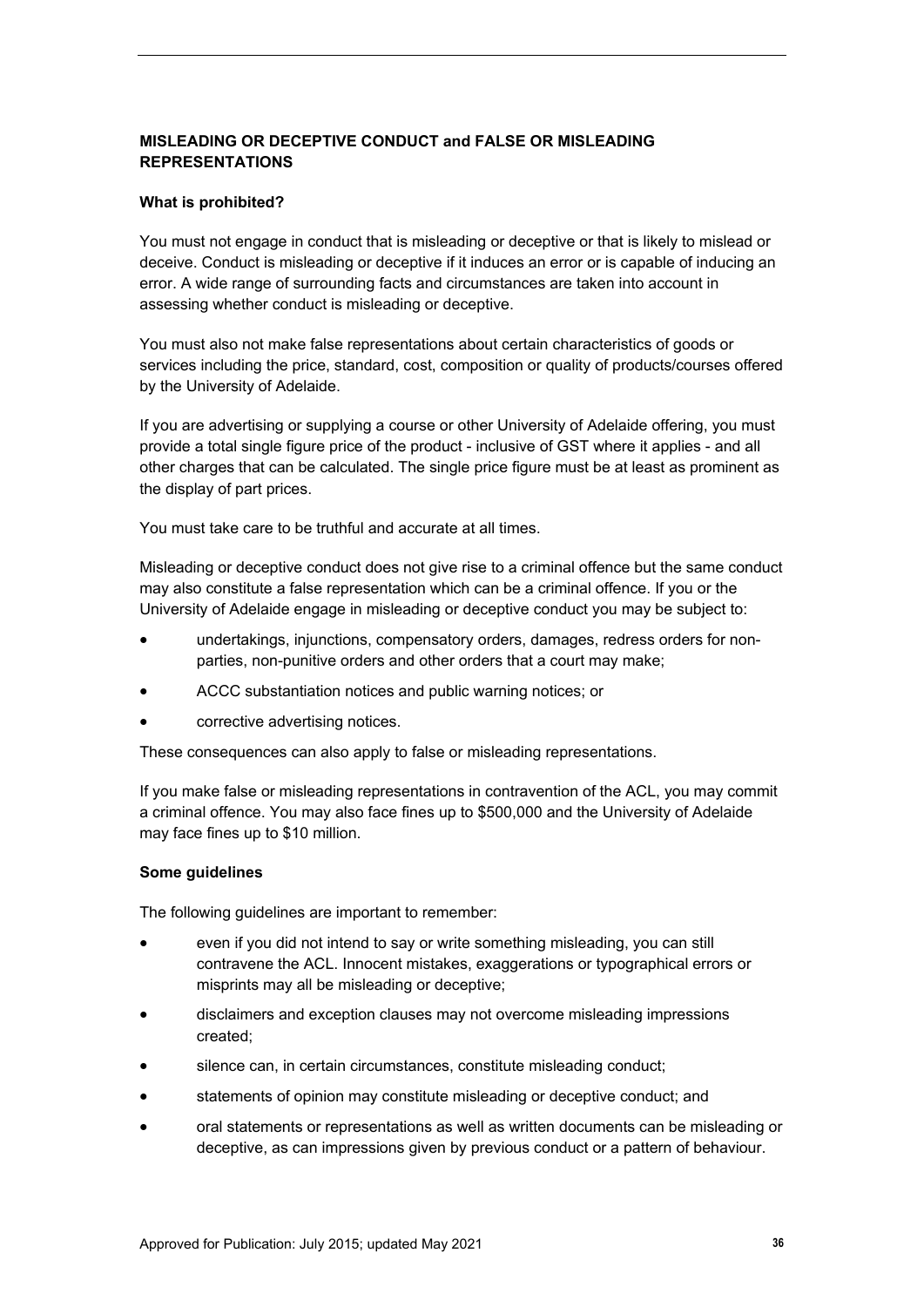## **Do**

- Ensure that all claims you make are true and accurate.
- Ensure that all representations you make can be substantiated.
- Clearly state any qualifications if they apply to products or a deal with a supplier or a student.
- Clarify any misleading impression that a student, supplier or other party may be under.
- Talk to the Legal and Risk Branch if you want to use a disclaimer.

## **Do Not**

- Use false or misleading representations in advertising the University of Adelaide's offerings.
- Compare the quality of the University of Adelaide's courses to competitors' courses if the representation cannot be verified as being true and accurate.
- Make predictions or promises unless you have reasonable grounds to make them.

## **Examples**

## *Telstra Corporation Ltd v Singtel Optus Pty Ltd (2014)*

Telstra succeeded in establishing that Optus had engaged in misleading and deceptive conduct in relation to an advertisement comparing the coverage of its mobile network against that of Telstra.

## *Shahid v Australasian College of Dermatologists (2008)*

The College, which provided training and accreditation for medical practitioners, was found to have engaged in misleading representations in relation to the appeal process contained in its handbook to trainees.

## *ACCC v Cadbury Schweppes Pty Ltd (2004)*

Cadbury Schweppes engaged in misleading conduct by labelling its cordial with images of fruit and the words "banana mango flavoured cordial" where there was no fruit extract in the cordial. This was despite the fact the label clearly stated the contents were "flavoured cordial". The Court ordered that Cadbury Schweppes pay 70% of the ACCC's costs.

## *ACCC v Black on White Pty Ltd (2001)*

Black on White operated a private college for childhood education. It advertised that its courses were accredited with various government vocational training accreditation systems when they were not. It was found to have engaged in misleading and deceptive conduct.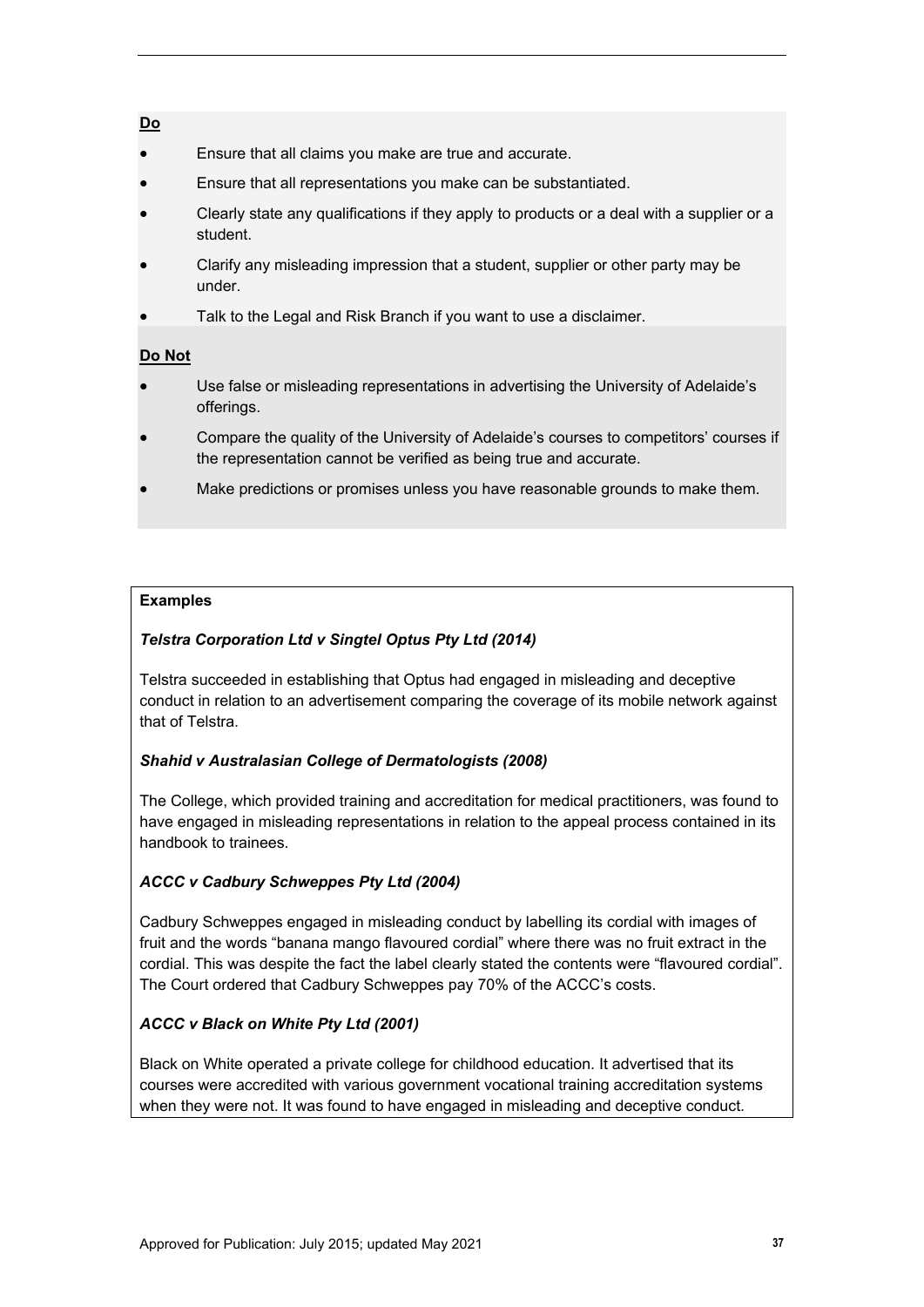## *Hypothetical 1*

The University of Greatness claims that 80% of all graduates from its courses are offered employment. The university however does not clarify that the offers of employment relate to any type of employment, rather than employment relevant to each course. A number of students enrol with the university on the basis that 80% of graduates will be offered jobs relating to the courses undertaken only to discover that the claim is not entirely accurate. Such conduct may be found to be misleading or deceptive.

## *Hypothetical 2*

Marie, an employee at the University of Greatness is asked by a prospective student for a quote as to the course fees for a Bachelor of Arts degree. Marie is fairly new at the University of Greatness and is not yet familiar with the fee structure. Marie provides the standard quote but does tell the student about additional enrolment and administrative taxes and charges. Such conduct may be found to be misleading or deceptive and contravene the single figure pricing provisions of the ACL.

## *Hypothetical 3*

Peter, an employee at the University of Greatness is preparing a brochure to attract international students to the university. The brochure contains a section on living on campus and in order to attract as many students as possible Peter states that the campus is within minutes to the beach even though it is about a 20 minute drive. A number of sun-loving students decide to enrol at the university and pay additional charges to live on campus given the proximity to the beach. Such conduct may be found to be misleading or deceptive and a false representation.

## *Hypothetical 4*

In seeking to promote research opportunities at the University of Greatness, Pauline, an employee of the university tells Dr Gray that the faculty and facilities at the university are "second to none". Dr Gray knows this is the case and says he will accept a research position if the equipment he is to use is secure, kept in a cool place and kept clean – these matters are very important to ensure the research experiments are accurate. The university does not say anything and soon Dr Gray finds that the security, air-conditioning and cleaning services for the labs are very poor. This conduct may be at risk of being misleading or deceptive or a false representation.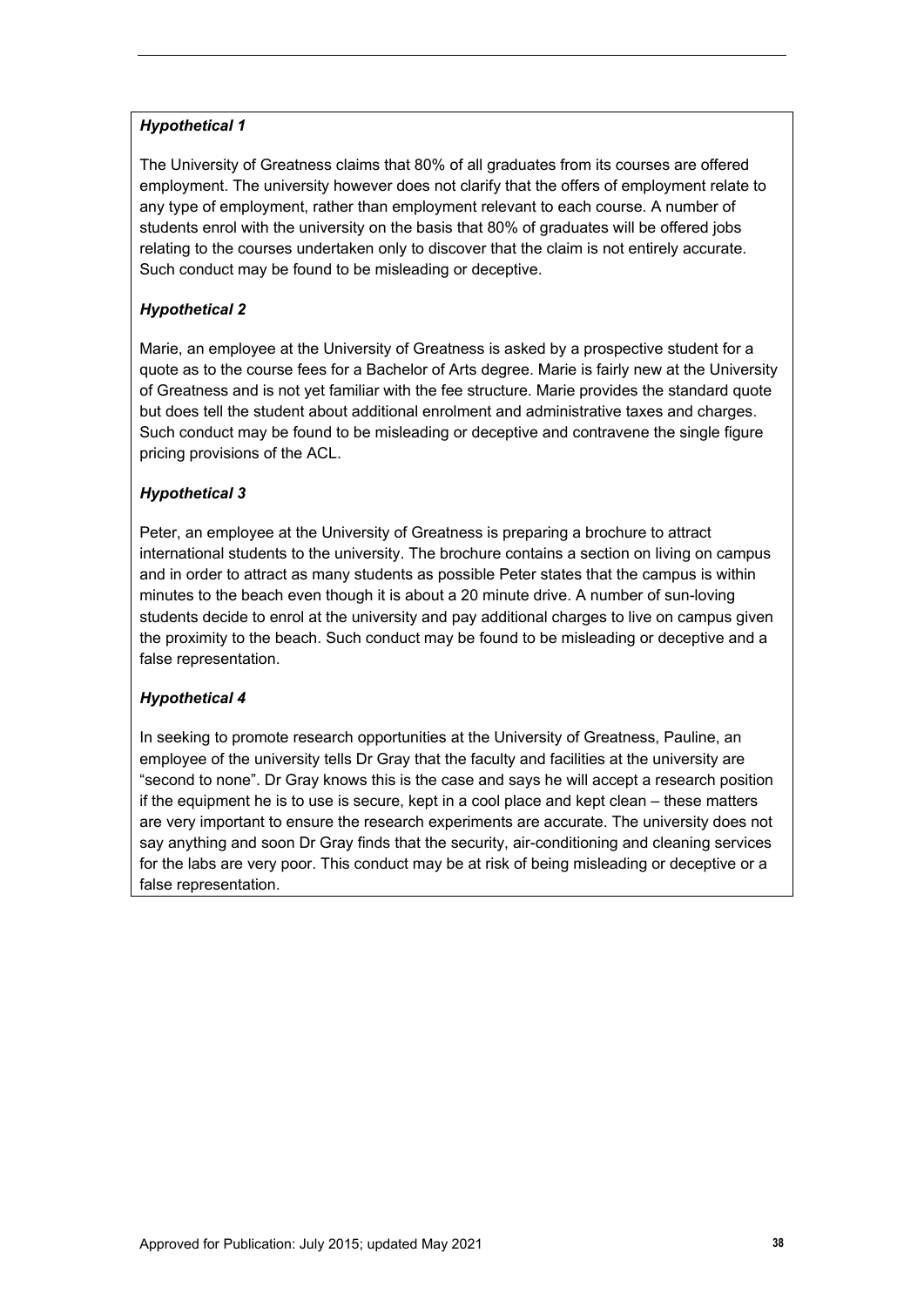## <span id="page-38-0"></span>**CONSUMER GUARANTEES**

## **Who are the University's "consumers"?**

A consumer is generally someone who has acquired a good or service, where that good or service is ordinarily acquired for personal, domestic or household use or consumption, or the price of the good or service does not exceed \$100,000. For the University of Adelaide, the most obvious consumers will be the students of the University, but other consumers may also include other employees or officers of the University, third party individuals and businesses.

## **What rights do consumers have?**

The consumer guarantees under the ACL provide rights for all consumers who purchase goods, including a guarantee as to:

- title;
- undisturbed possession;
- being free of undisclosed securities;
- acceptable quality (this means the goods are fit for all the purposes for which goods of that kind are commonly supplied, acceptable in appearance and finish, free from defects, safe and durable);
- fitness for a disclosed purpose;
- goods match their description; sample or demonstration model;
- availability of repairs and spare parts; and
- any express warranty is complied with.

All consumers acquiring services also have the following guarantees:

- services will be provided with due care and skill;
- services will be fit for the purpose that a person makes known to the supplier; and
- services will be provided within a reasonable time.

These consumer guarantees will generally be implied into contracts for the supplies of goods or services below \$100,000 or where the goods or services are of a kind ordinarily acquired for personal, domestic or household use.

#### **What is prohibited?**

For guarantees, the University of Adelaide must:

- ensure all goods and services supplied comply with the consumer guarantees; and
- not attempt to contract away from those guarantees to its sales of consumer goods or services.

#### **What are the consequences?**

In the event that a supplier of goods/services fails to comply with a consumer guarantee and the problem is a 'major failure' (for example, the consumer would not have acquired the goods/services had they known there is a significant departure from the description/sample,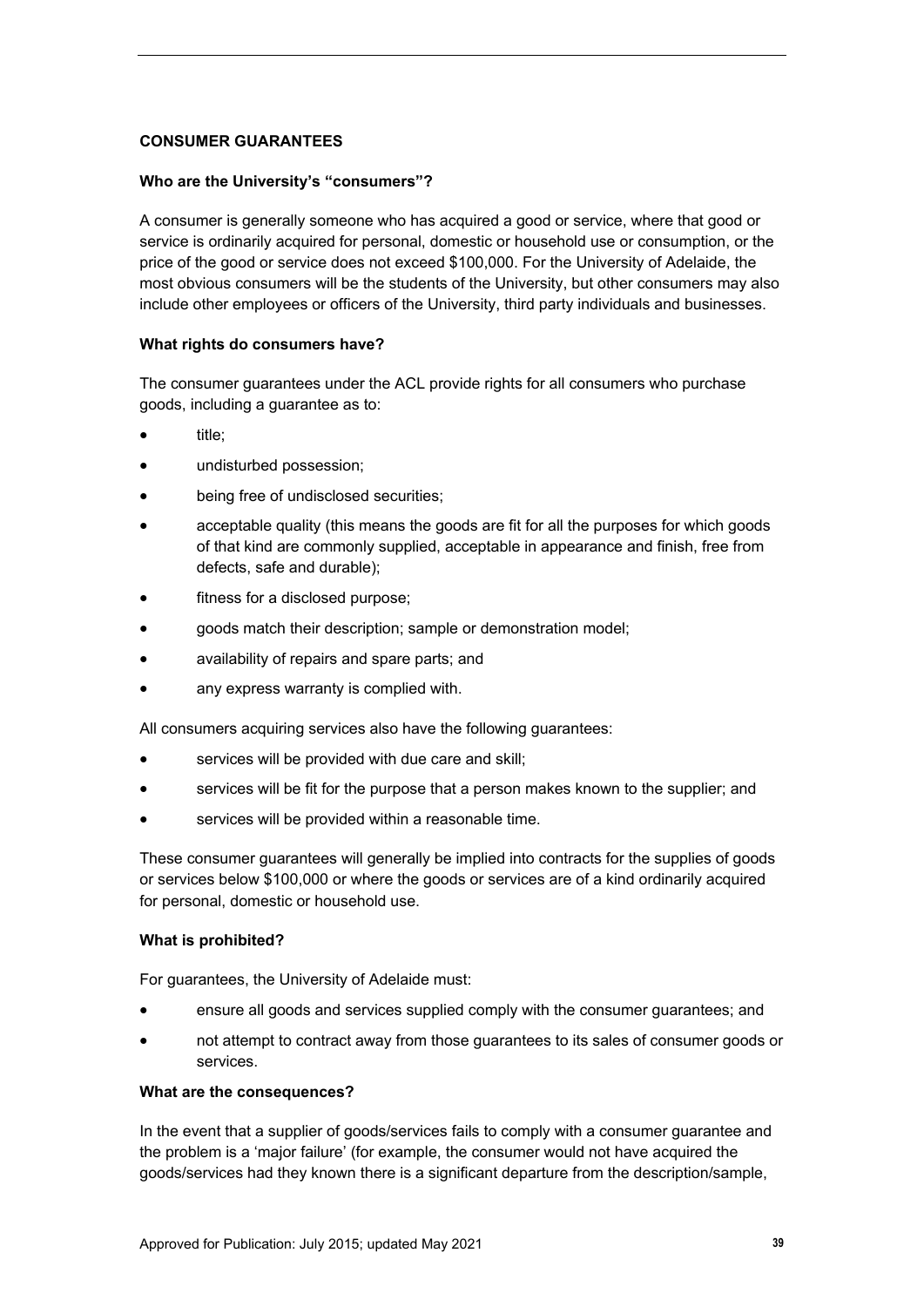goods are unsafe, goods cannot be made fit for their purpose or services are not supplied within a reasonable time) then:

- in the case of goods, consumers will generally be able to reject the goods and choose between a refund or replacement; and
- in the case of services, the consumer may choose to recover the price difference between the value of the services and the price paid.

If however, the problem is not a 'major failure' then the consumer can require the supplier to fix the problem. The supplier may choose between a refund, replacement or repair. If the supplier fails to remedy the problem within a reasonable time, then the consumer may have the goods repaired or services rendered by another party and have the supplier pay for the expense. Further, a consumer may seek to recover losses as a result of failure to comply with the guarantee.

## **Do**

- Take care when discussing availability and quality of subjects and courses with students.
- Take care even when entering into sales of items such as vehicles, computers and hardware as the guarantees as to title, undisturbed possession and undisclosed securities will apply.
- Contact the Legal and Risk Branch if you have any concerns immediately, or as soon as practicable.

#### **Do Not**

- Include contractual terms excluding, modifying or restricting consumer guarantees.
- Exclude consumer guarantees on online auction sites.

#### **Examples**

## *Hypothetical 1*

The University of Greatness sells second-hand computers to students on campus. Some computers are old models but Richard, the manager of the store, says all computers work perfectly and are synchronised to the university network. Some students buy computers but find that they do not work properly or do not always synchronise with the university network. Such conduct may be a breach of consumer guarantees as to acceptable quality as well as other provisions of the ACL.

## *Hypothetical 2*

Richard, the manager of the University of Greatness computer store also tells students that if a computer does not work properly, spare parts and repairs will be available. When some students seek repairs for a faulty computer, Richard says that repairs must be done offcampus as he does not have the required spare parts. This conduct may be a breach of consumer guarantees as to availability of spare parts and repairs as well as other provisions of the ACL.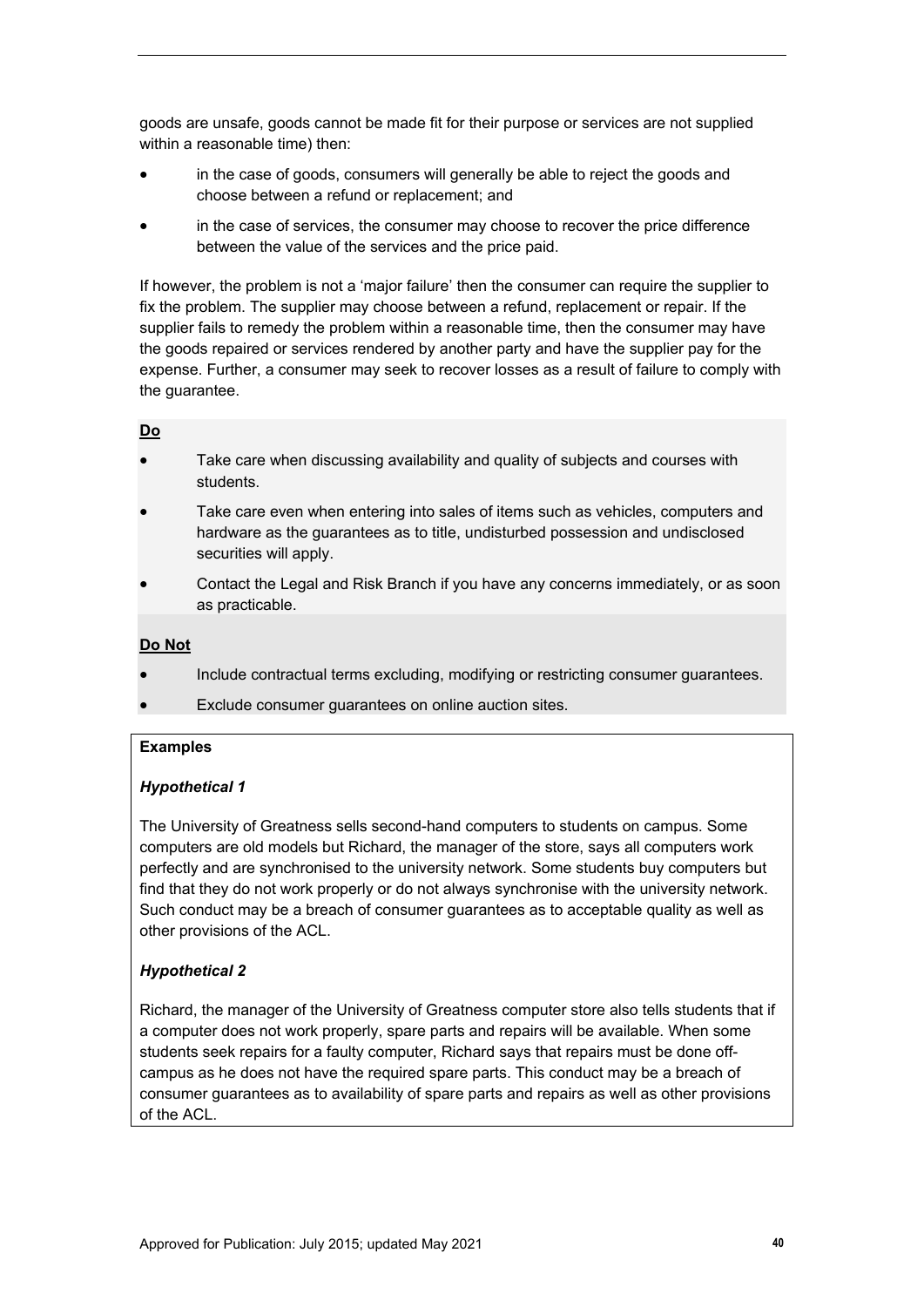## <span id="page-40-0"></span>**UNCONSCIONABLE CONDUCT**

## **What is prohibited?**

The University of Adelaide must not engage in "unconscionable conduct" in dealings with students/customers, suppliers, or service providers.

Unconscionable conduct is not defined in the ACL but generally means acting in an unreasonable or excessively unfair manner towards a more vulnerable party. A more vulnerable party may be at a special disadvantage given sickness, disability, illiteracy, or a lack of assistance or explanation. For example, parties with an intellectual disability or those from a non-English speaking background may not understand what you say, or they may have difficulty understanding documents or contracts, especially if they are lengthy or complex. Young people may also not understand complex contractual arrangements and may be more susceptible to promotions concerning popularity. Such characteristics can put that party in a position of disadvantage, and the University of Adelaide should be careful not to take advantage of its stronger position.

## **Whether conduct is unconscionable**

A number of considerations will determine whether the University of Adelaide's conduct is unconscionable, including the following:

- the relative bargaining strengths of the parties;
- whether a party is required to comply with conditions not necessary to protect the legitimate business interests of the University of Adelaide;
- whether the student, supplier or service provider or other relevant party could understand any relevant documents;
- whether the University of Adelaide exerted undue pressure or influence or engaged in unfair tactics;
- whether the University of Adelaide was willing to negotiate terms or conditions or unilaterally varied terms; and
- whether the parties acted in good faith.

If you are concerned that you or the University of Adelaide may have engaged in unconscionable conduct, you should contact the Legal and Risk Branch immediately, or as soon as practicable. High risk conduct for the University of Adelaide is the exploitation of students, especially international students, who may lack the capacity, for whatever reason, to make an informed decision as to the implications of entering into a contract.

If you engage in unconscionable conduct, the University of Adelaide may be liable to pay a maximum fine up to \$10 million and you may be liable for a maximum fine of up to \$500,000.

The University of Adelaide and/or you may also be required to:

- pay damages to persons who have suffered loss;
- be subject to undertakings, injunctions, compensatory orders, damages, redress orders for non-parties, non-punitive orders and other orders that a court may make;
- refrain from acting in certain ways; and
- pay an infringement notice fine.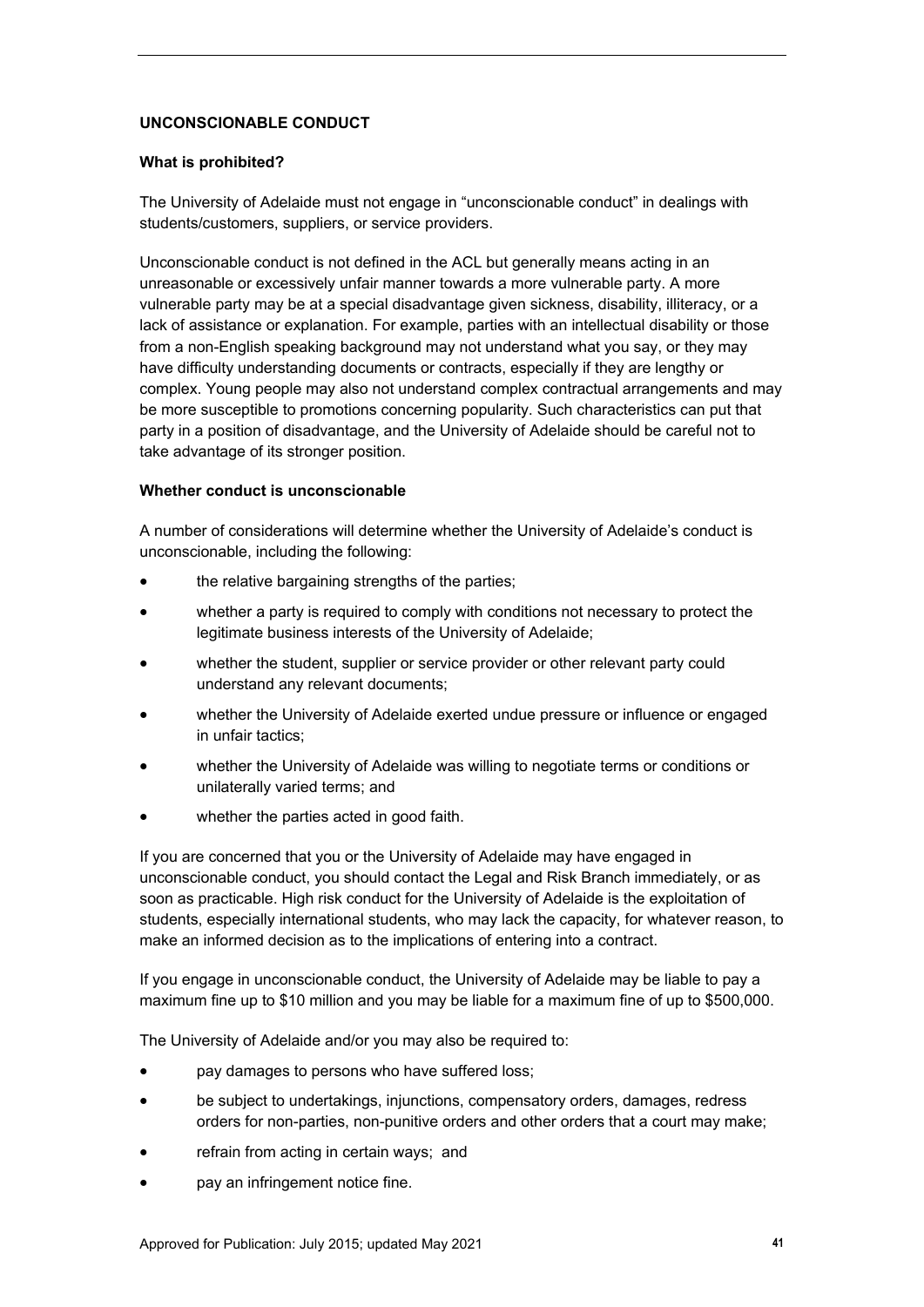## **Do**

- Deal fairly with students, suppliers, service providers and other relevant parties.
- Be consistent with deals and arrangements struck with others.
- Talk to the Legal and Risk Branch if you have any concerns immediately, or as soon as practicable.

## **Do Not**

 Unfairly take advantage of a student, supplier or service provider if they are at an obvious disadvantage or have no bargaining power.

## **Example**

## *ACCC v Lux Distributors (2013)*

On appeal, the Full Federal Court confirmed employees of Lux engaged in unconscionable conduct by attending the premises of elderly women ostensibly to offer a free vacuum cleaner maintenance check, which was then followed by selling techniques to convince the customers to buy a new vacuum cleaner. The Court concluded an opportunity to sell a product through extended demonstration in the home had been obtained by deception.

## *Hypothetical*

The University of Greatness is keen to attract full fee paying international students from India. One of the clauses in the students' enrolment acceptance documents says in English that if fees are not paid in full within 7 days of the start of the term, penalties will apply. Many students are coming to the university to learn English and believe that they only need to pay at the end of each term. The university tells them that they don't need to get legal advice on the documents as the university will help them. Many students are hit with a penalty as they did not understand when payment was required.

Such conduct is likely to be seen as unconscionable conduct.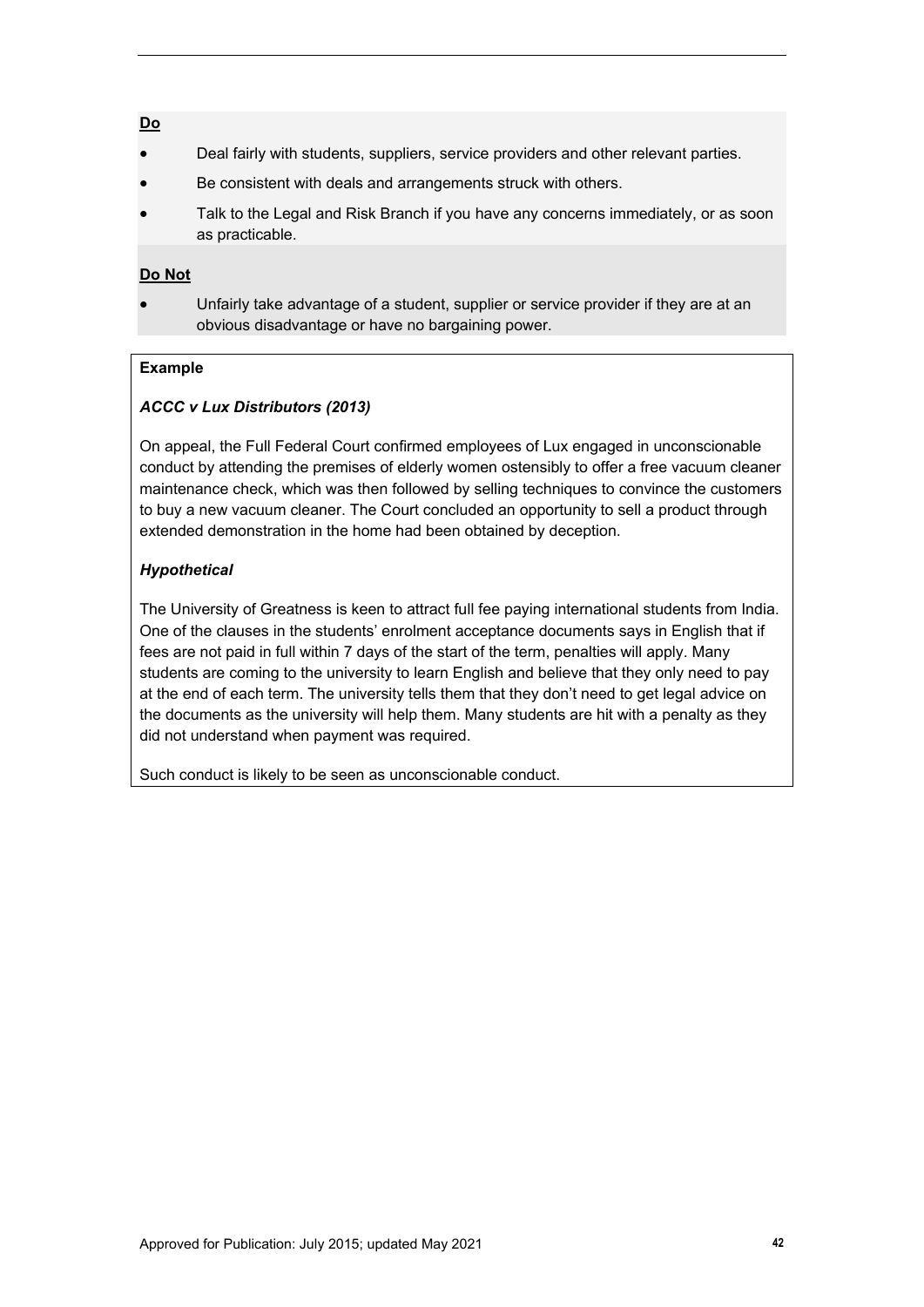## <span id="page-42-0"></span>**UNFAIR CONTRACT TERMS**

#### **What is prohibited?**

The University of Adelaide must not include an "unfair term" in a standard form consumer contract.

An "unfair contract term" is one which causes a significant imbalance to the rights of students/customers and is not reasonably necessary to protect the legitimate interests of the University of Adelaide. Any unfair term included in a standard form contract benefiting the University of Adelaide will be presumed to be not reasonably necessary to protect its legitimate interests, unless proven otherwise.

In addition to individuals, this consumer protection now applies to small businesses where a contract of less than 12 months is worth up to \$300,000 or where the contract for any longer period is valued at less than \$1m. The University should avoid unfair terms in standard contracts entered into with small businesses. A small business is one with less than 20 employees.

Most terms in standard form consumer contracts are covered by the unfair contract terms law. However, the following terms are exempt:

- terms that set out the price;
- terms that define the product or service being supplied; and
- terms that are required or permitted by another law.

#### **Whether a term is 'unfair'?**

In determining whether a term is unfair, a Court may take into account any matters it considers relevant. However, the Court must consider the following:

- the extent to which the term would cause a significant imbalance in the parties' rights and obligations;
- whether the term was reasonably necessary to protect the legitimate interests of the party advantaged by the term;
- the extent to which the term may cause detriment (including non-financial detriment) if the term was relied on;
- the extent to which the term is transparent (expressed in plain language, legible, presented clearly and readily available to the party affected by the term); and
- the contract as a whole.

#### **Whether a term is in a 'standard form contract'?**

The prohibition on 'unfair' contract terms applies to business to consumer contracts that were not negotiated between the parties (i.e. "take it or leave it" contracts). However, a contract will be presumed to be a standard form contract unless proven to be otherwise.

If you are concerned that the University of Adelaide has "unfair terms" in any of its standard form consumer contracts, you should contact the Legal and Risk Branch immediately, or as soon as practicable.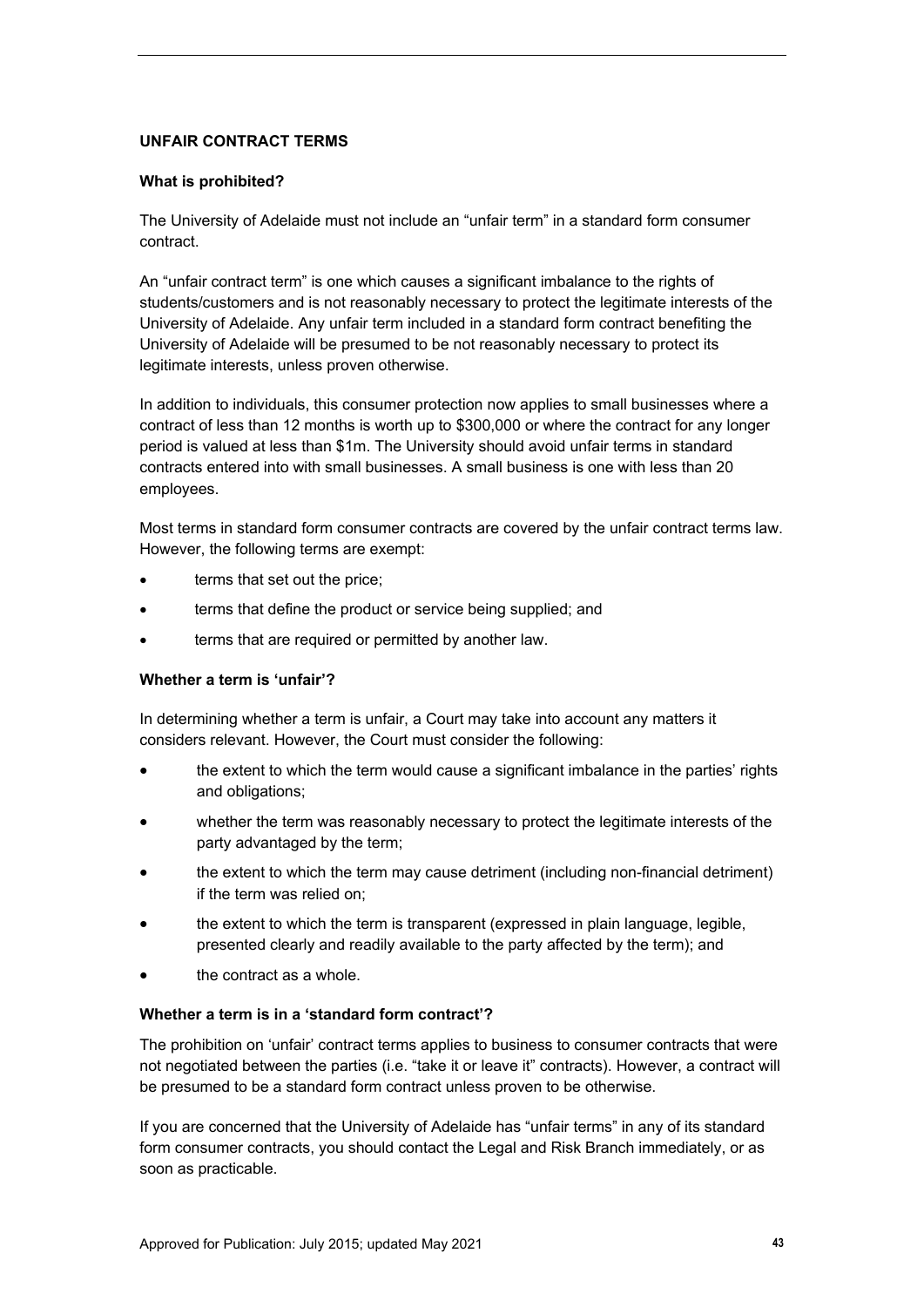#### **What are the consequences?**

If a term of a standard form consumer contract is found to be "unfair" it will be void and cannot be enforced. If the court has found that a particular term is "unfair" but it is nevertheless relied on by a party, this is a contravention of the ACL for which damages, injunctions and compensation orders are available.

## **Do**

- Set out clearly terms dealing with the subject matter of the contract and be upfront about the price.
- Review consumer contracts entered into, renewed or varied for any unfair terms.
- Talk to the Legal and Risk Branch if you have any concerns immediately, or as soon as practicable.

## **Do Not**

- Use contractual terms that are not reasonably necessary to protect the University of Adelaide's interests.
- Use contractual terms that are difficult for consumers/students to understand.

#### **Example**

## *Hypothetical*

The University of Greatness uses standard terms and conditions on student enrolment that permits it to unilaterally:

- (c) vary the terms of the contract, but does not provide reciprocal rights for the students;
- (d) limit its vicarious liability for its agents; and
- (e) suspend the student's enrolment without the student having any recourse or right of response.

All of the above terms may be found to be 'unfair' terms.